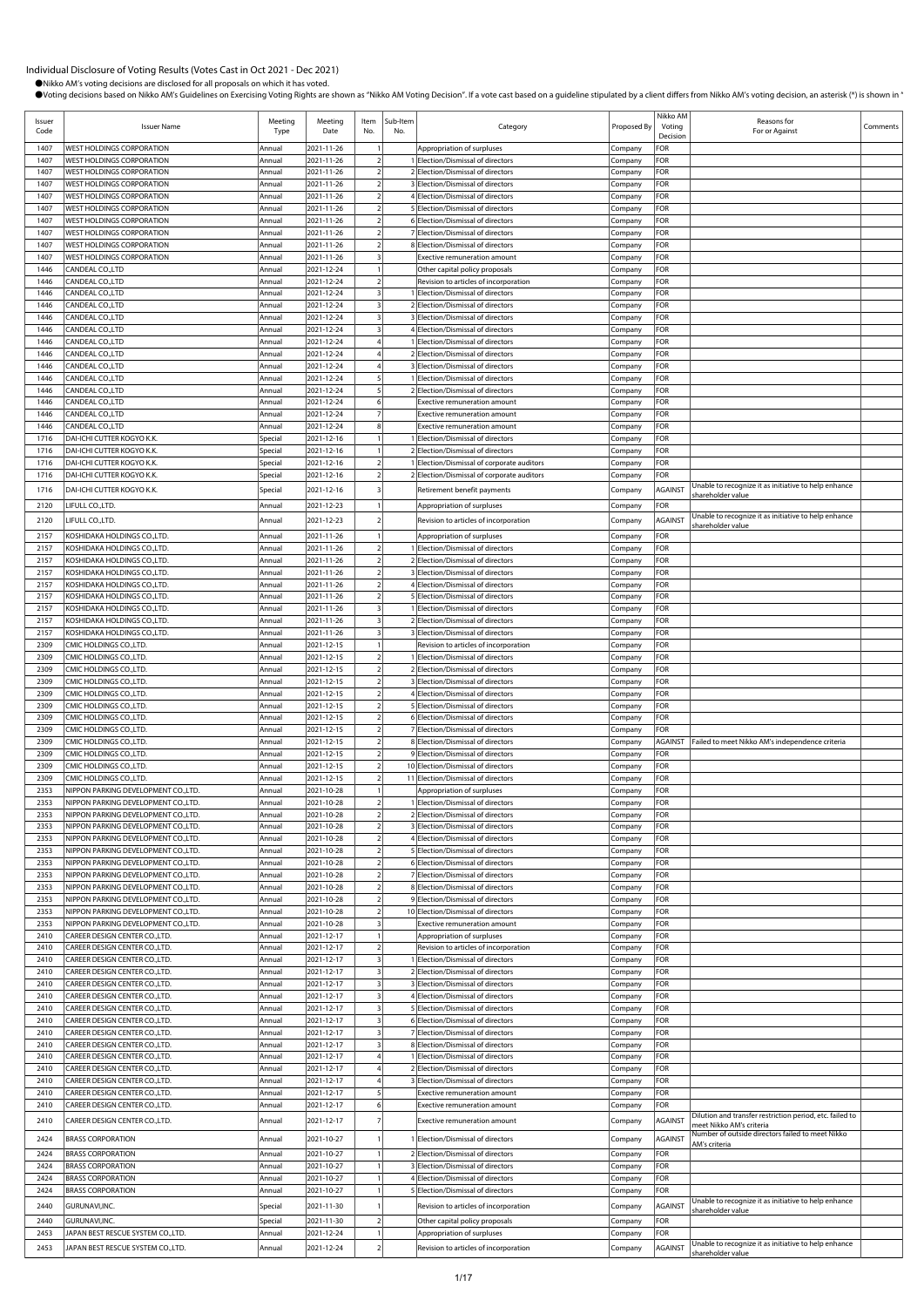| Issuer<br>Code | <b>Issuer Name</b>                                                                 | Meeting<br>Type    | Meeting<br>Date          | Item<br>No.                                        | Sub-Item<br>No. | Category                                                                        | Proposed By        | Nikko AM<br>Voting<br>Decision | Reasons for<br>For or Against                            | Comments |
|----------------|------------------------------------------------------------------------------------|--------------------|--------------------------|----------------------------------------------------|-----------------|---------------------------------------------------------------------------------|--------------------|--------------------------------|----------------------------------------------------------|----------|
| 2453           | JAPAN BEST RESCUE SYSTEM CO.,LTD.                                                  | Annual             | 2021-12-24               | 3                                                  |                 | 1 Election/Dismissal of directors                                               | Company            | FOR                            |                                                          |          |
| 2453           | JAPAN BEST RESCUE SYSTEM CO.,LTD.                                                  | Annual             | 2021-12-24               | $\overline{\mathbf{3}}$                            |                 | 2 Election/Dismissal of directors                                               | Company            | FOR                            |                                                          |          |
| 2453           | JAPAN BEST RESCUE SYSTEM CO.,LTD.                                                  | Annual             | 2021-12-24               | $\overline{\mathbf{3}}$                            |                 | 3 Election/Dismissal of directors                                               | Company            | AGAINST                        | Failed to meet Nikko AM's independence criteria          |          |
| 2453           | JAPAN BEST RESCUE SYSTEM CO.,LTD.                                                  | Annual             | 2021-12-24               | $\overline{\mathbf{3}}$                            |                 | 4 Election/Dismissal of directors                                               | Company            | FOR                            |                                                          |          |
| 2453           | JAPAN BEST RESCUE SYSTEM CO.,LTD.                                                  | Annual             | 2021-12-24               | $\overline{\mathbf{3}}$                            |                 | 5 Election/Dismissal of directors                                               | Company            | FOR                            |                                                          |          |
| 2453<br>2453   | JAPAN BEST RESCUE SYSTEM CO.,LTD.<br>JAPAN BEST RESCUE SYSTEM CO.,LTD.             | Annual<br>Annual   | 2021-12-24<br>2021-12-24 | $\overline{4}$                                     |                 | 1 Election/Dismissal of directors<br>2 Election/Dismissal of directors          | Company<br>Company | FOR<br>FOR                     |                                                          |          |
| 2453           | JAPAN BEST RESCUE SYSTEM CO.,LTD.                                                  | Annual             | 2021-12-24               | $\overline{4}$                                     |                 | 3 Election/Dismissal of directors                                               | Company            | FOR                            |                                                          |          |
| 2453           | JAPAN BEST RESCUE SYSTEM CO.,LTD.                                                  | Annual             | 2021-12-24               | 5                                                  |                 | Exective remuneration amount                                                    | Company            | FOR                            |                                                          |          |
| 2453           | JAPAN BEST RESCUE SYSTEM CO.,LTD.                                                  | Annual             | 2021-12-24               | 6                                                  |                 | Exective remuneration amount                                                    | Company            | FOR                            |                                                          |          |
| 2485           | <b>TEAR CORPORATION</b>                                                            | Annual             | 2021-12-22               |                                                    |                 | 1 Election/Dismissal of directors                                               | Company            | FOR                            |                                                          |          |
| 2485           | <b>TEAR CORPORATION</b>                                                            | Annual             | 2021-12-22               |                                                    |                 | 2 Election/Dismissal of directors                                               | Company            | FOR                            |                                                          |          |
| 2485           | <b>TEAR CORPORATION</b>                                                            | Annual             | 2021-12-22               |                                                    |                 | 3 Election/Dismissal of directors                                               | Company            | FOR                            |                                                          |          |
| 2485           | <b>TEAR CORPORATION</b>                                                            | Annual             | 2021-12-22               |                                                    |                 | 4 Election/Dismissal of directors                                               | Company            | FOR                            |                                                          |          |
| 2485<br>2485   | <b>TEAR CORPORATION</b><br><b>TEAR CORPORATION</b>                                 | Annual<br>Annual   | 2021-12-22<br>2021-12-22 |                                                    |                 | 5 Election/Dismissal of directors<br>6 Election/Dismissal of directors          | Company<br>Company | FOR<br>FOR                     |                                                          |          |
| 2485           | <b>TEAR CORPORATION</b>                                                            | Annual             | 2021-12-22               | $\mathbf{1}$                                       |                 | 7 Election/Dismissal of directors                                               | Company            | FOR                            |                                                          |          |
| 2485           | <b>TEAR CORPORATION</b>                                                            | Annual             | 2021-12-22               | $\overline{2}$                                     |                 | Election/Dismissal of corporate auditors                                        | Company            | FOR                            |                                                          |          |
| 2735           | WATTS CO.,LTD.                                                                     | Annual             | 2021-11-25               |                                                    |                 | Appropriation of surpluses                                                      | Company            | FOR                            |                                                          |          |
| 2735           | WATTS CO., LTD.                                                                    | Annual             | 2021-11-25               | $\overline{2}$                                     |                 | 1 Election/Dismissal of directors                                               | Company            | FOR                            |                                                          |          |
| 2735           | WATTS CO., LTD.                                                                    | Annual             | 2021-11-25               | $\overline{2}$                                     |                 | 2 Election/Dismissal of directors                                               | Company            | FOR                            |                                                          |          |
| 2735           | WATTS CO., LTD.                                                                    | Annual             | 2021-11-25               | $\overline{2}$                                     |                 | 3 Election/Dismissal of directors                                               | Company            | FOR                            |                                                          |          |
| 2735           | WATTS CO., LTD.                                                                    | Annual             | 2021-11-25               | $\overline{2}$<br>$\overline{2}$                   |                 | 4 Election/Dismissal of directors<br>5 Election/Dismissal of directors          | Company            | FOR                            |                                                          |          |
| 2735<br>2735   | WATTS CO., LTD.<br>WATTS CO., LTD.                                                 | Annual<br>Annual   | 2021-11-25<br>2021-11-25 | $\overline{2}$                                     |                 | 6 Election/Dismissal of directors                                               | Company<br>Company | FOR<br>FOR                     |                                                          |          |
| 2735           | WATTS CO., LTD.                                                                    | Annual             | 2021-11-25               | $\overline{2}$                                     |                 | 7 Election/Dismissal of directors                                               | Company            | FOR                            |                                                          |          |
| 2735           | WATTS CO.,LTD.                                                                     | Annual             | 2021-11-25               | $\overline{\mathbf{3}}$                            |                 | 1 Election/Dismissal of directors                                               | Company            | FOR                            |                                                          |          |
| 2735           | WATTS CO., LTD.                                                                    | Annual             | 2021-11-25               | $\overline{\mathbf{3}}$                            |                 | 2 Election/Dismissal of directors                                               | Company            | FOR                            |                                                          |          |
| 2735           | WATTS CO., LTD.                                                                    | Annual             | 2021-11-25               | $\overline{\mathbf{3}}$                            |                 | 3 Election/Dismissal of directors                                               | Company            | FOR                            |                                                          |          |
| 2735           | WATTS CO., LTD.                                                                    | Annual             | 2021-11-25               | 4                                                  |                 | Exective remuneration amount                                                    | Company            | FOR                            |                                                          |          |
| 2764<br>2874   | HIRAMATSU INC.                                                                     | Special<br>Annual  | 2021-11-29<br>2021-12-22 | $\mathbf{1}$                                       |                 | Election/Dismissal of directors                                                 | Company            | FOR<br>FOR                     |                                                          |          |
| 2874           | YOKOHAMA REITO CO.,LTD.<br>YOKOHAMA REITO CO.,LTD.                                 | Annual             | 2021-12-22               | $\overline{2}$                                     |                 | Appropriation of surpluses                                                      | Company            | FOR                            |                                                          |          |
| 2874           | YOKOHAMA REITO CO.,LTD.                                                            | Annual             | 2021-12-22               | $\overline{\mathbf{3}}$                            |                 | Revision to articles of incorporation<br>1 Election/Dismissal of directors      | Company<br>Company | FOR                            |                                                          |          |
| 2874           | YOKOHAMA REITO CO.,LTD.                                                            | Annual             | 2021-12-22               | $\overline{\mathbf{3}}$                            |                 | 2 Election/Dismissal of directors                                               | Company            | FOR                            |                                                          |          |
| 2874           | YOKOHAMA REITO CO.,LTD.                                                            | Annual             | 2021-12-22               | $\overline{\mathbf{3}}$                            |                 | 3 Election/Dismissal of directors                                               | Company            | FOR                            |                                                          |          |
| 2874           | YOKOHAMA REITO CO.,LTD                                                             | Annual             | 2021-12-22               | $\overline{\mathbf{3}}$                            |                 | 4 Election/Dismissal of directors                                               | Company            | FOR                            |                                                          |          |
| 2874           | YOKOHAMA REITO CO.,LTD.                                                            | Annual             | 2021-12-22               | $\overline{\mathbf{3}}$                            |                 | 5 Election/Dismissal of directors                                               | Company            | FOR                            |                                                          |          |
| 2874           | YOKOHAMA REITO CO.,LTD.                                                            | Annual             | 2021-12-22               | $\overline{\mathbf{3}}$                            |                 | 6 Election/Dismissal of directors                                               | Company            | FOR                            |                                                          |          |
| 2874           | YOKOHAMA REITO CO.,LTD.                                                            | Annual             | 2021-12-22               | $\overline{\mathbf{3}}$<br>$\overline{\mathbf{3}}$ |                 | 7 Election/Dismissal of directors                                               | Company            | FOR                            |                                                          |          |
| 2874<br>2874   | YOKOHAMA REITO CO.,LTD.<br>YOKOHAMA REITO CO.,LTD.                                 | Annual<br>Annual   | 2021-12-22<br>2021-12-22 | $\overline{\mathbf{3}}$                            |                 | 8 Election/Dismissal of directors<br>9 Election/Dismissal of directors          | Company<br>Company | FOR<br>FOR                     |                                                          |          |
| 2874           | YOKOHAMA REITO CO.,LTD.                                                            | Annual             | 2021-12-22               | $\overline{\mathbf{3}}$                            |                 | 10 Election/Dismissal of directors                                              | Company            | FOR                            |                                                          |          |
| 2874           | YOKOHAMA REITO CO.,LTD.                                                            | Annual             | 2021-12-22               | $\overline{\mathbf{3}}$                            |                 | 11 Election/Dismissal of directors                                              | Company            | FOR                            |                                                          |          |
| 2874           | YOKOHAMA REITO CO.,LTD.                                                            | Annual             | 2021-12-22               | $\overline{\mathbf{3}}$                            |                 | 12 Election/Dismissal of directors                                              | Company            | FOR                            |                                                          |          |
| 2874           | YOKOHAMA REITO CO.,LTD.                                                            | Annual             | 2021-12-22               | $\overline{4}$                                     |                 | Exective remuneration amount                                                    | Company            | FOR                            |                                                          |          |
| 2929           | PHARMA FOODS INTERNATIONAL CO.,LTD.                                                | Annual             | 2021-10-20               | $\mathbf{1}$                                       |                 | Appropriation of surpluses                                                      | Company            | FOR                            |                                                          |          |
| 2929           | PHARMA FOODS INTERNATIONAL CO.,LTD.                                                | Annual             | 2021-10-20               | $\overline{2}$                                     |                 | Election/Dismissal of directors                                                 | Company            | FOR                            |                                                          |          |
| 2929<br>2971   | PHARMA FOODS INTERNATIONAL CO.,LTD.                                                | Annual             | 2021-10-20               | $\overline{\mathbf{3}}$                            |                 | Exective remuneration amount<br>Revision to articles of incorporation           | Company            | FOR<br>FOR                     |                                                          |          |
| 2971           | ESCON JAPAN REIT INVESTMENT CORPORATION<br>ESCON JAPAN REIT INVESTMENT CORPORATION | Special<br>Special | 2021-10-22<br>2021-10-22 | $\overline{2}$                                     |                 | Election/Dismissal of directors                                                 | Company<br>Company | FOR                            |                                                          |          |
| 2971           | ESCON JAPAN REIT INVESTMENT CORPORATION                                            | Special            | 2021-10-22               | $\overline{\mathbf{3}}$                            |                 | Election/Dismissal of directors                                                 | Company            | FOR                            |                                                          |          |
| 2971           | ESCON JAPAN REIT INVESTMENT CORPORATION                                            | Special            | 2021-10-22               |                                                    |                 | 1 Election/Dismissal of directors                                               | Company            | FOR                            |                                                          |          |
| 2971           | ESCON JAPAN REIT INVESTMENT CORPORATION                                            | Special            | 2021-10-22               | $\overline{4}$                                     |                 | 2 Election/Dismissal of directors                                               | Company            | FOR                            |                                                          |          |
| 2991           | LANDNET INC.                                                                       | Annual             | 2021-10-28               |                                                    |                 | Appropriation of surpluses                                                      | Company            | FOR                            |                                                          |          |
| 2991           | LANDNET INC.<br>LANDNET INC.                                                       | Annual             | 2021-10-28               | $\overline{2}$                                     |                 | 1 Election/Dismissal of directors                                               | Company            | FOR                            |                                                          |          |
| 2991<br>2991   | LANDNET INC.                                                                       | Annual<br>Annual   | 2021-10-28<br>2021-10-28 | $\overline{2}$<br>$\overline{2}$                   |                 | 2 Election/Dismissal of directors<br>3 Election/Dismissal of directors          | Company<br>Company | FOR<br>FOR                     |                                                          |          |
| 2991           | LANDNET INC.                                                                       | Annual             | 2021-10-28               | $\overline{2}$                                     |                 | 4 Election/Dismissal of directors                                               | Company            | FOR                            |                                                          |          |
| 2991           | LANDNET INC.                                                                       | Annual             | 2021-10-28               | $\overline{2}$                                     |                 | 5 Election/Dismissal of directors                                               | Company            | FOR                            |                                                          |          |
| 2991           | LANDNET INC.                                                                       | Annual             | 2021-10-28               | $\overline{2}$                                     |                 | 6 Election/Dismissal of directors                                               | Company            | FOR                            |                                                          |          |
| 3030           | HUB CO., LTD.                                                                      | Special            | 2021-10-27               |                                                    |                 | Other capital policy proposals                                                  | Company            | FOR                            |                                                          |          |
| 3046           | JINS HOLDINGS INC.                                                                 | Annual             | 2021-11-25               |                                                    |                 | Appropriation of surpluses                                                      | Company            | FOR                            |                                                          |          |
| 3046           | JINS HOLDINGS INC                                                                  | Annual             | 2021-11-25               | $\overline{2}$                                     |                 | 1 Election/Dismissal of directors                                               | Company            | FOR                            |                                                          |          |
| 3046<br>3046   | JINS HOLDINGS INC<br><b>IINS HOLDINGS INC.</b>                                     | Annual<br>Annual   | 2021-11-25<br>2021-11-25 | $\overline{2}$<br>$\overline{\mathbf{3}}$          |                 | 2 Election/Dismissal of directors<br>1 Election/Dismissal of corporate auditors | Company<br>Company | FOR<br>FOR                     |                                                          |          |
| 3046           | JINS HOLDINGS INC                                                                  | Annual             | 2021-11-25               | $\overline{\mathbf{3}}$                            |                 | 2 Election/Dismissal of corporate auditors                                      | Company            | FOR                            |                                                          |          |
| 3046           | JINS HOLDINGS INC.                                                                 | Annual             | 2021-11-25               | $\overline{4}$                                     |                 | Exective remuneration amount                                                    | Company            | FOR                            |                                                          |          |
| 3046           | JINS HOLDINGS INC                                                                  | Annual             | 2021-11-25               | 5                                                  |                 | Exective remuneration amount                                                    | Company            | FOR                            |                                                          |          |
| 3048           | BIC CAMERA INC.                                                                    | Annual             | 2021-11-19               |                                                    |                 | Appropriation of surpluses                                                      | Company            | FOR                            |                                                          |          |
| 3048           | BIC CAMERA INC.                                                                    | Annual             | 2021-11-19               | $\overline{2}$                                     |                 | 1 Election/Dismissal of directors                                               | Company            | FOR                            |                                                          |          |
| 3048           | BIC CAMERA INC.                                                                    | Annual             | 2021-11-19               | $\overline{2}$                                     |                 | 2 Election/Dismissal of directors                                               | Company            | FOR                            |                                                          |          |
| 3048<br>3048   | BIC CAMERA INC.<br>BIC CAMERA INC.                                                 | Annual<br>Annual   | 2021-11-19<br>2021-11-19 | $\overline{2}$<br>$\sqrt{2}$                       |                 | 3 Election/Dismissal of directors<br>4 Election/Dismissal of directors          | Company            | FOR<br>FOR                     |                                                          |          |
| 3048           | BIC CAMERA INC.                                                                    | Annual             | 2021-11-19               | $\overline{2}$                                     |                 | 5 Election/Dismissal of directors                                               | Company<br>Company | FOR                            |                                                          |          |
| 3048           | BIC CAMERA INC.                                                                    | Annual             | 2021-11-19               | $\overline{2}$                                     |                 | 6 Election/Dismissal of directors                                               | Company            | FOR                            |                                                          |          |
| 3048           | BIC CAMERA INC.                                                                    | Annual             | 2021-11-19               | $\overline{2}$                                     |                 | 7 Election/Dismissal of directors                                               | Company            | FOR                            |                                                          |          |
| 3048           | BIC CAMERA INC.                                                                    | Annual             | 2021-11-19               | $\overline{2}$                                     |                 | 8 Election/Dismissal of directors                                               | Company            | FOR                            |                                                          |          |
| 3048           | BIC CAMERA INC.                                                                    | Annual             | 2021-11-19               | $\overline{2}$                                     |                 | 9 Election/Dismissal of directors                                               | Company            | FOR                            |                                                          |          |
| 3048           | BIC CAMERA INC.                                                                    | Annual             | 2021-11-19               | $\overline{2}$                                     |                 | 10 Election/Dismissal of directors                                              | Company            | FOR                            |                                                          |          |
| 3048           | BIC CAMERA INC.                                                                    | Annual             | 2021-11-19               | $\overline{2}$                                     |                 | 11 Election/Dismissal of directors                                              | Company            | FOR                            |                                                          |          |
| 3048<br>3048   | BIC CAMERA INC.<br>BIC CAMERA INC.                                                 | Annual<br>Annual   | 2021-11-19<br>2021-11-19 | $\overline{\mathbf{3}}$<br>$\overline{4}$          |                 | Election/Dismissal of directors<br>Exective remuneration amount                 | Company            | FOR<br>FOR                     |                                                          |          |
| 3067           | TOKYO ICHIBAN FOODS CO.,LTD.                                                       | Annual             | 2021-12-24               |                                                    |                 | Revision to articles of incorporation                                           | Company<br>Company | FOR                            |                                                          |          |
| 3067           | TOKYO ICHIBAN FOODS CO.,LTD.                                                       | Annual             | 2021-12-24               | $\overline{2}$                                     |                 | 1 Election/Dismissal of directors                                               | Company            | FOR                            |                                                          |          |
| 3067           | TOKYO ICHIBAN FOODS CO.,LTD.                                                       | Annual             | 2021-12-24               | $\overline{2}$                                     |                 | 2 Election/Dismissal of directors                                               | Company            | FOR                            |                                                          |          |
| 3067           | TOKYO ICHIBAN FOODS CO.,LTD.                                                       | Annual             | 2021-12-24               | $\overline{2}$                                     |                 | 3 Election/Dismissal of directors                                               | Company            | FOR                            |                                                          |          |
| 3067           | TOKYO ICHIBAN FOODS CO.,LTD.                                                       | Annual             | 2021-12-24               | $\overline{2}$                                     |                 | 4 Election/Dismissal of directors                                               | Company            | AGAINST                        | Failed to meet Nikko AM's independence criteria          |          |
| 3067           | TOKYO ICHIBAN FOODS CO.,LTD.                                                       | Annual             | 2021-12-24               | $\overline{2}$                                     |                 | 5 Election/Dismissal of directors                                               | Company            | FOR                            |                                                          |          |
| 3067           | TOKYO ICHIBAN FOODS CO.,LTD.                                                       | Annual             | 2021-12-24               | $\overline{2}$                                     |                 | 6 Election/Dismissal of directors                                               | Company            | FOR                            |                                                          |          |
| 3067           | TOKYO ICHIBAN FOODS CO.,LTD.                                                       | Annual             | 2021-12-24               | $\overline{2}$                                     |                 | 7 Election/Dismissal of directors                                               | Company            | FOR                            | Dilution and transfer restriction period, etc. failed to |          |
| 3067           | TOKYO ICHIBAN FOODS CO.,LTD.                                                       | Annual             | 2021-12-24               | $\overline{3}$                                     |                 | Exective remuneration amount                                                    | Company            | AGAINST                        | meet Nikko AM's criteria                                 |          |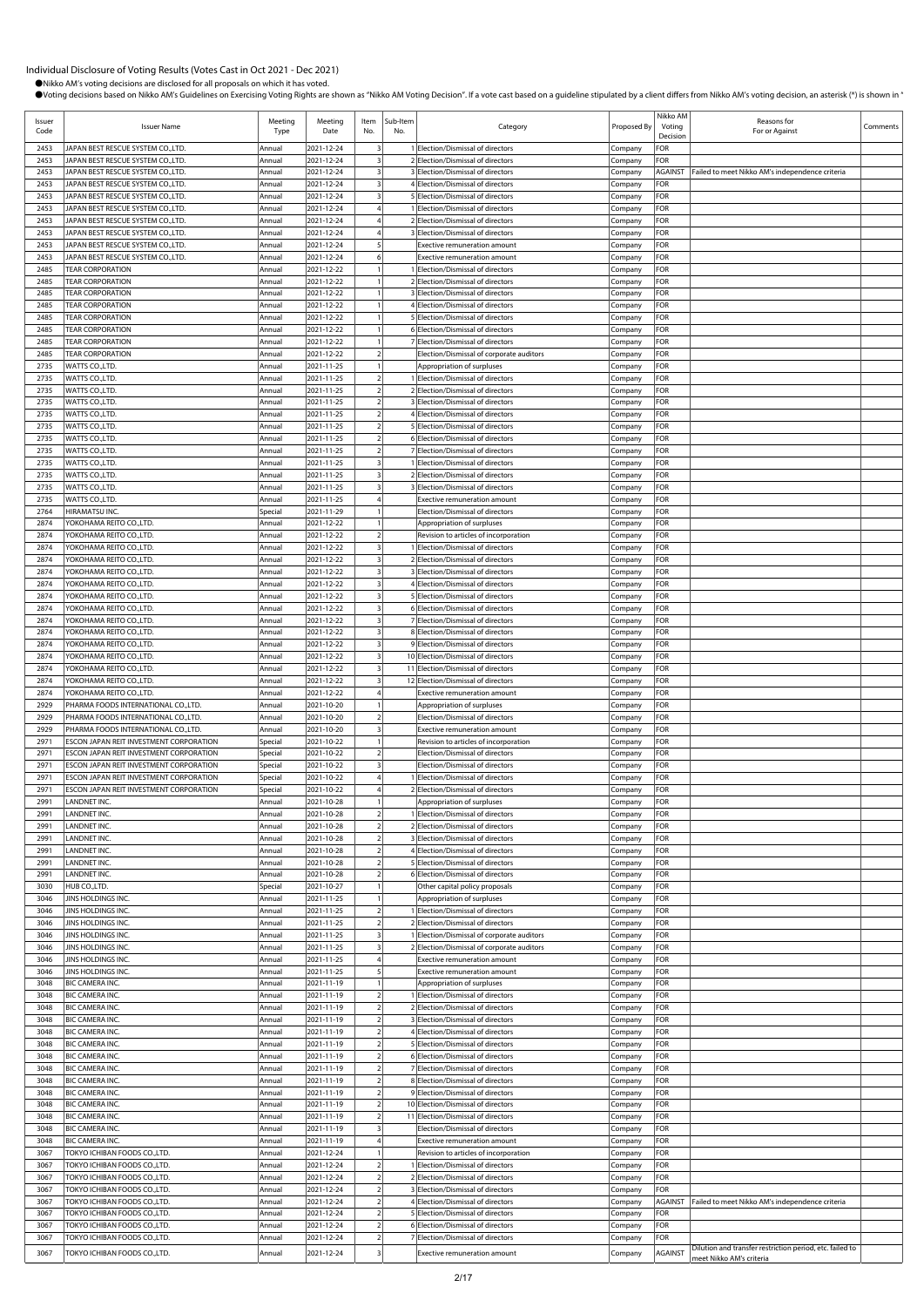| Issuer<br>Code | <b>Issuer Name</b>                                                                                 | Meeting<br>Type    | Meeting<br>Date          | Item<br>No.                      | Sub-Item<br>No. | Category                                                                                 | Proposed By        | Nikko AM<br>Voting<br>Decision | Reasons for<br>For or Against                                                        | Comments |
|----------------|----------------------------------------------------------------------------------------------------|--------------------|--------------------------|----------------------------------|-----------------|------------------------------------------------------------------------------------------|--------------------|--------------------------------|--------------------------------------------------------------------------------------|----------|
| 3067           | TOKYO ICHIBAN FOODS CO.,LTD.                                                                       | Annual             | 2021-12-24               |                                  |                 | <b>Exective remuneration amount</b>                                                      | Company            | <b>AGAINST</b>                 | Dilution and transfer restriction period, etc. failed to<br>meet Nikko AM's criteria |          |
| 3168           | <b>KUROTANI CORPORATION</b>                                                                        | Annual             | 2021-11-25               |                                  |                 | Appropriation of surpluses                                                               | Company            | FOR                            |                                                                                      |          |
| 3168           | <b>KUROTANI CORPORATION</b>                                                                        | Annual             | 2021-11-25               | $\overline{2}$                   |                 | Revision to articles of incorporation                                                    | Company            | FOR                            |                                                                                      |          |
| 3168<br>3168   | <b>KUROTANI CORPORATION</b><br><b>KUROTANI CORPORATION</b>                                         | Annual<br>Annual   | 2021-11-25<br>2021-11-25 | $\overline{\mathbf{3}}$<br>3     |                 | 1 Election/Dismissal of directors<br>2 Election/Dismissal of directors                   | Company<br>Company | FOR<br>FOR                     |                                                                                      |          |
| 3168           | <b>KUROTANI CORPORATION</b>                                                                        | Annual             | 2021-11-25               | $\overline{\mathbf{3}}$          |                 | 3 Election/Dismissal of directors                                                        | Company            | FOR                            |                                                                                      |          |
| 3168           | <b>KUROTANI CORPORATION</b>                                                                        | Annual             | 2021-11-25               | $\overline{\mathbf{3}}$          |                 | 4 Election/Dismissal of directors                                                        | Company            | FOR                            |                                                                                      |          |
| 3168           | <b>KUROTANI CORPORATION</b>                                                                        | Annual             | 2021-11-25               |                                  |                 | 5 Election/Dismissal of directors                                                        | Company            | FOR                            |                                                                                      |          |
| 3168<br>3168   | <b>KUROTANI CORPORATION</b><br><b>KUROTANI CORPORATION</b>                                         | Annual<br>Annual   | 2021-11-25<br>2021-11-25 | $\overline{\mathbf{3}}$          |                 | 6 Election/Dismissal of directors<br>7 Election/Dismissal of directors                   | Company<br>Company | FOR<br>FOR                     |                                                                                      |          |
| 3168           | <b>KUROTANI CORPORATION</b>                                                                        | Annual             | 2021-11-25               | 3                                |                 | 8 Election/Dismissal of directors                                                        | Company            | FOR                            |                                                                                      |          |
| 3168           | <b>KUROTANI CORPORATION</b>                                                                        | Annual             | 2021-11-25               | 3                                |                 | 9 Election/Dismissal of directors                                                        | Company            | FOR                            |                                                                                      |          |
| 3168           | <b>KUROTANI CORPORATION</b>                                                                        | Annual             | 2021-11-25               |                                  |                 | 1 Election/Dismissal of directors                                                        | Company            | FOR                            |                                                                                      |          |
| 3168<br>3168   | <b>KUROTANI CORPORATION</b><br><b>KUROTANI CORPORATION</b>                                         | Annual<br>Annual   | 2021-11-25<br>2021-11-25 |                                  |                 | 2 Election/Dismissal of directors<br>3 Election/Dismissal of directors                   | Company<br>Company | FOR<br>FOR                     |                                                                                      |          |
| 3168           | KUROTANI CORPORATION                                                                               | Annual             | 2021-11-25               | 5                                |                 | <b>Exective remuneration amount</b>                                                      | Company            | FOR                            |                                                                                      |          |
| 3168           | <b>KUROTANI CORPORATION</b>                                                                        | Annual             | 2021-11-25               | 6                                |                 | Exective remuneration amount                                                             | Company            | FOR                            |                                                                                      |          |
| 3168           | <b>KUROTANI CORPORATION</b>                                                                        | Annual             | 2021-11-25               | -7                               |                 | Exective remuneration amount                                                             | Company            | AGAINST                        | Dilution and transfer restriction period, etc. failed to<br>meet Nikko AM's criteria |          |
| 3172           | TEA LIFE CO., LTD.                                                                                 | Annual             | 2021-10-26               |                                  |                 | Appropriation of surpluses                                                               | Company            | FOR                            |                                                                                      |          |
| 3172           | TEA LIFE CO., LTD.                                                                                 | Annual             | 2021-10-26<br>2021-10-26 | $\overline{2}$<br>$\overline{2}$ |                 | 1 Election/Dismissal of directors                                                        | Company            | FOR                            |                                                                                      |          |
| 3172<br>3172   | TEA LIFE CO., LTD.<br>TEA LIFE CO., LTD.                                                           | Annual<br>Annual   | 2021-10-26               | $\overline{2}$                   |                 | 2 Election/Dismissal of directors<br>3 Election/Dismissal of directors                   | Company<br>Company | FOR<br>FOR                     |                                                                                      |          |
| 3172           | TEA LIFE CO.,LTD.                                                                                  | Annual             | 2021-10-26               | $\overline{2}$                   |                 | 4 Election/Dismissal of directors                                                        | Company            | FOR                            |                                                                                      |          |
| 3172           | TEA LIFE CO.,LTD.                                                                                  | Annual             | 2021-10-26               | $\overline{2}$                   |                 | 5 Election/Dismissal of directors                                                        | Company            | FOR                            |                                                                                      |          |
| 3172           | TEA LIFE CO.,LTD.                                                                                  | Annual             | 2021-10-26               | $\overline{\mathbf{3}}$          |                 | Exective remuneration amount<br>1 Election/Dismissal of directors                        | Company            | FOR                            |                                                                                      |          |
| 3176<br>3176   | SANYO TRADING CO.,LTD.<br>SANYO TRADING CO.,LTD                                                    | Annual<br>Annual   | 2021-12-22<br>2021-12-22 |                                  |                 | 2 Election/Dismissal of directors                                                        | Company<br>Company | FOR<br>FOR                     |                                                                                      |          |
| 3176           | SANYO TRADING CO., LTD.                                                                            | Annual             | 2021-12-22               |                                  |                 | 3 Election/Dismissal of directors                                                        | Company            | FOR                            |                                                                                      |          |
| 3176           | SANYO TRADING CO., LTD                                                                             | Annual             | 2021-12-22               |                                  |                 | 4 Election/Dismissal of directors                                                        | Company            | FOR                            |                                                                                      |          |
| 3176<br>3176   | SANYO TRADING CO., LTD.<br>SANYO TRADING CO.,LTD.                                                  | Annual<br>Annual   | 2021-12-22<br>2021-12-22 |                                  |                 | 5 Election/Dismissal of directors                                                        | Company            | FOR<br>FOR                     |                                                                                      |          |
| 3176           | SANYO TRADING CO.,LTD                                                                              | Annual             | 2021-12-22               |                                  |                 | 6 Election/Dismissal of directors<br>7 Election/Dismissal of directors                   | Company<br>Company | FOR                            |                                                                                      |          |
| 3176           | SANYO TRADING CO., LTD.                                                                            | Annual             | 2021-12-22               | $\overline{2}$                   |                 | 1 Election/Dismissal of directors                                                        | Company            | FOR                            |                                                                                      |          |
| 3176           | SANYO TRADING CO., LTD                                                                             | Annual             | 2021-12-22               | $\overline{2}$                   |                 | 2 Election/Dismissal of directors                                                        | Company            | FOR                            |                                                                                      |          |
| 3176<br>3176   | SANYO TRADING CO., LTD.                                                                            | Annual<br>Annual   | 2021-12-22               | $\overline{2}$                   |                 | 3 Election/Dismissal of directors                                                        | Company            | FOR<br>FOR                     |                                                                                      |          |
| 3176           | SANYO TRADING CO.,LTD<br>SANYO TRADING CO.,LTD                                                     | Annual             | 2021-12-22<br>2021-12-22 | 3<br>$\overline{4}$              |                 | Election/Dismissal of directors<br><b>Exective remuneration amount</b>                   | Company<br>Company | FOR                            |                                                                                      |          |
| 3187           | SANWACOMPANY LTD.                                                                                  | Annual             | 2021-12-24               | $\mathbf{1}$                     |                 | Revision to articles of incorporation                                                    | Company            | FOR                            |                                                                                      |          |
| 3187           | SANWACOMPANY LTD.                                                                                  | Annual             | 2021-12-24               | $\overline{2}$                   |                 | 1 Election/Dismissal of directors                                                        | Company            | FOR                            |                                                                                      |          |
| 3187<br>3187   | SANWACOMPANY LTD.                                                                                  | Annual             | 2021-12-24               | $\overline{2}$<br>$\overline{2}$ |                 | 2 Election/Dismissal of directors                                                        | Company            | FOR<br>FOR                     |                                                                                      |          |
| 3187           | SANWACOMPANY LTD.<br>SANWACOMPANY LTD.                                                             | Annual<br>Annual   | 2021-12-24<br>2021-12-24 | $\overline{2}$                   |                 | 3 Election/Dismissal of directors<br>4 Election/Dismissal of directors                   | Company<br>Company | FOR                            |                                                                                      |          |
| 3193           | TORIKIZOKU HOLDINGS CO.,LTD.                                                                       | Annual             | 2021-10-27               |                                  |                 | 1 Election/Dismissal of directors                                                        | Company            | FOR                            |                                                                                      |          |
| 3193           | TORIKIZOKU HOLDINGS CO.,LTD.                                                                       | Annual             | 2021-10-27               |                                  |                 | 2 Election/Dismissal of directors                                                        | Company            | FOR                            |                                                                                      |          |
| 3193<br>3193   | TORIKIZOKU HOLDINGS CO.,LTD.                                                                       | Annual<br>Annual   | 2021-10-27               |                                  |                 | 3 Election/Dismissal of directors<br>4 Election/Dismissal of directors                   | Company            | FOR<br>FOR                     |                                                                                      |          |
| 3193           | TORIKIZOKU HOLDINGS CO.,LTD.<br>TORIKIZOKU HOLDINGS CO.,LTD.                                       | Annual             | 2021-10-27<br>2021-10-27 |                                  |                 | 5 Election/Dismissal of directors                                                        | Company<br>Company | FOR                            |                                                                                      |          |
| 3193           | TORIKIZOKU HOLDINGS CO.,LTD.                                                                       | Annual             | 2021-10-27               |                                  |                 | 6 Election/Dismissal of directors                                                        | Company            | FOR                            |                                                                                      |          |
| 3193           | TORIKIZOKU HOLDINGS CO.,LTD.                                                                       | Annual             | 2021-10-27               | $\overline{2}$                   |                 | 1 Election/Dismissal of corporate auditors                                               | Company            | FOR                            |                                                                                      |          |
| 3193<br>3193   | TORIKIZOKU HOLDINGS CO.,LTD.<br>TORIKIZOKU HOLDINGS CO.,LTD.                                       | Annual<br>Annual   | 2021-10-27<br>2021-10-27 | $\overline{2}$<br>$\overline{2}$ |                 | 2 Election/Dismissal of corporate auditors<br>3 Election/Dismissal of corporate auditors | Company<br>Company | FOR<br>FOR                     |                                                                                      |          |
| 3193           | TORIKIZOKU HOLDINGS CO.,LTD.                                                                       | Annual             | 2021-10-27               | $\overline{3}$                   |                 | 1 Election/Dismissal of corporate auditors                                               | Company            | FOR                            |                                                                                      |          |
| 3193           | TORIKIZOKU HOLDINGS CO.,LTD.                                                                       | Annual             | 2021-10-27               | $\overline{\mathbf{3}}$          |                 | 2 Election/Dismissal of corporate auditors                                               | Company            | AGAINST                        | Failed to meet Nikko AM's independence criteria                                      |          |
| 3228           | SANEI ARCHITECTURE PLANNING CO.,LTD.                                                               | Annual             | 2021-11-29               |                                  |                 | Appropriation of surpluses                                                               | Company            | FOR                            |                                                                                      |          |
| 3228<br>3228   | SANEI ARCHITECTURE PLANNING CO.,LTD.<br>SANEI ARCHITECTURE PLANNING CO.,LTD.                       | Annual<br>Annual   | 2021-11-29<br>2021-11-29 | $\overline{2}$<br>$\overline{2}$ |                 | 1 Election/Dismissal of directors<br>2 Election/Dismissal of directors                   | Company<br>Company | FOR<br>FOR                     |                                                                                      |          |
| 3228           | SANEI ARCHITECTURE PLANNING CO.,LTD.                                                               | Annual             | 2021-11-29               | $\overline{2}$                   |                 | 3 Election/Dismissal of directors                                                        | Company            | FOR                            |                                                                                      |          |
| 3228           | SANEI ARCHITECTURE PLANNING CO.,LTD.                                                               | Annual             | 2021-11-29               | $\overline{2}$                   |                 | 4 Election/Dismissal of directors                                                        | Company            | FOR                            |                                                                                      |          |
| 3228           | SANEI ARCHITECTURE PLANNING CO.,LTD.                                                               | Annual             | 2021-11-29               | $\overline{2}$                   |                 | 5 Election/Dismissal of directors                                                        | Company            | FOR                            |                                                                                      |          |
| 3228<br>3228   | SANEI ARCHITECTURE PLANNING CO.,LTD.<br>SANEI ARCHITECTURE PLANNING CO.,LTD.                       | Annual<br>Annual   | 2021-11-29<br>2021-11-29 | $\overline{2}$<br>$\overline{2}$ |                 | 6 Election/Dismissal of directors<br>7 Election/Dismissal of directors                   | Company<br>Company | FOR<br>FOR                     |                                                                                      |          |
| 3228           | SANEI ARCHITECTURE PLANNING CO.,LTD.                                                               | Annual             | 2021-11-29               | $\overline{2}$                   |                 | 8 Election/Dismissal of directors                                                        | Company            | FOR                            |                                                                                      |          |
| 3228           | SANEI ARCHITECTURE PLANNING CO.,LTD.                                                               | Annual             | 2021-11-29               | $\overline{2}$                   |                 | 9 Election/Dismissal of directors                                                        | Company            | FOR                            |                                                                                      |          |
| 3228           | SANEI ARCHITECTURE PLANNING CO.,LTD.                                                               | Annual             | 2021-11-29               | $\overline{\mathbf{3}}$          |                 | 1 Election/Dismissal of corporate auditors                                               | Company            | FOR                            |                                                                                      |          |
| 3228<br>3228   | SANEI ARCHITECTURE PLANNING CO.,LTD.<br>SANEI ARCHITECTURE PLANNING CO.,LTD.                       | Annual<br>Annual   | 2021-11-29<br>2021-11-29 | $\overline{\mathbf{3}}$          |                 | 2 Election/Dismissal of corporate auditors<br><b>Exective remuneration amount</b>        | Company<br>Company | FOR<br>FOR                     |                                                                                      |          |
| 3245           | DEAR LIFE CO., LTD.                                                                                | Annual             | 2021-12-23               |                                  |                 | 1 Election/Dismissal of directors                                                        | Company            | FOR                            |                                                                                      |          |
| 3245           | DEAR LIFE CO., LTD.                                                                                | Annual             | 2021-12-23               |                                  |                 | 2 Election/Dismissal of directors                                                        | Company            | FOR                            |                                                                                      |          |
| 3245           | DEAR LIFE CO., LTD.                                                                                | Annual             | 2021-12-23               |                                  |                 | 3 Election/Dismissal of directors                                                        | Company            | FOR                            |                                                                                      |          |
| 3245<br>3245   | DEAR LIFE CO., LTD.<br>DEAR LIFE CO., LTD.                                                         | Annual<br>Annual   | 2021-12-23<br>2021-12-23 |                                  |                 | 4 Election/Dismissal of directors<br>5 Election/Dismissal of directors                   | Company<br>Company | FOR<br>FOR                     |                                                                                      |          |
| 3245           | DEAR LIFE CO., LTD.                                                                                | Annual             | 2021-12-23               |                                  |                 | 6 Election/Dismissal of directors                                                        | Company            | FOR                            |                                                                                      |          |
| 3245           | DEAR LIFE CO., LTD.                                                                                | Annual             | 2021-12-23               |                                  |                 | 7 Election/Dismissal of directors                                                        | Company            | FOR                            |                                                                                      |          |
| 3245           | DEAR LIFE CO., LTD.                                                                                | Annual             | 2021-12-23               |                                  |                 | 8 Election/Dismissal of directors                                                        | Company            | FOR                            |                                                                                      |          |
| 3245<br>3245   | DEAR LIFE CO., LTD.                                                                                | Annual             | 2021-12-23               | $\overline{2}$                   |                 | 9 Election/Dismissal of directors                                                        | Company            | FOR<br><b>AGAINST</b>          | Dilution and transfer restriction period, etc. failed to                             |          |
| 3254           | DEAR LIFE CO., LTD.<br>PRESSANCE CORPORATION                                                       | Annual<br>Annual   | 2021-12-23<br>2021-12-17 |                                  |                 | Exective remuneration amount<br>1 Election/Dismissal of directors                        | Company<br>Company | FOR                            | meet Nikko AM's criteria                                                             |          |
| 3254           | PRESSANCE CORPORATION                                                                              | Annual             | 2021-12-17               | $\mathbf{1}$                     |                 | 2 Election/Dismissal of directors                                                        | Company            | FOR                            |                                                                                      |          |
| 3254           | PRESSANCE CORPORATION                                                                              | Annual             | 2021-12-17               |                                  |                 | 3 Election/Dismissal of directors                                                        | Company            | FOR                            |                                                                                      |          |
| 3254           | PRESSANCE CORPORATION                                                                              | Annual             | 2021-12-17               |                                  |                 | 4 Election/Dismissal of directors                                                        | Company            | FOR                            |                                                                                      |          |
| 3254<br>3254   | PRESSANCE CORPORATION<br>PRESSANCE CORPORATION                                                     | Annual<br>Annual   | 2021-12-17<br>2021-12-17 |                                  |                 | 5 Election/Dismissal of directors<br>6 Election/Dismissal of directors                   | Company<br>Company | FOR<br>FOR                     |                                                                                      |          |
| 3269           | ADVANCE RESIDENCE INVESTMENT CORPORATION                                                           | Special            | 2021-10-27               |                                  |                 | Revision to articles of incorporation                                                    | Company            | FOR                            |                                                                                      |          |
| 3269           | ADVANCE RESIDENCE INVESTMENT CORPORATION                                                           | Special            | 2021-10-27               | $\overline{2}$                   |                 | Election/Dismissal of directors                                                          | Company            | FOR                            |                                                                                      |          |
| 3269           | ADVANCE RESIDENCE INVESTMENT CORPORATION                                                           | Special            | 2021-10-27               | $\overline{\mathbf{3}}$          |                 | Election/Dismissal of directors                                                          | Company            | FOR                            |                                                                                      |          |
| 3269<br>3269   | ADVANCE RESIDENCE INVESTMENT CORPORATION<br>ADVANCE RESIDENCE INVESTMENT CORPORATION               | Special<br>Special | 2021-10-27<br>2021-10-27 |                                  |                 | 1 Election/Dismissal of directors<br>2 Election/Dismissal of directors                   | Company<br>Company | FOR<br>FOR                     |                                                                                      |          |
| 3269           | ADVANCE RESIDENCE INVESTMENT CORPORATION                                                           | Special            | 2021-10-27               | 5                                |                 | Election/Dismissal of directors                                                          | Company            | FOR                            |                                                                                      |          |
| 3278           | KENEDIX RESIDENTIAL NEXT INVESTMENT CORPORATION                                                    | Special            | 2021-10-27               | $\mathbf{1}$                     |                 | Revision to articles of incorporation                                                    | Company            | FOR                            |                                                                                      |          |
| 3278<br>3278   | KENEDIX RESIDENTIAL NEXT INVESTMENT CORPORATION<br>KENEDIX RESIDENTIAL NEXT INVESTMENT CORPORATION | Special<br>Special | 2021-10-27<br>2021-10-27 | $\overline{2}$<br>3              |                 | Election/Dismissal of directors<br>Election/Dismissal of directors                       | Company<br>Company | FOR<br>FOR                     |                                                                                      |          |
|                |                                                                                                    |                    |                          |                                  |                 |                                                                                          |                    |                                |                                                                                      |          |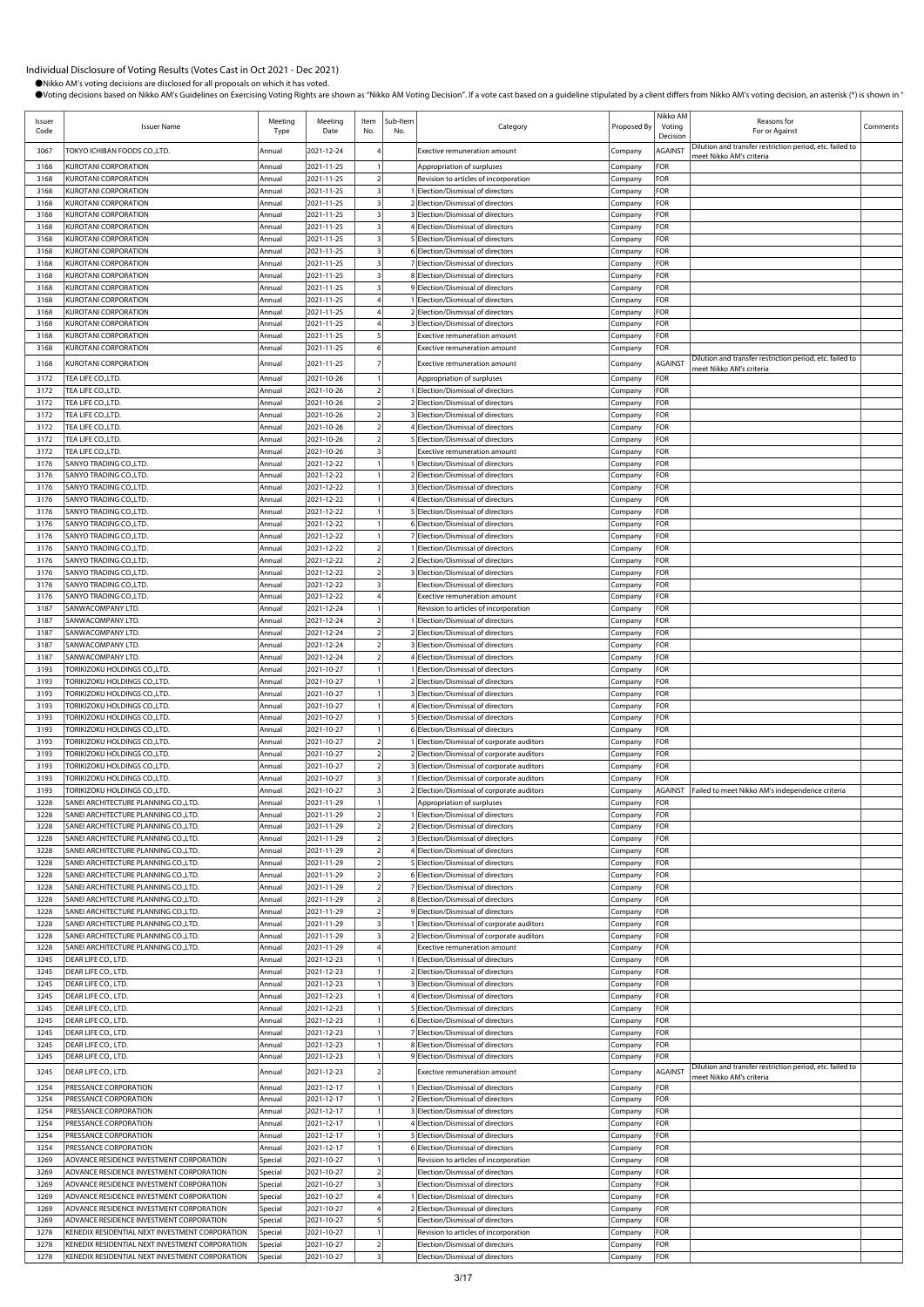| Issuer<br>Code | <b>Issuer Name</b>                                                       | Meeting<br>Type    | Meeting<br>Date          | Item<br>No.                               | Sub-Item<br>No. | Category                                                                      | Proposed By        | Nikko AM<br>Voting<br>Decision | Reasons for<br>For or Against                        | Comments |
|----------------|--------------------------------------------------------------------------|--------------------|--------------------------|-------------------------------------------|-----------------|-------------------------------------------------------------------------------|--------------------|--------------------------------|------------------------------------------------------|----------|
| 3278           | KENEDIX RESIDENTIAL NEXT INVESTMENT CORPORATION                          | special            | 2021-10-27               |                                           |                 | 1 Election/Dismissal of directors                                             | Company            | FOR                            |                                                      |          |
| 3278           | KENEDIX RESIDENTIAL NEXT INVESTMENT CORPORATION                          | Special            | 2021-10-27               |                                           |                 | 2 Election/Dismissal of directors                                             | Company            | FOR                            |                                                      |          |
| 3278           | KENEDIX RESIDENTIAL NEXT INVESTMENT CORPORATION                          | special            | 2021-10-27               |                                           |                 | 3 Election/Dismissal of directors                                             | Company            | FOR                            |                                                      |          |
| 3288<br>3288   | OPEN HOUSE CO., LTD.<br>OPEN HOUSE CO., LTD.                             | Annual             | 2021-12-22<br>2021-12-22 | $\overline{2}$                            |                 | Appropriation of surpluses                                                    | Company            | FOR<br>FOR                     |                                                      |          |
| 3288           | OPEN HOUSE CO., LTD.                                                     | Annual<br>Annual   | 2021-12-22               |                                           |                 | Revision to articles of incorporation<br>Election/Dismissal of directors      | Company<br>Company | FOR                            |                                                      |          |
| 3288           | OPEN HOUSE CO., LTD.                                                     | Annual             | 2021-12-22               | $\overline{\mathbf{3}}$                   |                 | 2 Election/Dismissal of directors                                             | Company            | FOR                            |                                                      |          |
| 3288           | OPEN HOUSE CO., LTD.                                                     | Annual             | 2021-12-22               | $\overline{\mathbf{3}}$                   |                 | 3 Election/Dismissal of directors                                             | Company            | FOR                            |                                                      |          |
| 3288           | OPEN HOUSE CO., LTD.                                                     | Annual             | 2021-12-22               | $\overline{\mathbf{3}}$                   |                 | 4 Election/Dismissal of directors                                             | Company            | FOR                            |                                                      |          |
| 3288           | OPEN HOUSE CO., LTD.                                                     | Annual             | 2021-12-22               | $\overline{\mathbf{3}}$                   |                 | 5 Election/Dismissal of directors                                             | Company            | FOR                            |                                                      |          |
| 3288           | OPEN HOUSE CO., LTD.                                                     | Annual             | 2021-12-22               | $\overline{\mathbf{3}}$                   |                 | 6 Election/Dismissal of directors                                             | Company            | FOR                            |                                                      |          |
| 3288           | OPEN HOUSE CO., LTD.                                                     | Annual             | 2021-12-22               | $\overline{\mathbf{3}}$                   |                 | 7 Election/Dismissal of directors                                             | Company            | FOR                            |                                                      |          |
| 3288           | OPEN HOUSE CO., LTD.                                                     | Annual             | 2021-12-22               | $\overline{\mathbf{3}}$                   |                 | 8 Election/Dismissal of directors                                             | Company            | FOR                            |                                                      |          |
| 3288<br>3288   | OPEN HOUSE CO., LTD.<br>OPEN HOUSE CO.,LTD.                              | Annual<br>Annual   | 2021-12-22<br>2021-12-22 |                                           |                 | 9 Election/Dismissal of directors<br>Election/Dismissal of corporate auditors | Company            | FOR<br>FOR                     |                                                      |          |
| 3292           | AEON REIT INVESTMENT CORPORATION                                         | Special            | 2021-10-21               |                                           |                 | Revision to articles of incorporation                                         | Company<br>Company | FOR                            |                                                      |          |
| 3292           | AEON REIT INVESTMENT CORPORATION                                         | Special            | 2021-10-21               | $\overline{2}$                            |                 | Election/Dismissal of directors                                               | Company            | FOR                            |                                                      |          |
| 3292           | AEON REIT INVESTMENT CORPORATION                                         | Special            | 2021-10-21               |                                           |                 | 1 Election/Dismissal of directors                                             | Company            | FOR                            |                                                      |          |
| 3292           | AEON REIT INVESTMENT CORPORATION                                         | Special            | 2021-10-21               | $\overline{\mathbf{3}}$                   |                 | 2 Election/Dismissal of directors                                             | Company            | FOR                            |                                                      |          |
| 3292           | AEON REIT INVESTMENT CORPORATION                                         | Special            | 2021-10-21               | 4                                         |                 | 1 Election/Dismissal of directors                                             | Company            | FOR                            |                                                      |          |
| 3292           | AEON REIT INVESTMENT CORPORATION                                         | Special            | 2021-10-21               |                                           |                 | 2 Election/Dismissal of directors                                             | Company            | FOR                            |                                                      |          |
| 3292           | AEON REIT INVESTMENT CORPORATION                                         | Special            | 2021-10-21               |                                           |                 | 3 Election/Dismissal of directors                                             | Company            | FOR                            | Unable to recognize it as initiative to help enhance |          |
| 3298           | INVESCO OFFICE J-REIT, INC.                                              | Special            | 2021-10-08               |                                           |                 | Restructuring                                                                 | Company            | AGAINST                        | shareholder value                                    |          |
| 3298           | INVESCO OFFICE J-REIT, INC.                                              | Special            | 2021-10-08               |                                           |                 | Revision to articles of incorporation                                         | Company            | AGAINST                        | Unable to recognize it as initiative to help enhance |          |
| 3328           | BEENOS INC.                                                              | Annual             | 2021-12-17               |                                           |                 | Revision to articles of incorporation                                         | Company            | FOR                            | shareholder value                                    |          |
| 3328           | <b>BEENOS INC.</b>                                                       | Annual             | 2021-12-17               | $\overline{a}$                            |                 | 1 Election/Dismissal of directors                                             | Company            | FOR                            |                                                      |          |
| 3328           | <b>BEENOS INC.</b>                                                       | Annual             | 2021-12-17               | $\overline{2}$                            |                 | 2 Election/Dismissal of directors                                             | Company            | FOR                            |                                                      |          |
| 3328           | BEENOS INC.                                                              | Annual             | 2021-12-17               | $\overline{\phantom{a}}$                  |                 | 3 Election/Dismissal of directors                                             | Company            | FOR                            |                                                      |          |
| 3328           | <b>BEENOS INC.</b>                                                       | Annual             | 2021-12-17               | $\overline{2}$                            |                 | 4 Election/Dismissal of directors                                             | Company            | FOR                            |                                                      |          |
| 3328           | BEENOS INC.                                                              | Annual             | 2021-12-17               | $\overline{a}$                            |                 | 5 Election/Dismissal of directors                                             | Company            | FOR                            |                                                      |          |
| 3328           | <b>BEENOS INC.</b>                                                       | Annual             | 2021-12-17               | $\overline{\mathbf{3}}$                   |                 | 1 Election/Dismissal of directors                                             | Company            | FOR                            |                                                      |          |
| 3328           | <b>BEENOS INC.</b>                                                       | Annual             | 2021-12-17               | $\overline{\mathbf{3}}$                   |                 | 2 Election/Dismissal of directors                                             | Company            | FOR                            |                                                      |          |
| 3328<br>3376   | BEENOS INC.<br><b>ONLY CORPORATION</b>                                   | Annual<br>Annual   | 2021-12-17<br>2021-11-26 | $\overline{\mathbf{3}}$                   |                 | 3 Election/Dismissal of directors<br>1 Election/Dismissal of directors        | Company<br>Company | FOR<br>FOR                     |                                                      |          |
| 3376           | <b>ONLY CORPORATION</b>                                                  | Annua              | 2021-11-26               |                                           |                 | 2 Election/Dismissal of directors                                             | Company            | FOR                            |                                                      |          |
| 3376           | <b>ONLY CORPORATION</b>                                                  | Annual             | 2021-11-26               |                                           |                 | 3 Election/Dismissal of directors                                             | Company            | FOR                            |                                                      |          |
| 3376           | <b>ONLY CORPORATION</b>                                                  | Annual             | 2021-11-26               |                                           |                 | 4 Election/Dismissal of directors                                             | Company            | FOR                            |                                                      |          |
| 3376           | <b>ONLY CORPORATION</b>                                                  | Annual             | 2021-11-26               | $\overline{2}$                            |                 | Election/Dismissal of corporate auditors                                      | Company            | FOR                            |                                                      |          |
| 3376           | <b>ONLY CORPORATION</b>                                                  | Special            | 2021-12-27               |                                           |                 | Restructuring                                                                 | Company            | FOR                            |                                                      |          |
| 3376           | <b>ONLY CORPORATION</b>                                                  | Special            | 2021-12-27               |                                           |                 | Revision to articles of incorporation                                         | Company            | FOR                            |                                                      |          |
| 3408           | SAKAI OVEX CO.,LTD.                                                      | Special            | 2021-11-09               |                                           |                 | Restructuring                                                                 | Company            | FOR                            |                                                      |          |
| 3408           | SAKAI OVEX CO.,LTD.                                                      | Special            | 2021-11-09               | $\mathcal{P}$                             |                 | Revision to articles of incorporation                                         | Company            | FOR                            |                                                      |          |
| 3421<br>3421   | INABA SEISAKUSHO CO.,LTD.<br>INABA SEISAKUSHO CO.,LTD.                   | Annual<br>Annual   | 2021-10-21<br>2021-10-21 | $\overline{a}$                            |                 | Appropriation of surpluses<br>Election/Dismissal of directors                 | Company<br>Company | FOR<br>FOR                     |                                                      |          |
| 3421           | INABA SEISAKUSHO CO.,LTD.                                                | Annual             | 2021-10-21               |                                           |                 | 2 Election/Dismissal of directors                                             | Company            | FOR                            |                                                      |          |
| 3421           | INABA SEISAKUSHO CO.,LTD.                                                | Annual             | 2021-10-21               | $\overline{2}$                            |                 | 3 Election/Dismissal of directors                                             | Company            | FOR                            |                                                      |          |
| 3421           | INABA SEISAKUSHO CO.,LTD.                                                | Annual             | 2021-10-21               | $\overline{2}$                            |                 | 4 Election/Dismissal of directors                                             | Company            | FOR                            |                                                      |          |
| 3421           | INABA SEISAKUSHO CO.,LTD.                                                | Annual             | 2021-10-21               |                                           |                 | 5 Election/Dismissal of directors                                             | Company            | FOR                            |                                                      |          |
| 3421           | INABA SEISAKUSHO CO.,LTD.                                                | Annual             | 2021-10-21               | $\overline{2}$                            |                 | 6 Election/Dismissal of directors                                             | Company            | FOR                            |                                                      |          |
| 3421           | INABA SEISAKUSHO CO.,LTD.                                                | Annual             | 2021-10-21               | $\overline{a}$                            |                 | 7 Election/Dismissal of directors                                             | Company            | FOR                            |                                                      |          |
| 3421           | INABA SEISAKUSHO CO.,LTD.                                                | Annual             | 2021-10-21               | $\overline{2}$                            |                 | 8 Election/Dismissal of directors                                             | Company            | FOR                            |                                                      |          |
| 3421<br>3421   | INABA SEISAKUSHO CO.,LTD.<br>INABA SEISAKUSHO CO.,LTD.                   | Annual<br>Annual   | 2021-10-21<br>2021-10-21 | $\overline{2}$<br>$\overline{2}$          |                 | 9 Election/Dismissal of directors<br>10 Election/Dismissal of directors       | Company<br>Company | FOR<br>FOR                     |                                                      |          |
| 3421           | INABA SEISAKUSHO CO.,LTD.                                                | Annual             | 2021-10-21               |                                           |                 | 11 Election/Dismissal of directors                                            | Company            | FOR                            |                                                      |          |
| 3453           | KENEDIX RETAIL REIT CORPORATION                                          | Special            | 2021-12-22               |                                           |                 | Revision to articles of incorporation                                         | Company            | FOR                            |                                                      |          |
| 3453           | KENEDIX RETAIL REIT CORPORATION                                          | Special            | 2021-12-22               | $\overline{2}$                            |                 | Election/Dismissal of directors                                               | Company            | FOR                            |                                                      |          |
| 3453           | KENEDIX RETAIL REIT CORPORATION                                          | Special            | 2021-12-22               | $\overline{\mathbf{3}}$                   |                 | Election/Dismissal of directors                                               | Company            | FOR                            |                                                      |          |
| 3453           | KENEDIX RETAIL REIT CORPORATION                                          | <b>Special</b>     | 2021-12-22               |                                           |                 | Election/Dismissal of directors                                               | Company            | FOR                            |                                                      |          |
| 3453           | KENEDIX RETAIL REIT CORPORATION                                          | Special            | 2021-12-22               | 4                                         |                 | 2 Election/Dismissal of directors                                             | Company            | FOR                            |                                                      |          |
| 3453           | KENEDIX RETAIL REIT CORPORATION                                          | Special            | 2021-12-22               | 5                                         |                 | Election/Dismissal of directors                                               | Company            | FOR                            |                                                      |          |
| 3458<br>3458   | CRE, INC.<br>CRE, INC.                                                   | Annual<br>Annual   | 2021-10-28<br>2021-10-28 |                                           |                 | 1 Election/Dismissal of directors<br>2 Election/Dismissal of directors        | Company            | FOR<br>FOR                     |                                                      |          |
| 3458           | CRE, INC.                                                                | Annual             | 2021-10-28               |                                           |                 | 3 Election/Dismissal of directors                                             | Company<br>Company | FOR                            |                                                      |          |
| 3458           | CRE,INC.                                                                 | Annual             | 2021-10-28               |                                           |                 | 4 Election/Dismissal of directors                                             | Company            | FOR                            |                                                      |          |
| 3458           | CRE,INC.                                                                 | Annual             | 2021-10-28               |                                           |                 | 5 Election/Dismissal of directors                                             | Company            | FOR                            |                                                      |          |
| 3458           | CRE, INC.                                                                | Annual             | 2021-10-28               |                                           |                 | 6 Election/Dismissal of directors                                             | Company            | FOR                            |                                                      |          |
| 3458           | CRE, INC.                                                                | Annual             | 2021-10-28               |                                           |                 | 7 Election/Dismissal of directors                                             | Company            | FOR                            |                                                      |          |
| 3458           | CRE, INC.                                                                | Annual             | 2021-10-28               |                                           |                 | 8 Election/Dismissal of directors                                             | Company            | <b>AGAINST</b>                 | Failed to meet Nikko AM's independence criteria      |          |
| 3458           | CRE, INC.                                                                | Annual             | 2021-10-28               |                                           |                 | 9 Election/Dismissal of directors                                             | Company            | FOR                            |                                                      |          |
| 3458           | CRE, INC.                                                                | Annual             | 2021-10-28               | $\overline{a}$<br>$\overline{2}$          |                 | 1 Election/Dismissal of directors                                             | Company            | FOR                            |                                                      |          |
| 3458<br>3458   | CRE, INC.<br>CRE, INC.                                                   | Annual<br>Annual   | 2021-10-28<br>2021-10-28 | $\overline{2}$                            |                 | 2 Election/Dismissal of directors<br>3 Election/Dismissal of directors        | Company<br>Company | FOR<br>FOR                     |                                                      |          |
| 3459           | SAMTY RESIDENTIAL INVESTMENT CORPORATION                                 | Special            | 2021-10-20               |                                           |                 | Revision to articles of incorporation                                         | Company            | FOR                            |                                                      |          |
| 3459           | SAMTY RESIDENTIAL INVESTMENT CORPORATION                                 | Special            | 2021-10-20               | $\overline{a}$                            |                 | Election/Dismissal of directors                                               | Company            | FOR                            |                                                      |          |
| 3466           | <b>LASALLE LOGIPORT REIT</b>                                             | Special            | 2021-11-19               |                                           |                 | Revision to articles of incorporation                                         | Company            | FOR                            |                                                      |          |
| 3466           | <b>LASALLE LOGIPORT REIT</b>                                             | Special            | 2021-11-19               | $\overline{2}$                            |                 | Election/Dismissal of directors                                               | Company            | FOR                            |                                                      |          |
| 3466           | <b>LASALLE LOGIPORT REIT</b>                                             | Special            | 2021-11-19               | $\overline{\mathbf{3}}$                   |                 | Election/Dismissal of directors                                               | Company            | FOR                            |                                                      |          |
| 3466           | <b>LASALLE LOGIPORT REIT</b>                                             | Special            | 2021-11-19               |                                           |                 | Election/Dismissal of directors                                               | Company            | FOR                            |                                                      |          |
| 3466           | <b>LASALLE LOGIPORT REIT</b>                                             | Special            | 2021-11-19               |                                           |                 | 2 Election/Dismissal of directors                                             | Company            | FOR                            |                                                      |          |
| 3466<br>3468   | <b>LASALLE LOGIPORT REIT</b><br>STAR ASIA INVESTMENT CORPORATION         | Special<br>Special | 2021-11-19<br>2021-10-28 |                                           |                 | 3 Election/Dismissal of directors<br>Revision to articles of incorporation    | Company            | FOR<br>FOR                     |                                                      |          |
| 3468           | STAR ASIA INVESTMENT CORPORATION                                         | Special            | 2021-10-28               | $\overline{2}$                            |                 | Election/Dismissal of directors                                               | Company<br>Company | FOR                            |                                                      |          |
| 3468           | STAR ASIA INVESTMENT CORPORATION                                         | Special            | 2021-10-28               | $\overline{\mathbf{3}}$                   |                 | Election/Dismissal of directors                                               | Company            | FOR                            |                                                      |          |
| 3468           | STAR ASIA INVESTMENT CORPORATION                                         | Special            | 2021-10-28               | 4                                         |                 | I Election/Dismissal of directors                                             | Company            | FOR                            |                                                      |          |
| 3468           | STAR ASIA INVESTMENT CORPORATION                                         | Special            | 2021-10-28               |                                           |                 | 2 Election/Dismissal of directors                                             | Company            | FOR                            |                                                      |          |
| 3468           | STAR ASIA INVESTMENT CORPORATION                                         | Special            | 2021-10-28               | 5                                         |                 | Election/Dismissal of directors                                               | Company            | FOR                            |                                                      |          |
| 3471           | MITSUI FUDOSAN LOGISTICS PARK INC.                                       | Special            | 2021-10-27               |                                           |                 | Revision to articles of incorporation                                         | Company            | FOR                            |                                                      |          |
| 3471           | MITSUI FUDOSAN LOGISTICS PARK INC.                                       | Special            | 2021-10-27               |                                           |                 | Election/Dismissal of directors                                               | Company            | FOR                            |                                                      |          |
| 3471           | MITSUI FUDOSAN LOGISTICS PARK INC.                                       | Special            | 2021-10-27               | $\overline{\mathbf{3}}$                   |                 | Election/Dismissal of directors                                               | Company            | FOR                            |                                                      |          |
| 3471<br>3471   | MITSUI FUDOSAN LOGISTICS PARK INC.<br>MITSUI FUDOSAN LOGISTICS PARK INC. | Special<br>Special | 2021-10-27<br>2021-10-27 | $\overline{\mathbf{3}}$<br>$\overline{4}$ |                 | 2 Election/Dismissal of directors<br>1 Election/Dismissal of directors        | Company<br>Company | FOR<br>FOR                     |                                                      |          |
|                |                                                                          |                    |                          |                                           |                 |                                                                               |                    |                                |                                                      |          |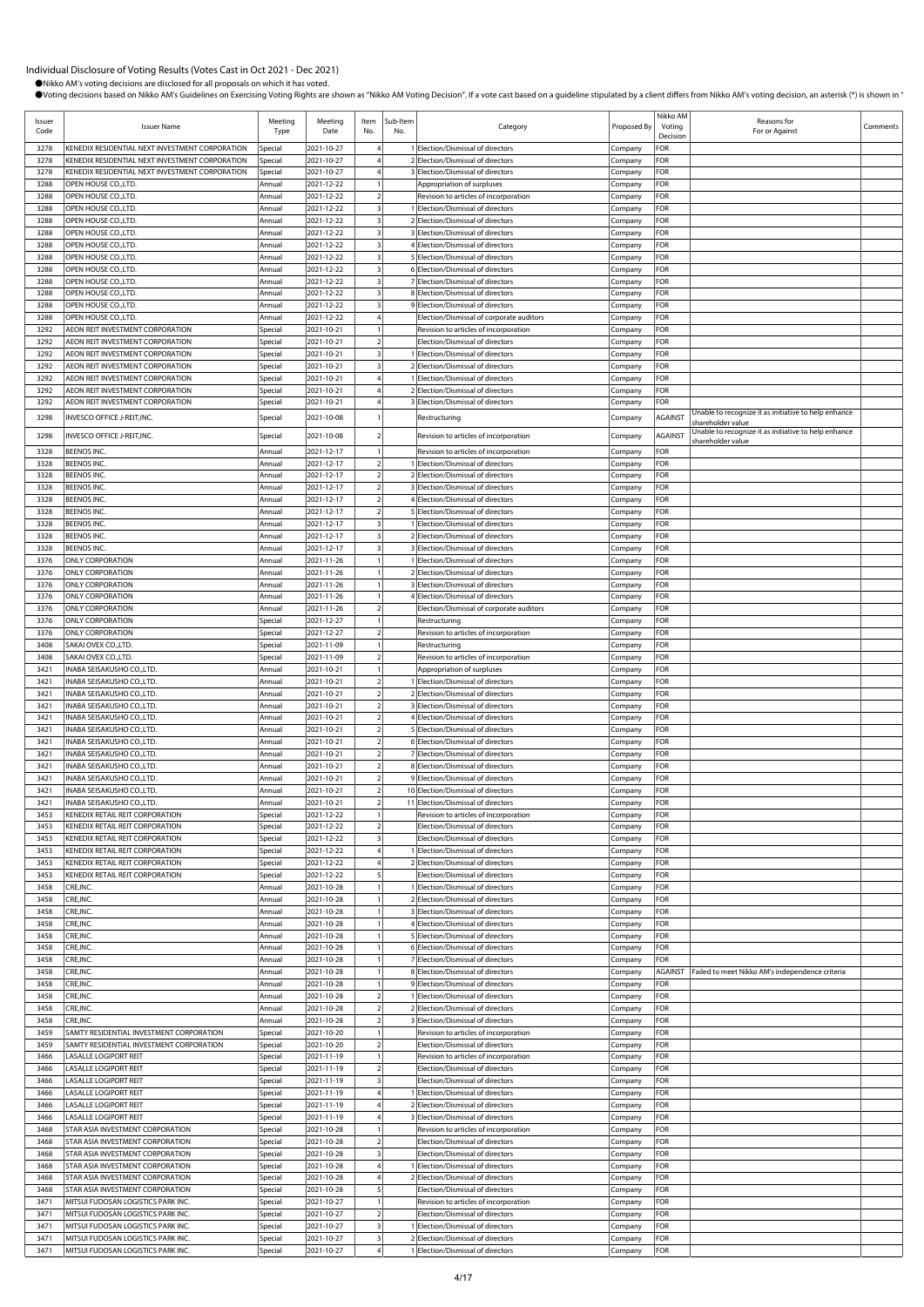| Issuer<br>Code | <b>Issuer Name</b>                                                                                 | Meeting<br>Type    | Meeting<br>Date          | Item<br>No.                                        | Sub-Item<br>No. | Category                                                                   | Proposed By        | Nikko AM<br>Voting<br>Decision   | Reasons for<br>For or Against                                                                    | Comments |
|----------------|----------------------------------------------------------------------------------------------------|--------------------|--------------------------|----------------------------------------------------|-----------------|----------------------------------------------------------------------------|--------------------|----------------------------------|--------------------------------------------------------------------------------------------------|----------|
| 3471           | MITSUI FUDOSAN LOGISTICS PARK INC.                                                                 | Special            | 2021-10-27               |                                                    |                 | 2 Election/Dismissal of directors                                          | Company            | FOR                              |                                                                                                  |          |
| 3492           | TAKARA LEBEN REAL ESTATE INVESTMENT CORPORATION                                                    | Special            | 2021-11-26               |                                                    |                 | Revision to articles of incorporation                                      | Company            | FOR                              |                                                                                                  |          |
| 3492           | TAKARA LEBEN REAL ESTATE INVESTMENT CORPORATION                                                    | Special            | 2021-11-26               | $\overline{2}$                                     |                 | Election/Dismissal of directors                                            | Company            | FOR                              |                                                                                                  |          |
| 3492           | TAKARA LEBEN REAL ESTATE INVESTMENT CORPORATION                                                    | Special            | 2021-11-26               | $\overline{\mathbf{3}}$                            |                 | Election/Dismissal of directors                                            | Company            | FOR                              |                                                                                                  |          |
| 3492<br>3492   | TAKARA LEBEN REAL ESTATE INVESTMENT CORPORATION<br>TAKARA LEBEN REAL ESTATE INVESTMENT CORPORATION | Special<br>Special | 2021-11-26<br>2021-11-26 |                                                    |                 | I Election/Dismissal of directors<br>2 Election/Dismissal of directors     | Company<br>Company | FOR<br>FOR                       |                                                                                                  |          |
| 3498           | KASUMIGASEKI CAPITAL CO.,LTD.                                                                      | Annual             | 2021-11-29               |                                                    |                 | Appropriation of surpluses                                                 | Company            | FOR                              |                                                                                                  |          |
| 3498           | KASUMIGASEKI CAPITAL CO.,LTD.                                                                      | Annual             | 2021-11-29               | $\overline{2}$                                     |                 | Revision to articles of incorporation                                      | Company            | FOR                              |                                                                                                  |          |
| 3498           | KASUMIGASEKI CAPITAL CO.,LTD.                                                                      | Annual             | 2021-11-29               | $\overline{\mathbf{3}}$                            |                 | 1 Election/Dismissal of directors                                          | Company            | FOR                              |                                                                                                  |          |
| 3498           | KASUMIGASEKI CAPITAL CO.,LTD.                                                                      | Annual             | 2021-11-29               | $\overline{\mathbf{3}}$                            |                 | 2 Election/Dismissal of directors                                          | Company            | FOR                              |                                                                                                  |          |
| 3498           | KASUMIGASEKI CAPITAL CO.,LTD.                                                                      | Annual             | 2021-11-29               | 3                                                  |                 | 3 Election/Dismissal of directors                                          | Company            | FOR                              |                                                                                                  |          |
| 3498           | KASUMIGASEKI CAPITAL CO.,LTD.                                                                      | Annual             | 2021-11-29               | $\overline{\mathbf{3}}$                            |                 | 4 Election/Dismissal of directors                                          | Company            | FOR                              |                                                                                                  |          |
| 3498           | KASUMIGASEKI CAPITAL CO.,LTD.                                                                      | Annual             | 2021-11-29               |                                                    |                 | 5 Election/Dismissal of directors                                          | Company            | FOR                              |                                                                                                  |          |
| 3498<br>3498   | KASUMIGASEKI CAPITAL CO.,LTD.                                                                      | Annual             | 2021-11-29               | $\overline{\mathbf{3}}$<br>$\overline{\mathbf{3}}$ |                 | 6 Election/Dismissal of directors                                          | Company            | FOR                              |                                                                                                  |          |
| 3498           | KASUMIGASEKI CAPITAL CO.,LTD.<br>KASUMIGASEKI CAPITAL CO.,LTD.                                     | Annual<br>Annual   | 2021-11-29<br>2021-11-29 |                                                    |                 | 7 Election/Dismissal of directors<br>1 Election/Dismissal of directors     | Company<br>Company | FOR<br>FOR                       |                                                                                                  |          |
| 3498           | KASUMIGASEKI CAPITAL CO.,LTD.                                                                      | Annual             | 2021-11-29               |                                                    |                 | 2 Election/Dismissal of directors                                          | Company            | FOR                              |                                                                                                  |          |
| 3498           | KASUMIGASEKI CAPITAL CO.,LTD.                                                                      | Annual             | 2021-11-29               |                                                    |                 | 3 Election/Dismissal of directors                                          | Company            | FOR                              |                                                                                                  |          |
| 3498           | KASUMIGASEKI CAPITAL CO.,LTD.                                                                      | Annual             | 2021-11-29               |                                                    |                 | 4 Election/Dismissal of directors                                          | Company            | FOR                              |                                                                                                  |          |
| 3498           | KASUMIGASEKI CAPITAL CO.,LTD.                                                                      | Annual             | 2021-11-29               | 5                                                  |                 | Exective remuneration amount                                               | Company            | FOR                              |                                                                                                  |          |
| 3498           | KASUMIGASEKI CAPITAL CO.,LTD.                                                                      | Annual             | 2021-11-29               | 6                                                  |                 | Exective remuneration amount                                               | Company            | FOR                              |                                                                                                  |          |
| 3498           | KASUMIGASEKI CAPITAL CO.,LTD.                                                                      | Annual             | 2021-11-29               |                                                    |                 | <b>Exective remuneration amount</b>                                        | Company            | <b>AGAINST</b>                   | Dilution and transfer restriction period, etc. failed to<br>meet Nikko AM's criteria             |          |
| 3498           | KASUMIGASEKI CAPITAL CO.,LTD.                                                                      | Annual             | 2021-11-29               |                                                    |                 | Exective remuneration amount                                               | Company            | <b>AGAINST</b>                   | Dilution and transfer restriction period, etc. failed to                                         |          |
|                |                                                                                                    |                    |                          |                                                    |                 |                                                                            |                    |                                  | meet Nikko AM's criteria                                                                         |          |
| 3539<br>3539   | JM HOLDINGS CO., LTD.<br>JM HOLDINGS CO., LTD.                                                     | Annual<br>Annual   | 2021-10-25<br>2021-10-25 | $\overline{2}$                                     |                 | Appropriation of surpluses<br>1 Election/Dismissal of directors            | Company<br>Company | FOR<br>FOR                       |                                                                                                  |          |
| 3539           | JM HOLDINGS CO., LTD.                                                                              | Annual             | 2021-10-25               | $\overline{2}$                                     |                 | 2 Election/Dismissal of directors                                          | Company            | FOR                              |                                                                                                  |          |
| 3539           | JM HOLDINGS CO., LTD.                                                                              | Annual             | 2021-10-25               | $\overline{2}$                                     |                 | 3 Election/Dismissal of directors                                          | Company            | FOR                              |                                                                                                  |          |
| 3539           | JM HOLDINGS CO., LTD.                                                                              | Annual             | 2021-10-25               | $\overline{z}$                                     |                 | 4 Election/Dismissal of directors                                          | Company            | FOR                              |                                                                                                  |          |
| 3539           | JM HOLDINGS CO., LTD.                                                                              | Annual             | 2021-10-25               | $\overline{2}$                                     |                 | 5 Election/Dismissal of directors                                          | Company            | FOR                              |                                                                                                  |          |
| 3539           | JM HOLDINGS CO., LTD.                                                                              | Annual             | 2021-10-25               | $\overline{2}$                                     |                 | 6 Election/Dismissal of directors                                          | Company            | FOR                              |                                                                                                  |          |
| 3539           | JM HOLDINGS CO., LTD.                                                                              | Annual             | 2021-10-25               | $\overline{2}$                                     |                 | 7 Election/Dismissal of directors                                          | Company            | FOR                              |                                                                                                  |          |
| 3539           | JM HOLDINGS CO., LTD.                                                                              | Annual             | 2021-10-25               | $\overline{2}$                                     |                 | 8 Election/Dismissal of directors                                          | Company            | FOR                              |                                                                                                  |          |
| 3563           | FOOD & LIFE COMPANIES LTD.                                                                         | Annual             | 2021-12-23               | $\mathbf{1}$                                       |                 | Appropriation of surpluses                                                 | Company            | FOR                              |                                                                                                  |          |
| 3563           | FOOD & LIFE COMPANIES LTD.                                                                         | Annual             | 2021-12-23               | $\overline{2}$                                     |                 | 1 Election/Dismissal of directors                                          | Company            | FOR                              |                                                                                                  |          |
| 3563           | FOOD & LIFE COMPANIES LTD                                                                          | Annual             | 2021-12-23               | $\overline{2}$                                     |                 | 2 Election/Dismissal of directors                                          | Company            | FOR                              |                                                                                                  |          |
| 3563<br>3563   | FOOD & LIFE COMPANIES LTD<br>FOOD & LIFE COMPANIES LTD.                                            | Annual<br>Annual   | 2021-12-23<br>2021-12-23 | $\overline{2}$<br>$\overline{2}$                   |                 | 3 Election/Dismissal of directors<br>4 Election/Dismissal of directors     | Company<br>Company | <b>AGAINST</b><br>FOR            | Failed to meet Nikko AM's independence criteria                                                  |          |
| 3563           | FOOD & LIFE COMPANIES LTD                                                                          | Annual             | 2021-12-23               | $\overline{2}$                                     |                 | 5 Election/Dismissal of directors                                          | Company            | FOR                              |                                                                                                  |          |
| 3563           | FOOD & LIFE COMPANIES LTD.                                                                         | Annual             | 2021-12-23               | $\overline{2}$                                     |                 | 6 Election/Dismissal of directors                                          | Company            | FOR                              |                                                                                                  |          |
| 3563           | FOOD & LIFE COMPANIES LTD.                                                                         | Annual             | 2021-12-23               |                                                    |                 | <b>Exective remuneration amount</b>                                        | Company            | FOR                              |                                                                                                  |          |
| 3607           | KURAUDIA HOLDINGS CO., LTD                                                                         | Annual             | 2021-11-25               |                                                    |                 | Other capital policy proposals                                             | Company            | FOR                              |                                                                                                  |          |
| 3607           | KURAUDIA HOLDINGS CO.,LTD.                                                                         | Annual             | 2021-11-25               | $\overline{2}$                                     |                 | Election/Dismissal of directors                                            | Company            | <b>AGAINST</b>                   | Performance failed to meet Nikko AM's criteria                                                   |          |
| 3607           | KURAUDIA HOLDINGS CO., LTD                                                                         | Annual             | 2021-11-25               |                                                    |                 | 2 Election/Dismissal of directors                                          | Company            | <b>AGAINST</b>                   | Performance failed to meet Nikko AM's criteria                                                   |          |
| 3607           | KURAUDIA HOLDINGS CO., LTD                                                                         | Annual             | 2021-11-25               | $\overline{2}$                                     |                 | 3 Election/Dismissal of directors                                          | Company            | <b>AGAINST</b>                   | Performance failed to meet Nikko AM's criteria                                                   |          |
| 3607           | KURAUDIA HOLDINGS CO., LTD                                                                         | Annual             | 2021-11-25               |                                                    |                 | 4 Election/Dismissal of directors                                          | Company            | <b>AGAINST</b>                   | Performance failed to meet Nikko AM's criteria                                                   |          |
| 3607           | KURAUDIA HOLDINGS CO.,LTD                                                                          | Annual             | 2021-11-25               | $\overline{2}$                                     |                 | 5 Election/Dismissal of directors                                          | Company            | FOR                              |                                                                                                  |          |
| 3607           | KURAUDIA HOLDINGS CO., LTD.                                                                        | Annual             | 2021-11-25               | $\overline{3}$<br>3                                |                 | 1 Election/Dismissal of directors<br>2 Election/Dismissal of directors     | Company            | <b>AGAINST</b>                   | Performance failed to meet Nikko AM's criteria<br>Performance failed to meet Nikko AM's criteria |          |
| 3607<br>3607   | KURAUDIA HOLDINGS CO., LTD<br>KURAUDIA HOLDINGS CO., LTD                                           | Annual<br>Annual   | 2021-11-25<br>2021-11-25 | $\overline{\mathbf{3}}$                            |                 | 3 Election/Dismissal of directors                                          | Company            | <b>AGAINST</b><br><b>AGAINST</b> | Performance failed to meet Nikko AM's criteria                                                   |          |
| 3636           | MITSUBISHI RESEARCH INSTITUTE,INC.                                                                 | Annual             | 2021-12-17               |                                                    |                 | Appropriation of surpluses                                                 | Company<br>Company | FOR                              |                                                                                                  |          |
| 3636           | MITSUBISHI RESEARCH INSTITUTE,INC.                                                                 | Annual             | 2021-12-17               | $\overline{2}$                                     |                 | 1 Election/Dismissal of directors                                          | Company            | FOR                              |                                                                                                  |          |
| 3636           | MITSUBISHI RESEARCH INSTITUTE,INC.                                                                 | Annual             | 2021-12-17               | $\overline{2}$                                     |                 | 2 Election/Dismissal of directors                                          | Company            | FOR                              |                                                                                                  |          |
| 3636           | MITSUBISHI RESEARCH INSTITUTE, INC.                                                                | Annual             | 2021-12-17               | $\overline{2}$                                     |                 | 3 Election/Dismissal of directors                                          | Company            | FOR                              |                                                                                                  |          |
| 3636           | MITSUBISHI RESEARCH INSTITUTE, INC.                                                                | Annual             | 2021-12-17               | $\mathfrak{p}$                                     |                 | 4 Election/Dismissal of directors                                          | Company            | FOR                              |                                                                                                  |          |
| 3636           | MITSUBISHI RESEARCH INSTITUTE,INC.                                                                 | Annual             | 2021-12-17               | $\overline{2}$                                     |                 | 5 Election/Dismissal of directors                                          | Company            | <b>AGAINST</b>                   | Failed to meet Nikko AM's independence criteria                                                  |          |
| 3636           | MITSUBISHI RESEARCH INSTITUTE,INC.                                                                 | Annual             | 2021-12-17               | $\overline{2}$                                     |                 | 6 Election/Dismissal of directors                                          | Company            | FOR                              |                                                                                                  |          |
| 3636           | MITSUBISHI RESEARCH INSTITUTE,INC.                                                                 | Annual             | 2021-12-17               | $\overline{2}$                                     |                 | 7 Election/Dismissal of directors                                          | Company            | <b>AGAINST</b>                   | Failed to meet Nikko AM's independence criteria                                                  |          |
| 3636<br>3662   | MITSUBISHI RESEARCH INSTITUTE,INC.<br>ATEAM INC.                                                   | Annual<br>Annual   | 2021-12-17<br>2021-10-27 |                                                    |                 | 8 Election/Dismissal of directors<br>Revision to articles of incorporation | Company<br>Company | <b>AGAINST</b><br>FOR            | Failed to meet Nikko AM's independence criteria                                                  |          |
| 3662           | ATEAM INC.                                                                                         | Annual             | 2021-10-27               | $\overline{2}$                                     |                 | 1 Election/Dismissal of directors                                          | Company            | FOR                              |                                                                                                  |          |
| 3662           | ATEAM INC.                                                                                         | Annual             | 2021-10-27               | $\overline{2}$                                     |                 | 2 Election/Dismissal of directors                                          | Company            | FOR                              |                                                                                                  |          |
| 3662           | ATEAM INC.                                                                                         | Annual             | 2021-10-27               | $\overline{2}$                                     |                 | 3 Election/Dismissal of directors                                          | Company            | FOR                              |                                                                                                  |          |
| 3662           | ATEAM INC.                                                                                         | Annual             | 2021-10-27               | $\mathcal{I}$                                      |                 | 4 Election/Dismissal of directors                                          | Company            | FOR                              |                                                                                                  |          |
| 3662           | ATEAM INC.                                                                                         | Annual             | 2021-10-27               | $\overline{2}$                                     |                 | 5 Election/Dismissal of directors                                          | Company            | FOR                              |                                                                                                  |          |
| 3668           | COLOPL, INC.                                                                                       | Annual             | 2021-12-17               |                                                    |                 | Appropriation of surpluses                                                 | Company            | FOR                              |                                                                                                  |          |
| 3668           | COLOPL, INC.                                                                                       | Annual             | 2021-12-17               | $\overline{2}$                                     |                 | Revision to articles of incorporation                                      | Company            | FOR                              |                                                                                                  |          |
| 3668<br>3668   | COLOPL, INC.<br>COLOPL, INC.                                                                       | Annual<br>Annual   | 2021-12-17<br>2021-12-17 | $\overline{3}$<br>3                                |                 | 1 Election/Dismissal of directors                                          | Company            | FOR<br>FOR                       |                                                                                                  |          |
| 3668           | COLOPL, INC.                                                                                       | Annual             | 2021-12-17               | $\overline{\mathbf{3}}$                            |                 | 2 Election/Dismissal of directors<br>3 Election/Dismissal of directors     | Company<br>Company | FOR                              |                                                                                                  |          |
| 3668           | COLOPL, INC.                                                                                       | Annual             | 2021-12-17               | $\overline{\mathbf{3}}$                            |                 | 4 Election/Dismissal of directors                                          | Company            | FOR                              |                                                                                                  |          |
| 3668           | COLOPL, INC.                                                                                       | Annual             | 2021-12-17               | $\overline{\mathbf{3}}$                            |                 | 5 Election/Dismissal of directors                                          | Company            | FOR                              |                                                                                                  |          |
| 3668           | COLOPL, INC.                                                                                       | Annual             | 2021-12-17               | $\overline{\mathbf{3}}$                            |                 | 6 Election/Dismissal of directors                                          | Company            | FOR                              |                                                                                                  |          |
| 3668           | COLOPL, INC.                                                                                       | Annual             | 2021-12-17               | $\overline{\mathbf{3}}$                            |                 | 7 Election/Dismissal of directors                                          | Company            | FOR                              |                                                                                                  |          |
| 3668           | COLOPL, INC.                                                                                       | Annual             | 2021-12-17               | $\overline{\mathbf{3}}$                            |                 | 8 Election/Dismissal of directors                                          | Company            | FOR                              |                                                                                                  |          |
| 3668           | COLOPL, INC.                                                                                       | Annual             | 2021-12-17               | $\overline{\mathbf{3}}$                            |                 | 9 Election/Dismissal of directors                                          | Company            | FOR                              |                                                                                                  |          |
| 3668           | COLOPL, INC.                                                                                       | Annual             | 2021-12-17               | $\overline{\mathbf{3}}$                            |                 | 10 Election/Dismissal of directors                                         | Company            | FOR                              |                                                                                                  |          |
| 3668           | COLOPL, INC.                                                                                       | Annual             | 2021-12-17               |                                                    |                 | 1 Election/Dismissal of directors                                          | Company            | FOR                              |                                                                                                  |          |
| 3668<br>3668   | COLOPL, INC.<br>COLOPL, INC.                                                                       | Annual<br>Annual   | 2021-12-17<br>2021-12-17 |                                                    |                 | 2 Election/Dismissal of directors<br>3 Election/Dismissal of directors     | Company            | FOR<br>FOR                       |                                                                                                  |          |
| 3668           | COLOPL, INC.                                                                                       | Annual             | 2021-12-17               | 5                                                  |                 | Election/Dismissal of directors                                            | Company<br>Company | FOR                              |                                                                                                  |          |
| 3668           | COLOPL, INC.                                                                                       | Annual             | 2021-12-17               | 6                                                  |                 | Exective remuneration amount                                               | Company            | FOR                              |                                                                                                  |          |
| 3672           | ALTPLUSINC.                                                                                        | Annual             | 2021-12-23               |                                                    |                 | 1 Election/Dismissal of directors                                          | Company            | <b>AGAINST</b>                   | Performance failed to meet Nikko AM's criteria                                                   |          |
| 3672           | ALTPLUSINC.                                                                                        | Annual             | 2021-12-23               |                                                    |                 | 2 Election/Dismissal of directors                                          | Company            | FOR                              |                                                                                                  |          |
| 3672           | ALTPLUSINC.                                                                                        | Annual             | 2021-12-23               |                                                    |                 | 3 Election/Dismissal of directors                                          | Company            | <b>AGAINST</b>                   | Performance failed to meet Nikko AM's criteria                                                   |          |
| 3672           | ALTPLUSINC.                                                                                        | Annual             | 2021-12-23               |                                                    |                 | 4 Election/Dismissal of directors                                          | Company            | <b>AGAINST</b>                   | Performance failed to meet Nikko AM's criteria                                                   |          |
| 3672           | ALTPLUSINC.                                                                                        | Annual             | 2021-12-23               |                                                    |                 | 5 Election/Dismissal of directors                                          | Company            | FOR                              |                                                                                                  |          |
| 3672<br>3677   | ALTPLUSINC.                                                                                        | Annual             | 2021-12-23               | $\overline{2}$                                     |                 | Other capital policy proposals                                             | Company            | FOR<br>FOR                       |                                                                                                  |          |
| 3677           | SYSTEM INFORMATION CO., LTD.<br>SYSTEM INFORMATION CO., LTD.                                       | Annual<br>Annual   | 2021-12-22<br>2021-12-22 | $\overline{2}$                                     |                 | Appropriation of surpluses<br>1 Election/Dismissal of directors            | Company<br>Company | FOR                              |                                                                                                  |          |
| 3677           | SYSTEM INFORMATION CO., LTD.                                                                       | Annual             | 2021-12-22               | $\sqrt{2}$                                         |                 | 2 Election/Dismissal of directors                                          | Company            | FOR                              |                                                                                                  |          |
| 3677           | SYSTEM INFORMATION CO., LTD.                                                                       | Annual             | 2021-12-22               | $\overline{2}$                                     |                 | 3 Election/Dismissal of directors                                          | Company            | FOR                              |                                                                                                  |          |
|                |                                                                                                    |                    |                          |                                                    |                 |                                                                            |                    |                                  |                                                                                                  |          |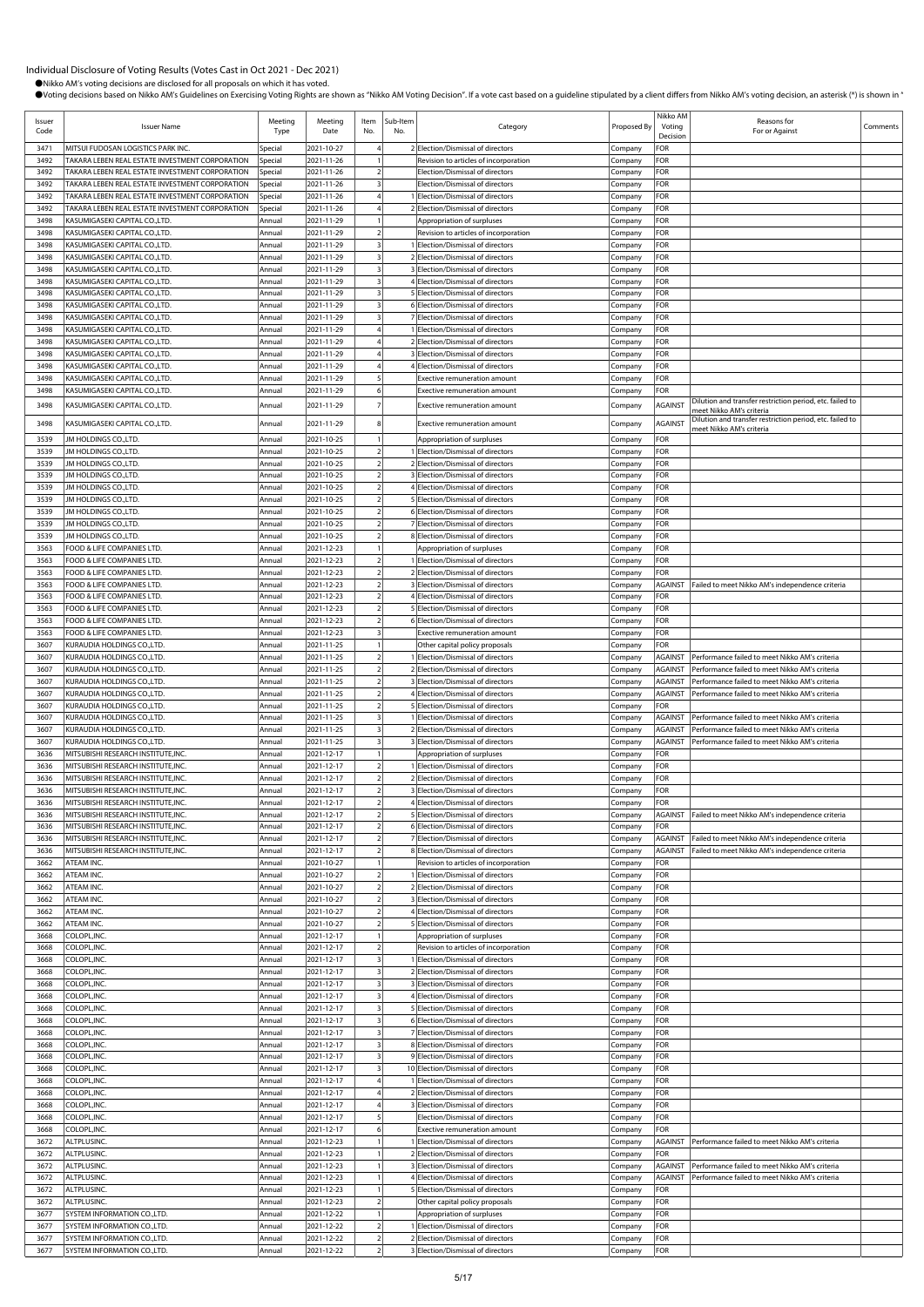| Issuer<br>Code | <b>Issuer Name</b>                                                                                                  | Meeting<br>Type  | Meeting<br>Date          | Item<br>No.                                        | Sub-Item<br>No. | Category                                                                                 | Proposed By        | Nikko AM<br>Voting<br>Decision | Reasons for<br>For or Against                        | Comments |
|----------------|---------------------------------------------------------------------------------------------------------------------|------------------|--------------------------|----------------------------------------------------|-----------------|------------------------------------------------------------------------------------------|--------------------|--------------------------------|------------------------------------------------------|----------|
| 3677           | SYSTEM INFORMATION CO., LTD.                                                                                        | Annual           | 2021-12-22               |                                                    |                 | 4 Election/Dismissal of directors                                                        | Company            | FOR                            |                                                      |          |
| 3677           | SYSTEM INFORMATION CO., LTD.                                                                                        | Annual           | 2021-12-22               | $\overline{\mathbf{3}}$                            |                 | Election/Dismissal of directors                                                          | Company            | AGAINST                        | Failed to meet Nikko AM's independence criteria      |          |
| 3687<br>3687   | <b>FIXSTARS CORPORATION</b><br><b>FIXSTARS CORPORATION</b>                                                          | Annual<br>Annual | 2021-12-23<br>2021-12-23 | $\overline{2}$                                     |                 | Appropriation of surpluses<br>1 Election/Dismissal of directors                          | Company<br>Company | FOR<br>FOR                     |                                                      |          |
| 3687           | <b>FIXSTARS CORPORATION</b>                                                                                         | Annual           | 2021-12-23               | $\overline{2}$                                     | $\overline{2}$  | Election/Dismissal of directors                                                          | Company            | FOR                            |                                                      |          |
| 3687           | <b>FIXSTARS CORPORATION</b>                                                                                         | Annual           | 2021-12-23               |                                                    |                 | 3 Election/Dismissal of directors                                                        | Company            | FOR                            |                                                      |          |
| 3687           | <b>FIXSTARS CORPORATION</b>                                                                                         | Annual           | 2021-12-23               | $\overline{2}$                                     |                 | 4 Election/Dismissal of directors                                                        | Company            | For                            |                                                      |          |
| 3687<br>3687   | <b>FIXSTARS CORPORATION</b><br><b>FIXSTARS CORPORATION</b>                                                          | Annual<br>Annual | 2021-12-23<br>2021-12-23 | $\mathcal{I}$                                      |                 | 5 Election/Dismissal of directors<br>6 Election/Dismissal of directors                   | Company<br>Company | FOR<br>FOR                     |                                                      |          |
| 3687           | <b>FIXSTARS CORPORATION</b>                                                                                         | Annual           | 2021-12-23               | $\overline{\mathbf{c}}$                            |                 | 7 Election/Dismissal of directors                                                        | Company            | FOR                            |                                                      |          |
| 3687           | <b>FIXSTARS CORPORATION</b>                                                                                         | Annual           | 2021-12-23               | $\overline{\mathbf{3}}$                            |                 | Election/Dismissal of corporate auditors                                                 | Company            | FOR                            |                                                      |          |
| 3687<br>3687   | <b>FIXSTARS CORPORATION</b><br><b>FIXSTARS CORPORATION</b>                                                          | Annual<br>Annual | 2021-12-23<br>2021-12-23 | $\overline{\mathbf{3}}$                            |                 | 2 Election/Dismissal of corporate auditors<br>3 Election/Dismissal of corporate auditors | Company            | For<br>FOR                     |                                                      |          |
| 3687           | <b>FIXSTARS CORPORATION</b>                                                                                         | Annual           | 2021-12-23               | $\overline{4}$                                     |                 | Election/Dismissal of corporate auditors                                                 | Company<br>Company | FOR                            |                                                      |          |
| 3690           | YRGLM INC.                                                                                                          | Annual           | 2021-12-17               |                                                    |                 | Appropriation of surpluses                                                               | Company            | FOR                            |                                                      |          |
| 3690           | YRGLM INC.                                                                                                          | Annual           | 2021-12-17               |                                                    |                 | Election/Dismissal of directors                                                          | Company            | FOR                            |                                                      |          |
| 3690<br>3690   | YRGLM INC.<br>YRGLM INC.                                                                                            | Annual<br>Annual | 2021-12-17<br>2021-12-17 | $\overline{2}$<br>$\overline{a}$                   |                 | 2 Election/Dismissal of directors<br>3 Election/Dismissal of directors                   | Company<br>Company | For<br>FOR                     |                                                      |          |
| 3690           | YRGLM INC.                                                                                                          | Annual           | 2021-12-17               | $\overline{\mathbf{3}}$                            |                 | Election/Dismissal of directors                                                          | Company            | FOR                            |                                                      |          |
| 3690           | YRGLM INC.                                                                                                          | Annual           | 2021-12-17               |                                                    |                 | Election/Dismissal of directors                                                          | Company            | FOR                            |                                                      |          |
| 3697           | SHIFT INC.                                                                                                          | Annual           | 2021-11-26               |                                                    |                 | Revision to articles of incorporation                                                    | Company            | FOR                            |                                                      |          |
| 3697<br>3697   | SHIFT INC.<br>SHIFT INC.                                                                                            | Annual<br>Annual | 2021-11-26<br>2021-11-26 |                                                    |                 | 1 Election/Dismissal of directors<br>2 Election/Dismissal of directors                   | Company<br>Company | For<br>FOR                     |                                                      |          |
| 3697           | SHIFT INC.                                                                                                          | Annual           | 2021-11-26               | $\overline{2}$                                     |                 | 3 Election/Dismissal of directors                                                        | Company            | FOR                            |                                                      |          |
| 3697           | SHIFT INC.                                                                                                          | Annual           | 2021-11-26               | $\overline{a}$                                     |                 | 4 Election/Dismissal of directors                                                        | Company            | FOR                            |                                                      |          |
| 3697           | SHIFT INC.                                                                                                          | Annual           | 2021-11-26               |                                                    |                 | 5 Election/Dismissal of directors                                                        | Company            | FOR                            |                                                      |          |
| 3697<br>3697   | SHIFT INC.<br>SHIFT INC.                                                                                            | Annual<br>Annual | 2021-11-26<br>2021-11-26 | $\overline{2}$<br>3                                |                 | 6 Election/Dismissal of directors<br>1 Election/Dismissal of directors                   | Company<br>Company | For<br>FOR                     |                                                      |          |
| 3697           | SHIFT INC.                                                                                                          | Annual           | 2021-11-26               | $\overline{\mathbf{3}}$                            |                 | 2 Election/Dismissal of directors                                                        | Company            | FOR                            |                                                      |          |
| 3697           | SHIFT INC.                                                                                                          | Annual           | 2021-11-26               |                                                    |                 | Election/Dismissal of directors                                                          | Company            | FOR                            |                                                      |          |
| 3697           | SHIFT INC.                                                                                                          | Annual           | 2021-11-26               | 5                                                  |                 | <b>Exective remuneration amount</b>                                                      | Company            | FOR                            |                                                      |          |
| 3697<br>3697   | SHIFT INC.<br>SHIFT INC.                                                                                            | Annual<br>Annual | 2021-11-26<br>2021-11-26 | 6                                                  |                 | Exective remuneration amount<br>Other capital policy proposals                           | Company<br>Company | FOR<br>FOR                     |                                                      |          |
| 3769           | GMO PAYMENT GATEWAY, INC.                                                                                           | Annual           | 2021-12-19               |                                                    |                 | Appropriation of surpluses                                                               | Company            | FOR                            |                                                      |          |
| 3769           | GMO PAYMENT GATEWAY, INC.                                                                                           | Annual           | 2021-12-19               | $\overline{2}$                                     |                 | Revision to articles of incorporation                                                    | Company            | FOR                            |                                                      |          |
| 3769           | GMO PAYMENT GATEWAY, INC.                                                                                           | Annual           | 2021-12-19               |                                                    |                 | Election/Dismissal of directors                                                          | Company            | FOR                            |                                                      |          |
| 3769<br>3769   | GMO PAYMENT GATEWAY, INC.<br>GMO PAYMENT GATEWAY, INC.                                                              | Annual<br>Annual | 2021-12-19<br>2021-12-19 | 3                                                  |                 | 2 Election/Dismissal of directors<br>3 Election/Dismissal of directors                   | Company<br>Company | For<br>FOR                     |                                                      |          |
| 3769           | GMO PAYMENT GATEWAY, INC.                                                                                           | Annual           | 2021-12-19               | $\overline{\mathbf{3}}$                            |                 | 4 Election/Dismissal of directors                                                        | Company            | FOR                            |                                                      |          |
| 3769           | GMO PAYMENT GATEWAY, INC.                                                                                           | Annual           | 2021-12-19               | $\overline{\mathbf{3}}$                            |                 | 5 Election/Dismissal of directors                                                        | Company            | FOR                            |                                                      |          |
| 3769           | GMO PAYMENT GATEWAY, INC.                                                                                           | Annual           | 2021-12-19               | $\overline{\mathbf{3}}$                            |                 | 6 Election/Dismissal of directors                                                        | Company            | FOR                            |                                                      |          |
| 3769<br>3769   | GMO PAYMENT GATEWAY, INC.<br>GMO PAYMENT GATEWAY, INC.                                                              | Annual<br>Annual | 2021-12-19<br>2021-12-19 | $\overline{\mathbf{3}}$<br>3                       |                 | 7 Election/Dismissal of directors<br>8 Election/Dismissal of directors                   | Company<br>Company | For<br>FOR                     |                                                      |          |
| 3769           | GMO PAYMENT GATEWAY, INC.                                                                                           | Annual           | 2021-12-19               | $\overline{\mathbf{3}}$                            |                 | 9 Election/Dismissal of directors                                                        | Company            | FOR                            |                                                      |          |
| 3769           | GMO PAYMENT GATEWAY, INC.                                                                                           | Annual           | 2021-12-19               | $\overline{\mathbf{3}}$                            |                 | 10 Election/Dismissal of directors                                                       | Company            | FOR                            |                                                      |          |
| 3769           | GMO PAYMENT GATEWAY, INC.                                                                                           | Annual           | 2021-12-19               | $\overline{\mathbf{3}}$                            |                 | 11 Election/Dismissal of directors                                                       | Company            | For                            |                                                      |          |
| 3769<br>3769   | GMO PAYMENT GATEWAY, INC.<br>GMO PAYMENT GATEWAY, INC.                                                              | Annual<br>Annual | 2021-12-19<br>2021-12-19 |                                                    |                 | 1 Election/Dismissal of directors<br>2 Election/Dismissal of directors                   | Company<br>Company | For<br>FOR                     |                                                      |          |
| 3769           | GMO PAYMENT GATEWAY, INC.                                                                                           | Annual           | 2021-12-19               |                                                    |                 | 3 Election/Dismissal of directors                                                        | Company            | FOR                            |                                                      |          |
| 3769           | GMO PAYMENT GATEWAY.INC.                                                                                            | Annual           | 2021-12-19               |                                                    |                 | 4 Election/Dismissal of directors                                                        | Company            | FOR                            |                                                      |          |
| 3769           | GMO PAYMENT GATEWAY, INC.                                                                                           | Annual           | 2021-12-19               | 6                                                  |                 | <b>Exective remuneration amount</b><br><b>Exective remuneration amount</b>               | Company            | FOR                            |                                                      |          |
| 3769<br>3769   | GMO PAYMENT GATEWAY, INC.<br>GMO PAYMENT GATEWAY, INC.                                                              | Annual<br>Annual | 2021-12-19<br>2021-12-19 |                                                    |                 | Appointment/Dismissal of accounting auditors                                             | Company<br>Company | For<br>FOR                     |                                                      |          |
| 3854           | I'LL INC                                                                                                            | Annual           | 2021-10-28               | $\mathbf{1}$                                       |                 | Appropriation of surpluses                                                               | Company            | FOR                            |                                                      |          |
| 3854           | <b>I'LL INC</b>                                                                                                     | Annual           | 2021-10-28               | $\overline{\phantom{a}}$                           |                 | Election/Dismissal of directors                                                          | Company            | FOR                            |                                                      |          |
| 3854<br>3854   | <b>I'LL INC</b><br><b>I'LL INC</b>                                                                                  | Annual<br>Annual | 2021-10-28<br>2021-10-28 | $\overline{2}$<br>$\overline{2}$                   |                 | 2 Election/Dismissal of directors<br>3 Election/Dismissal of directors                   | Company<br>Company | For<br>For                     |                                                      |          |
| 3854           | I'LL INC                                                                                                            | Annual           | 2021-10-28               | $\overline{2}$                                     |                 | 4 Election/Dismissal of directors                                                        | Company            | FOR                            |                                                      |          |
| 3854           | <b>I'LL INC</b>                                                                                                     | Annual           | 2021-10-28               | $\overline{2}$                                     |                 | 5 Election/Dismissal of directors                                                        | Company            | FOR                            |                                                      |          |
| 3854           | I'LL INC                                                                                                            | Annual           | 2021-10-28               | $\overline{2}$                                     |                 | 6 Election/Dismissal of directors                                                        | Company            | FOR                            |                                                      |          |
| 3854<br>3854   | <b>I'LL INC</b><br>I'LL INC                                                                                         | Annual<br>Annual | 2021-10-28<br>2021-10-28 | $\overline{2}$<br>$\overline{2}$                   |                 | 7 Election/Dismissal of directors<br>8 Election/Dismissal of directors                   | Company<br>Company | FOR<br>FOR                     |                                                      |          |
| 3854           | I'LL INC                                                                                                            | Annual           | 2021-10-28               | $\overline{2}$                                     |                 | 9 Election/Dismissal of directors                                                        | Company            | FOR                            |                                                      |          |
| 3854           | <b>I'LL INC</b>                                                                                                     | Annual           | 2021-10-28               | $\overline{2}$                                     |                 | 10 Election/Dismissal of directors                                                       | Company            | FOR                            |                                                      |          |
| 3854           | I'LL INC<br><b>I'LL INC</b>                                                                                         | Annual           | 2021-10-28<br>2021-10-28 | $\overline{2}$                                     |                 | 11 Election/Dismissal of directors                                                       | Company            | FOR<br>For                     |                                                      |          |
| 3854<br>3854   | I'LL INC                                                                                                            | Annual<br>Annual | 2021-10-28               | $\overline{\mathbf{3}}$                            |                 | Election/Dismissal of directors<br>2 Election/Dismissal of directors                     | Company<br>Company | FOR                            |                                                      |          |
| 3854           | I'LL INC                                                                                                            | Annual           | 2021-10-28               | $\overline{\mathbf{3}}$                            |                 | 3 Election/Dismissal of directors                                                        | Company            | FOR                            |                                                      |          |
| 3854           | I'LL INC                                                                                                            | Annual           | 2021-10-28               | 4                                                  |                 | Exective remuneration amount                                                             | Company            | FOR                            |                                                      |          |
| 3918<br>3918   | PCI HOLDINGS, INC.<br>PCI HOLDINGS, INC.                                                                            | Annual<br>Annual | 2021-12-22<br>2021-12-22 | $\overline{2}$                                     |                 | Appropriation of surpluses<br>1 Election/Dismissal of directors                          | Company<br>Company | FOR<br>FOR                     |                                                      |          |
| 3918           | PCI HOLDINGS, INC.                                                                                                  | Annual           | 2021-12-22               | $\overline{2}$                                     |                 | 2 Election/Dismissal of directors                                                        | Company            | FOR                            |                                                      |          |
| 3918           | PCI HOLDINGS, INC.                                                                                                  | Annual           | 2021-12-22               | $\overline{2}$                                     |                 | 3 Election/Dismissal of directors                                                        | Company            | FOR                            |                                                      |          |
| 3918           | PCI HOLDINGS, INC.                                                                                                  | Annual           | 2021-12-22               | $\overline{2}$                                     |                 | 4 Election/Dismissal of directors                                                        | Company            | FOR                            |                                                      |          |
| 3918<br>3918   | PCI HOLDINGS, INC.<br>PCI HOLDINGS, INC.                                                                            | Annual<br>Annual | 2021-12-22<br>2021-12-22 | $\overline{a}$<br>$\overline{2}$                   |                 | 5 Election/Dismissal of directors<br>6 Election/Dismissal of directors                   | Company            | FOR<br>For                     |                                                      |          |
| 3918           | PCI HOLDINGS, INC.                                                                                                  | Annual           | 2021-12-22               | $\overline{\mathbf{3}}$                            |                 | <b>Exective remuneration amount</b>                                                      | Company<br>Company | FOR                            |                                                      |          |
| 3920           | INTERNETWORKING AND BROADBAND CONSULTING CO., LTD Annual                                                            |                  | 2021-12-16               |                                                    |                 | 1 Election/Dismissal of directors                                                        | Company            | FOR                            |                                                      |          |
| 3920           | INTERNETWORKING AND BROADBAND CONSULTING CO., LTD Annual                                                            |                  | 2021-12-16               |                                                    |                 | 2 Election/Dismissal of directors                                                        | Company            | FOR                            |                                                      |          |
| 3920<br>3920   | INTERNETWORKING AND BROADBAND CONSULTING CO.,LTD Annual<br>INTERNETWORKING AND BROADBAND CONSULTING CO., LTL Annual |                  | 2021-12-16<br>2021-12-16 |                                                    |                 | Election/Dismissal of directors<br>Election/Dismissal of directors                       | Company<br>Company | FOR<br>For                     |                                                      |          |
| 3920           | INTERNETWORKING AND BROADBAND CONSULTING CO., LTD Annual                                                            |                  | 2021-12-16               |                                                    |                 | 5 Election/Dismissal of directors                                                        | Company            | FOR                            |                                                      |          |
| 3920           | INTERNETWORKING AND BROADBAND CONSULTING CO., LTD Annual                                                            |                  | 2021-12-16               |                                                    |                 | 6 Election/Dismissal of directors                                                        | Company            | FOR                            |                                                      |          |
| 3920           | INTERNETWORKING AND BROADBAND CONSULTING CO.,LTD Annual                                                             |                  | 2021-12-16               |                                                    |                 | 7 Election/Dismissal of directors                                                        | Company            | FOR                            |                                                      |          |
| 3920<br>3939   | INTERNETWORKING AND BROADBAND CONSULTING CO.,LTD Annual<br>KANAMIC NETWORK CO.,LTD                                  | Annual           | 2021-12-16<br>2021-12-22 | $\mathcal{P}$                                      |                 | Election/Dismissal of corporate auditors<br>Appropriation of surpluses                   | Company<br>Company | FOR<br>FOR                     |                                                      |          |
| 3939           | KANAMIC NETWORK CO.,LTD                                                                                             | Annual           | 2021-12-22               | $\overline{2}$                                     |                 | Revision to articles of incorporation                                                    | Company            | AGAINST                        | Unable to recognize it as initiative to help enhance |          |
| 3939           | KANAMIC NETWORK CO.,LTD                                                                                             | Annual           | 2021-12-22               | $\overline{\mathbf{3}}$                            |                 | 1 Election/Dismissal of directors                                                        | Company            | FOR                            | shareholder value                                    |          |
| 3939           | KANAMIC NETWORK CO.,LTD                                                                                             | Annual           | 2021-12-22               | $\overline{\mathbf{3}}$                            |                 | 2 Election/Dismissal of directors                                                        | Company            | FOR                            |                                                      |          |
| 3939           | KANAMIC NETWORK CO.,LTD                                                                                             | Annual           | 2021-12-22               | $\overline{\mathbf{3}}$                            |                 | 3 Election/Dismissal of directors                                                        | Company            | FOR                            |                                                      |          |
| 3939<br>3939   | KANAMIC NETWORK CO., LTD<br>KANAMIC NETWORK CO.,LTD                                                                 | Annual<br>Annual | 2021-12-22<br>2021-12-22 | $\overline{\mathbf{3}}$<br>$\overline{\mathbf{3}}$ |                 | 4 Election/Dismissal of directors<br>5 Election/Dismissal of directors                   | Company<br>Company | FOR<br>For                     |                                                      |          |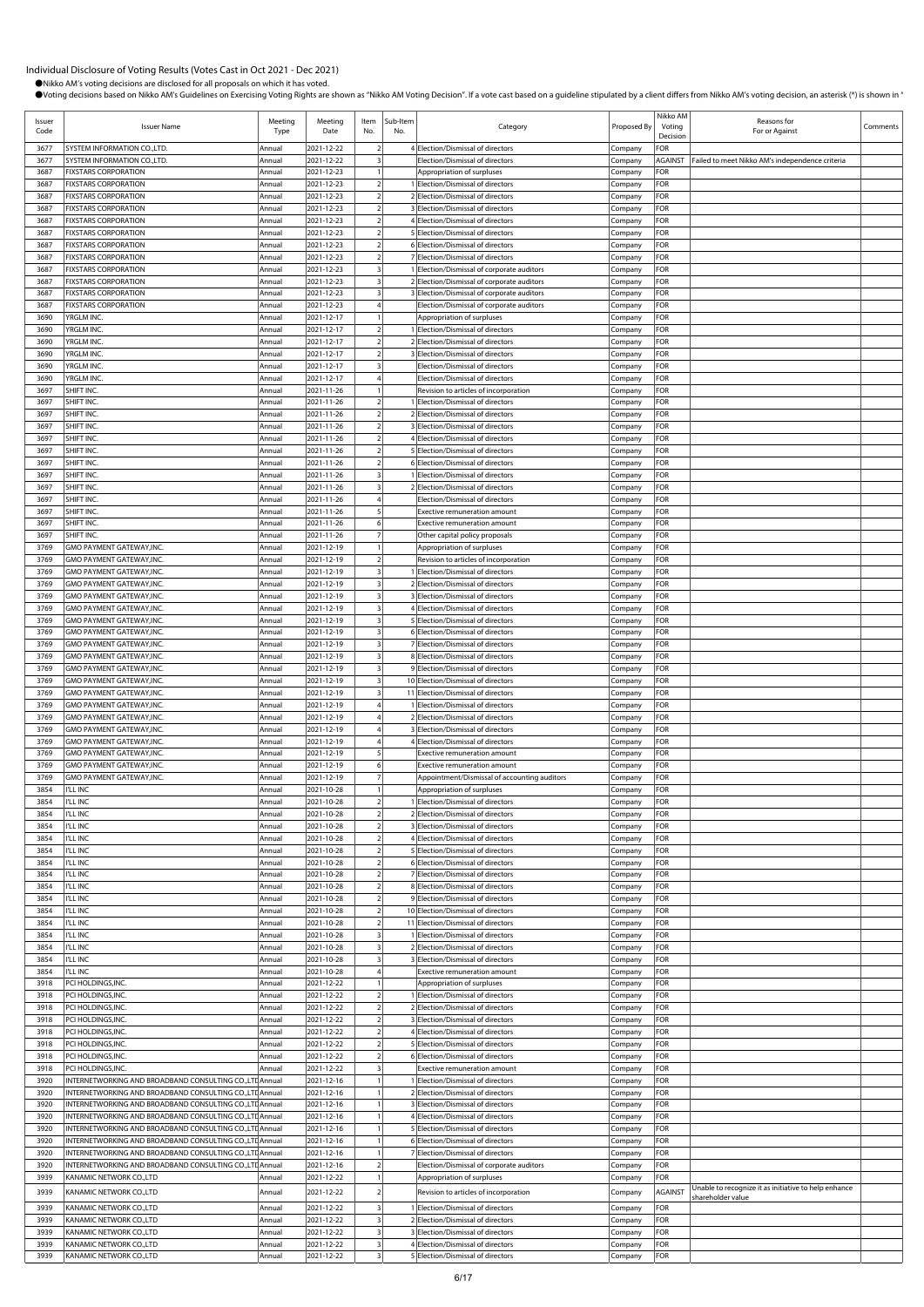| Issuer<br>Code | <b>Issuer Name</b>                                                 | Meeting<br>Type  | Meeting<br>Date          | Item<br>No.                                        | Sub-Item<br>No. | Category                                                                                 | Proposed By        | Nikko AM<br>Voting<br>Decision | Reasons for<br>For or Against                                                        | Comments |
|----------------|--------------------------------------------------------------------|------------------|--------------------------|----------------------------------------------------|-----------------|------------------------------------------------------------------------------------------|--------------------|--------------------------------|--------------------------------------------------------------------------------------|----------|
| 3939           | KANAMIC NETWORK CO.,LTD                                            | Annual           | 2021-12-22               | $\overline{\mathbf{3}}$                            |                 | 6 Election/Dismissal of directors                                                        | Company            | FOR                            |                                                                                      |          |
| 3939           | KANAMIC NETWORK CO.,LTD                                            | Annual           | 2021-12-22               | $\overline{\mathbf{3}}$                            |                 | 7 Election/Dismissal of directors                                                        | Company            | FOR                            |                                                                                      |          |
| 3939<br>3939   | KANAMIC NETWORK CO.,LTD<br>KANAMIC NETWORK CO., LTD                | Annual<br>Annual | 2021-12-22<br>2021-12-22 | $\overline{\mathbf{3}}$<br>$\overline{\mathbf{3}}$ |                 | 8 Election/Dismissal of directors<br>9 Election/Dismissal of directors                   | Company<br>Company | FOR<br>FOR                     |                                                                                      |          |
| 3939           | KANAMIC NETWORK CO.,LTD                                            | Annual           | 2021-12-22               | $\overline{4}$                                     |                 | <b>Exective remuneration amount</b>                                                      | Company            | FOR                            |                                                                                      |          |
| 3962           | CHANGE INC.                                                        | Annual           | 2021-12-24               | $\mathbf{1}$                                       |                 | Revision to articles of incorporation                                                    | Company            | FOR                            |                                                                                      |          |
| 3962           | CHANGE INC.                                                        | Annual           | 2021-12-24               | $\overline{\mathbf{2}}$                            |                 | 1 Election/Dismissal of directors                                                        | Company            | FOR                            |                                                                                      |          |
| 3962<br>3962   | CHANGE INC.<br>CHANGE INC.                                         | Annual<br>Annual | 2021-12-24<br>2021-12-24 | $\overline{2}$<br>$\overline{2}$                   |                 | 2 Election/Dismissal of directors<br>3 Election/Dismissal of directors                   | Company<br>Company | FOR<br>FOR                     |                                                                                      |          |
| 3962           | CHANGE INC.                                                        | Annual           | 2021-12-24               | $\overline{2}$                                     |                 | 4 Election/Dismissal of directors                                                        | Company            | FOR                            |                                                                                      |          |
| 3962           | CHANGE INC.                                                        | Annual           | 2021-12-24               | $\overline{2}$                                     |                 | 5 Election/Dismissal of directors                                                        | Company            | FOR                            |                                                                                      |          |
| 3962           | CHANGE INC.                                                        | Annual           | 2021-12-24               | $\overline{2}$                                     |                 | 6 Election/Dismissal of directors                                                        | Company            | FOR                            |                                                                                      |          |
| 3965<br>3965   | CAPITAL ASSET PLANNING, INC.<br>CAPITAL ASSET PLANNING, INC.       | Annual<br>Annual | 2021-12-24<br>2021-12-24 | $\overline{2}$                                     |                 | Appropriation of surpluses<br>1 Election/Dismissal of directors                          | Company<br>Company | FOR<br>FOR                     |                                                                                      |          |
| 3965           | CAPITAL ASSET PLANNING.INC.                                        | Annual           | 2021-12-24               | $\overline{2}$                                     |                 | 2 Election/Dismissal of directors                                                        | Company            | FOR                            |                                                                                      |          |
| 3965           | CAPITAL ASSET PLANNING, INC.                                       | Annual           | 2021-12-24               | $\overline{2}$                                     |                 | 3 Election/Dismissal of directors                                                        | Company            | FOR                            |                                                                                      |          |
| 3965           | CAPITAL ASSET PLANNING, INC.                                       | Annual           | 2021-12-24               | $\overline{2}$                                     |                 | 4 Election/Dismissal of directors                                                        | Company            | FOR                            |                                                                                      |          |
| 3965<br>3965   | CAPITAL ASSET PLANNING, INC.<br>CAPITAL ASSET PLANNING, INC.       | Annual<br>Annual | 2021-12-24<br>2021-12-24 | $\overline{2}$<br>$\overline{2}$                   |                 | 5 Election/Dismissal of directors<br>6 Election/Dismissal of directors                   | Company<br>Company | FOR<br>FOR                     |                                                                                      |          |
| 3965           | CAPITAL ASSET PLANNING, INC.                                       | Annual           | 2021-12-24               | $\overline{2}$                                     |                 | 7 Election/Dismissal of directors                                                        | Company            | FOR                            |                                                                                      |          |
| 3965           | CAPITAL ASSET PLANNING, INC.                                       | Annual           | 2021-12-24               | $\overline{\mathbf{3}}$                            |                 | Election/Dismissal of corporate auditors                                                 | Company            | FOR                            |                                                                                      |          |
| 3965           | CAPITAL ASSET PLANNING, INC.                                       | Annual           | 2021-12-24               |                                                    |                 | Exective remuneration amount                                                             | Company            | AGAINST                        | Dilution and transfer restriction period, etc. failed to<br>meet Nikko AM's criteria |          |
| 3965           | CAPITAL ASSET PLANNING, INC.                                       | Annual           | 2021-12-24               | 5                                                  |                 | Retirement benefit payments                                                              | Company            | FOR                            |                                                                                      |          |
| 3965           | CAPITAL ASSET PLANNING, INC.                                       | Annual           | 2021-12-24               | 6                                                  |                 | Exective remuneration amount                                                             | Company            | AGAINST                        | Dilution and transfer restriction period, etc. failed to<br>meet Nikko AM's criteria |          |
| 3985           | TEMONA.INC.                                                        | Annual           | 2021-12-22               |                                                    |                 | 1 Election/Dismissal of directors                                                        | Company            | FOR                            |                                                                                      |          |
| 3985           | TEMONA.INC.                                                        | Annual           | 2021-12-22               | 1                                                  |                 | 2 Election/Dismissal of directors                                                        | Company            | FOR                            |                                                                                      |          |
| 3985<br>3985   | TEMONA.INC.<br>TEMONA.INC.                                         | Annual<br>Annual | 2021-12-22<br>2021-12-22 | $\mathbf{1}$                                       |                 | 3 Election/Dismissal of directors<br>4 Election/Dismissal of directors                   | Company<br>Company | FOR<br>FOR                     |                                                                                      |          |
| 3985           | TEMONA.INC.                                                        | Annual           | 2021-12-22               | $\mathbf{1}$                                       |                 | 5 Election/Dismissal of directors                                                        | Company            | AGAINST                        | Failed to meet Nikko AM's independence criteria                                      |          |
| 3985           | TEMONA.INC.                                                        | Annual           | 2021-12-22               | $\overline{2}$                                     |                 | Appointment/Dismissal of accounting auditors                                             | Company            | FOR                            |                                                                                      |          |
| 3985           | TEMONA.INC.                                                        | Annual           | 2021-12-22               | $\overline{\mathbf{3}}$                            |                 | Exective remuneration amount                                                             | Company            | FOR                            |                                                                                      |          |
| 3992<br>3992   | NEEDS WELL INC.<br>NEEDS WELL INC.                                 | Annual<br>Annual | 2021-12-22<br>2021-12-22 | $\overline{2}$                                     |                 | Appropriation of surpluses<br>1 Election/Dismissal of directors                          | Company<br>Company | FOR<br>FOR                     |                                                                                      |          |
| 3992           | NEEDS WELL INC.                                                    | Annual           | 2021-12-22               | $\overline{2}$                                     |                 | 2 Election/Dismissal of directors                                                        | Company            | FOR                            |                                                                                      |          |
| 3992           | NEEDS WELL INC.                                                    | Annual           | 2021-12-22               | $\overline{2}$                                     |                 | 3 Election/Dismissal of directors                                                        | Company            | FOR                            |                                                                                      |          |
| 3992           | NEEDS WELL INC.                                                    | Annual           | 2021-12-22               | $\overline{2}$                                     |                 | 4 Election/Dismissal of directors                                                        | Company            | FOR                            |                                                                                      |          |
| 3992<br>3992   | NEEDS WELL INC.<br>NEEDS WELL INC.                                 | Annual<br>Annual | 2021-12-22<br>2021-12-22 | $\overline{2}$<br>$\overline{2}$                   |                 | 5 Election/Dismissal of directors<br>6 Election/Dismissal of directors                   | Company<br>Company | FOR<br>FOR                     |                                                                                      |          |
| 3992           | NEEDS WELL INC.                                                    | Annual           | 2021-12-22               | $\overline{2}$                                     |                 | 7 Election/Dismissal of directors                                                        | Company            | FOR                            |                                                                                      |          |
| 3992           | NEEDS WELL INC.                                                    | Annual           | 2021-12-22               | $\overline{2}$                                     |                 | 8 Election/Dismissal of directors                                                        | Company            | FOR                            |                                                                                      |          |
| 3992           | NEEDS WELL INC.                                                    | Annual           | 2021-12-22               | $\overline{2}$                                     |                 | 9 Election/Dismissal of directors                                                        | Company            | FOR                            |                                                                                      |          |
| 3992<br>3992   | NEEDS WELL INC.<br>NEEDS WELL INC.                                 | Annual<br>Annual | 2021-12-22<br>2021-12-22 | $\overline{\mathbf{3}}$<br>$\overline{4}$          |                 | Election/Dismissal of corporate auditors<br>Appointment/Dismissal of accounting auditors | Company<br>Company | FOR<br>FOR                     |                                                                                      |          |
| 3993           | PKSHA TECHNOLOGY INC.                                              | Annual           | 2021-12-24               | $\mathbf{1}$                                       |                 | 1 Election/Dismissal of directors                                                        | Company            | FOR                            |                                                                                      |          |
| 3993           | PKSHA TECHNOLOGY INC.                                              | Annual           | 2021-12-24               | $\overline{1}$                                     |                 | 2 Election/Dismissal of directors                                                        | Company            | AGAINST                        | Failed to meet Nikko AM's independence criteria                                      |          |
| 3993           | PKSHA TECHNOLOGY INC.                                              | Annual           | 2021-12-24               | $\mathbf{1}$                                       |                 | 3 Election/Dismissal of directors                                                        | Company            | FOR                            |                                                                                      |          |
| 4051           | GMO FINANCIAL GATE, INC.                                           | Annual           | 2021-12-17               |                                                    |                 | Revision to articles of incorporation                                                    | Company            | FOR                            | Number of outside directors failed to meet Nikko                                     |          |
| 4051           | GMO FINANCIAL GATE, INC.                                           | Annual           | 2021-12-17               | $\overline{2}$                                     |                 | 1 Election/Dismissal of directors                                                        | Company            | AGAINST                        | AM's criteria                                                                        |          |
| 4051           | GMO FINANCIAL GATE, INC.                                           | Annual           | 2021-12-17               | $\mathcal{P}$                                      |                 | 2 Election/Dismissal of directors                                                        | Company            | AGAINST                        | Number of outside directors failed to meet Nikko<br>AM's criteria                    |          |
| 4051           | GMO FINANCIAL GATE, INC.                                           | Annual           | 2021-12-17               | $\overline{2}$                                     |                 | 3 Election/Dismissal of directors                                                        | Company            | FOR                            |                                                                                      |          |
| 4051<br>4051   | GMO FINANCIAL GATE, INC.<br>GMO FINANCIAL GATE, INC.               | Annual<br>Annual | 2021-12-17<br>2021-12-17 | $\overline{2}$<br>$\overline{2}$                   |                 | 4 Election/Dismissal of directors<br>5 Election/Dismissal of directors                   | Company<br>Company | FOR<br>FOR                     |                                                                                      |          |
| 4051           | <b>GMO FINANCIAL GATE, INC.</b>                                    | Annual           | 2021-12-17               | $\overline{2}$                                     |                 | 6 Election/Dismissal of directors                                                        | Company            | FOR                            |                                                                                      |          |
| 4051           | GMO FINANCIAL GATE, INC.                                           | Annual           | 2021-12-17               | $\overline{2}$                                     |                 | 7 Election/Dismissal of directors                                                        | Company            | FOR                            |                                                                                      |          |
| 4051           | GMO FINANCIAL GATE, INC.                                           | Annual           | 2021-12-17               | $\overline{\mathbf{2}}$                            |                 | 8 Election/Dismissal of directors                                                        | Company            | FOR                            |                                                                                      |          |
| 4051<br>4051   | GMO FINANCIAL GATE, INC.<br>GMO FINANCIAL GATE, INC.               | Annual<br>Annual | 2021-12-17<br>2021-12-17 | $\overline{\mathbf{3}}$<br>$\overline{4}$          |                 | Appointment/Dismissal of accounting auditors<br>Exective remuneration amount             | Company<br>Company | FOR<br>FOR                     |                                                                                      |          |
| 4071           | PLUS ALPHA CONSULTING CO.,LTD.                                     | Annual           | 2021-12-17               | $\mathbf{1}$                                       |                 | Revision to articles of incorporation                                                    | Company            | FOR                            |                                                                                      |          |
| 4071           | PLUS ALPHA CONSULTING CO., LTD.                                    | Annual           | 2021-12-17               | $\overline{2}$                                     |                 | 1 Election/Dismissal of directors                                                        | Company            | FOR                            |                                                                                      |          |
| 4071           | PLUS ALPHA CONSULTING CO., LTD.<br>PLUS ALPHA CONSULTING CO., LTD. | Annual           | 2021-12-17               | $\overline{2}$                                     |                 | 2 Election/Dismissal of directors<br>3 Election/Dismissal of directors                   | Company            | FOR<br>FOR                     |                                                                                      |          |
| 4071<br>4071   | PLUS ALPHA CONSULTING CO.,LTD.                                     | Annual<br>Annual | 2021-12-17<br>2021-12-17 | $\overline{2}$<br>$\overline{2}$                   |                 | 4 Election/Dismissal of directors                                                        | Company<br>Company | FOR                            |                                                                                      |          |
| 4071           | PLUS ALPHA CONSULTING CO.,LTD.                                     | Annual           | 2021-12-17               | $\overline{2}$                                     |                 | 5 Election/Dismissal of directors                                                        | Company            | FOR                            |                                                                                      |          |
| 4071           | PLUS ALPHA CONSULTING CO.,LTD.                                     | Annual           | 2021-12-17               | $\overline{2}$                                     |                 | 6 Election/Dismissal of directors                                                        | Company            | FOR                            |                                                                                      |          |
| 4071<br>4071   | PLUS ALPHA CONSULTING CO., LTD.<br>PLUS ALPHA CONSULTING CO., LTD. | Annual<br>Annual | 2021-12-17<br>2021-12-17 | $\overline{2}$<br>$\overline{2}$                   |                 | 7 Election/Dismissal of directors<br>8 Election/Dismissal of directors                   | Company            | FOR<br>FOR                     |                                                                                      |          |
| 4071           | PLUS ALPHA CONSULTING CO.,LTD.                                     | Annual           | 2021-12-17               | $\overline{2}$                                     |                 | 9 Election/Dismissal of directors                                                        | Company<br>Company | FOR                            |                                                                                      |          |
| 4071           | PLUS ALPHA CONSULTING CO., LTD.                                    | Annual           | 2021-12-17               | $\overline{\mathbf{3}}$                            |                 | Election/Dismissal of corporate auditors                                                 | Company            | FOR                            |                                                                                      |          |
| 4075           | BRAINS TECHNOLOGY, INC.                                            | Annual           | 2021-10-28               |                                                    |                 | 1 Election/Dismissal of directors                                                        | Company            | AGAINST                        | Number of outside directors failed to meet Nikko<br>AM's criteria                    |          |
| 4075           | BRAINS TECHNOLOGY, INC.                                            | Annual           | 2021-10-28               | $\mathbf{1}$                                       |                 | 2 Election/Dismissal of directors                                                        | Company            | FOR                            |                                                                                      |          |
| 4075           | BRAINS TECHNOLOGY, INC.                                            | Annual           | 2021-10-28               | $\mathbf{1}$                                       |                 | 3 Election/Dismissal of directors                                                        | Company            | FOR                            |                                                                                      |          |
| 4075<br>4075   | BRAINS TECHNOLOGY, INC.<br>BRAINS TECHNOLOGY, INC.                 | Annual<br>Annual | 2021-10-28<br>2021-10-28 | $\overline{1}$<br>$\overline{1}$                   |                 | 4 Election/Dismissal of directors<br>5 Election/Dismissal of directors                   | Company            | FOR<br>FOR                     |                                                                                      |          |
| 4075           | BRAINS TECHNOLOGY, INC.                                            | Annual           | 2021-10-28               | $\mathbf{1}$                                       |                 | 6 Election/Dismissal of directors                                                        | Company<br>Company | FOR                            |                                                                                      |          |
| 4165           | PLAID, INC.                                                        | Annual           | 2021-12-21               |                                                    |                 | 1 Election/Dismissal of directors                                                        | Company            | AGAINST                        | Number of outside directors failed to meet Nikko                                     |          |
| 4165           | PLAID, INC.                                                        | Annual           | 2021-12-21               | $\mathbf{1}$                                       |                 | 2 Election/Dismissal of directors                                                        | Company            | FOR                            | AM's criteria                                                                        |          |
| 4165           | PLAID, INC.                                                        | Annual           | 2021-12-21               | $\mathbf{1}$                                       |                 | 3 Election/Dismissal of directors                                                        | Company            | FOR                            |                                                                                      |          |
| 4165           | PLAID, INC.                                                        | Annual           | 2021-12-21               | $\mathbf{1}$                                       |                 | 4 Election/Dismissal of directors                                                        | Company            | FOR                            |                                                                                      |          |
| 4165           | PLAID, INC.                                                        | Annual           | 2021-12-21               | $\overline{2}$                                     |                 | Exective remuneration amount                                                             | Company            | AGAINST                        | Dilution and transfer restriction period, etc. failed to<br>meet Nikko AM's criteria |          |
| 4176           | COCONALA INC.                                                      | Annual           | 2021-11-25               | $\mathbf{1}$                                       |                 | Revision to articles of incorporation                                                    | Company            | FOR                            |                                                                                      |          |
| 4176           | COCONALA INC.                                                      | Annual           | 2021-11-25               | $\overline{2}$                                     |                 | 1 Election/Dismissal of directors<br>2 Election/Dismissal of directors                   | Company            | FOR<br>FOR                     |                                                                                      |          |
| 4176<br>4176   | COCONALA INC.<br>COCONALA INC.                                     | Annual<br>Annual | 2021-11-25<br>2021-11-25 | $\sqrt{2}$<br>$\overline{2}$                       |                 | 3 Election/Dismissal of directors                                                        | Company<br>Company | FOR                            |                                                                                      |          |
| 4176           | COCONALA INC.                                                      | Annual           | 2021-11-25               | $\sqrt{2}$                                         |                 | 4 Election/Dismissal of directors                                                        | Company            | FOR                            |                                                                                      |          |
| 4194           | VISIONAL, INC.                                                     | Annual           | 2021-10-27               | $\overline{1}$                                     |                 | 1 Election/Dismissal of directors                                                        | Company            | FOR                            |                                                                                      |          |
| 4194<br>4194   | VISIONAL, INC.<br>VISIONAL, INC.                                   | Annual<br>Annual | 2021-10-27<br>2021-10-27 | $\mathbf{1}$<br>$\mathbf{1}$                       |                 | 2 Election/Dismissal of directors<br>3 Election/Dismissal of directors                   | Company<br>Company | FOR<br>FOR                     |                                                                                      |          |
| 4194           | VISIONAL, INC.                                                     | Annual           | 2021-10-27               | $\mathbf{1}$                                       |                 | 4 Election/Dismissal of directors                                                        | Company            | FOR                            |                                                                                      |          |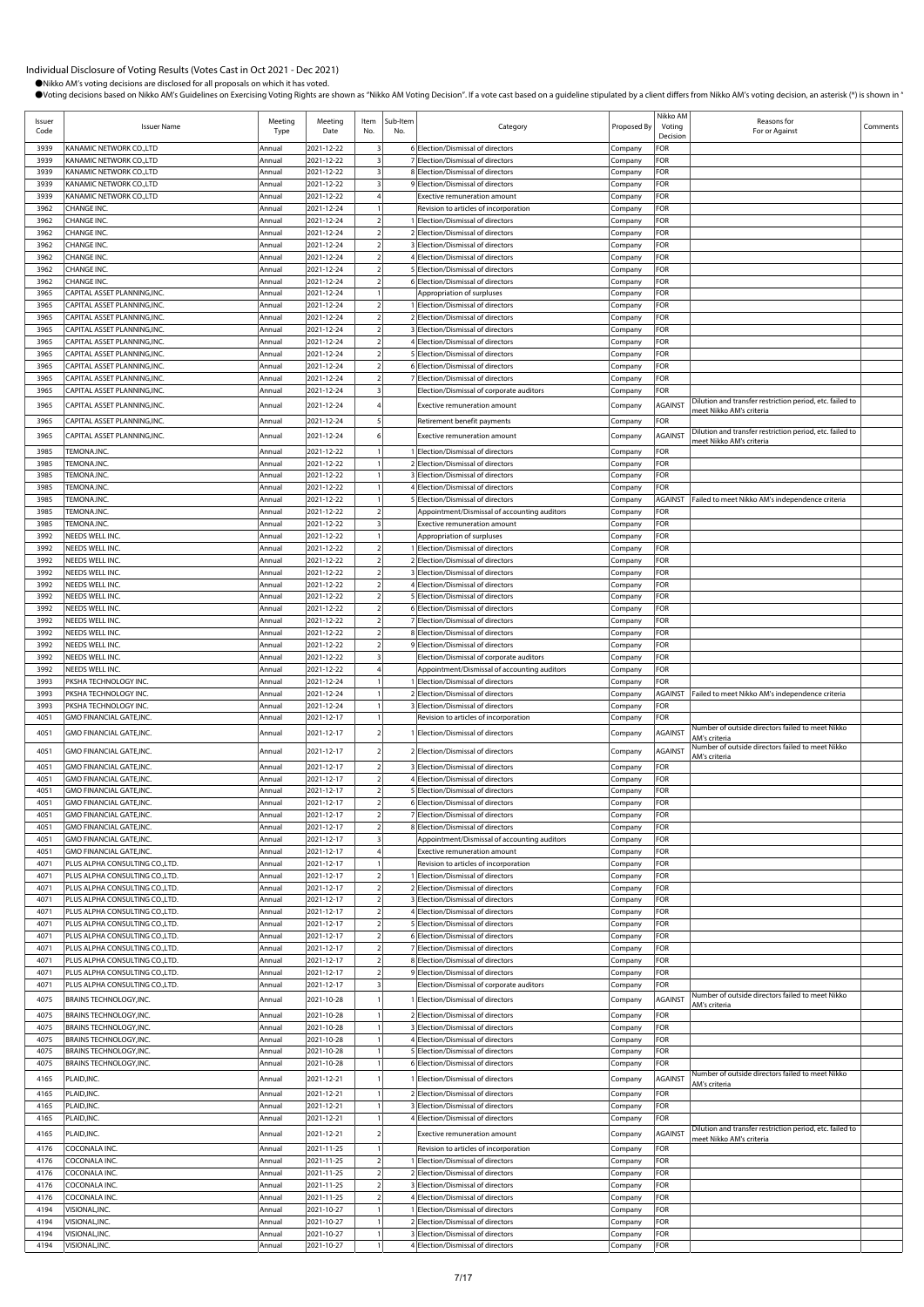| Issuer<br>Code | <b>Issuer Name</b>                                                      | Meeting<br>Type  | Meeting<br>Date          | Item<br>No.                          | Sub-Item<br>No. | Category                                                                    | Proposed By        | Nikko AM<br>Voting<br>Decision | Reasons for<br>For or Against                                                                                          | Comments |
|----------------|-------------------------------------------------------------------------|------------------|--------------------------|--------------------------------------|-----------------|-----------------------------------------------------------------------------|--------------------|--------------------------------|------------------------------------------------------------------------------------------------------------------------|----------|
| 4194           | VISIONAL, INC.                                                          | Annual           | 2021-10-27               | $\mathbf{1}$                         |                 | 5 Election/Dismissal of directors                                           | Company            | <b>AGAINST</b>                 | Failed to meet Nikko AM's independence criteria                                                                        |          |
| 4194<br>4194   | VISIONAL, INC.<br>VISIONAL, INC.                                        | Annual<br>Annual | 2021-10-27<br>2021-10-27 | 2<br>2                               |                 | 1 Election/Dismissal of directors<br>2 Election/Dismissal of directors      | Company<br>Company | FOR<br>FOR                     |                                                                                                                        |          |
| 4194           | VISIONAL, INC.                                                          | Annual           | 2021-10-27               | 2                                    |                 | 3 Election/Dismissal of directors                                           | Company            | FOR                            |                                                                                                                        |          |
| 4194           | VISIONAL, INC.                                                          | Annual           | 2021-10-27               | $\overline{3}$                       |                 | Election/Dismissal of directors                                             | Company            | FOR                            |                                                                                                                        |          |
| 4194           | VISIONAL.INC.                                                           | Annual           | 2021-10-27               | 4                                    |                 | Exective remuneration amount                                                | Company            |                                | AGAINST Failed to meet Nikko AM's eligibility criteria                                                                 |          |
| 4293<br>4293   | SEPTENI HOLDINGS CO.,LTD.<br>SEPTENI HOLDINGS CO., LTD.                 | Annual<br>Annual | 2021-12-22<br>2021-12-22 | $\mathbf{1}$<br>$\mathbf 2$          |                 | Restructuring<br>Other capital policy proposals                             | Company<br>Company | FOR<br>FOR                     |                                                                                                                        |          |
| 4293           | SEPTENI HOLDINGS CO.,LTD.                                               | Annual           | 2021-12-22               | $\frac{3}{2}$                        |                 | 1 Election/Dismissal of directors                                           | Company            | <b>AGAINST</b>                 | returns failed to meet inikko Aivi !                                                                                   |          |
| 4293           | SEPTENI HOLDINGS CO.,LTD.                                               | Annual           | 2021-12-22               | 3                                    |                 | 2 Election/Dismissal of directors                                           | Company            | <b>AGAINST</b>                 | Shareholder returns failed to meet Nikko AM's                                                                          |          |
| 4293           | SEPTENI HOLDINGS CO.,LTD.                                               | Annual           | 2021-12-22               | $\overline{\mathbf{3}}$              |                 | 3 Election/Dismissal of directors                                           | Company            | <b>AGAINST</b>                 | criteria; Failed to meet Nikko AM's independence<br>Snarenoider returns railed to meet Nikko AM s                      |          |
| 4293           | SEPTENI HOLDINGS CO.,LTD.                                               | Annual           | 2021-12-22               | $\vert$ 3                            |                 | 4 Election/Dismissal of directors                                           | Company            | <b>AGAINST</b>                 |                                                                                                                        |          |
| 4293           | SEPTENI HOLDINGS CO.,LTD.                                               | Annual           | 2021-12-22               | $\vert$                              |                 | 5 Election/Dismissal of directors                                           | Company            | <b>AGAINST</b>                 | <del>ที่ล้ใย่ก</del> ้อเตer returns failed to meet Nikko AM ร<br><u>Titari nomer returns raned to meet inikko Aims</u> |          |
| 4293           | SEPTENI HOLDINGS CO.,LTD.                                               | Annual           | 2021-12-22               | 3                                    |                 | 6 Election/Dismissal of directors                                           | Company            | <b>AGAINST</b>                 |                                                                                                                        |          |
| 4293<br>4293   | SEPTENI HOLDINGS CO., LTD.<br>SEPTENI HOLDINGS CO.,LTD.                 | Annual<br>Annual | 2021-12-22<br>2021-12-22 | $\overline{4}$<br>5                  |                 | Election/Dismissal of directors<br>Election/Dismissal of corporate auditors | Company<br>Company | FOR<br>FOR                     |                                                                                                                        |          |
| 4293           | SEPTENI HOLDINGS CO.,LTD.                                               | Annual           | 2021-12-22               | 6                                    |                 | Appointment/Dismissal of accounting auditors                                | Company            | FOR                            |                                                                                                                        |          |
| 4320           | CE HOLDINGS CO.,LTD.                                                    | Annual           | 2021-12-21               | $\mathbf{1}$                         |                 | Appropriation of surpluses                                                  | Company            | FOR                            |                                                                                                                        |          |
| 4320           | CE HOLDINGS CO.,LTD.                                                    | Annual           | 2021-12-21               | $\overline{2}$                       |                 | 1 Election/Dismissal of directors                                           | Company            | FOR                            |                                                                                                                        |          |
| 4320<br>4320   | CE HOLDINGS CO., LTD.<br>CE HOLDINGS CO.,LTD.                           | Annual<br>Annual | 2021-12-21<br>2021-12-21 | 2<br>$\overline{2}$                  |                 | 2 Election/Dismissal of directors<br>3 Election/Dismissal of directors      | Company<br>Company | FOR<br>FOR                     |                                                                                                                        |          |
| 4320           | CE HOLDINGS CO., LTD.                                                   | Annual           | 2021-12-21               | $\overline{2}$                       |                 | 4 Election/Dismissal of directors                                           | Company            | FOR                            |                                                                                                                        |          |
| 4320           | CE HOLDINGS CO., LTD.                                                   | Annual           | 2021-12-21               | $\overline{2}$                       |                 | 5 Election/Dismissal of directors                                           | Company            | FOR                            |                                                                                                                        |          |
| 4320           | CE HOLDINGS CO.,LTD.                                                    | Annual           | 2021-12-21               | 2                                    |                 | 6 Election/Dismissal of directors                                           | Company            | AGAINST                        | Failed to meet Nikko AM's independence criteria                                                                        |          |
| 4320           | CE HOLDINGS CO.,LTD.                                                    | Annual<br>Annual | 2021-12-21               | $\frac{3}{2}$<br>3                   |                 | 1 Election/Dismissal of directors<br>2 Election/Dismissal of directors      | Company            | FOR                            |                                                                                                                        |          |
| 4320<br>4320   | CE HOLDINGS CO.,LTD.<br>CE HOLDINGS CO., LTD.                           | Annual           | 2021-12-21<br>2021-12-21 | $\vert$ 3                            |                 | 3 Election/Dismissal of directors                                           | Company<br>Company | FOR<br>FOR                     |                                                                                                                        |          |
| 4320           | CE HOLDINGS CO.,LTD.                                                    | Annual           | 2021-12-21               | $\overline{4}$                       |                 | Election/Dismissal of directors                                             | Company            | FOR                            |                                                                                                                        |          |
| 4346           | NEXYZ.GROUP CORPORATION                                                 | Annual           | 2021-12-15               | $\mathbf{1}$                         |                 | Appropriation of surpluses                                                  | Company            | FOR                            |                                                                                                                        |          |
| 4346           | NEXYZ.GROUP CORPORATION<br>NEXYZ.GROUP CORPORATION                      | Annual           | 2021-12-15               | $\overline{2}$                       |                 | Revision to articles of incorporation                                       | Company            | FOR                            |                                                                                                                        |          |
| 4346<br>4346   | NEXYZ.GROUP CORPORATION                                                 | Annual<br>Annual | 2021-12-15<br>2021-12-15 | $\overline{\mathbf{3}}$<br>$\vert$ 3 |                 | 1 Election/Dismissal of directors<br>2 Election/Dismissal of directors      | Company<br>Company | FOR<br>FOR                     |                                                                                                                        |          |
| 4346           | NEXYZ.GROUP CORPORATION                                                 | Annual           | 2021-12-15               | $\overline{\mathbf{3}}$              |                 | 3 Election/Dismissal of directors                                           | Company            | FOR                            |                                                                                                                        |          |
| 4346           | NEXYZ.GROUP CORPORATION                                                 | Annual           | 2021-12-15               | $\frac{3}{2}$                        |                 | 4 Election/Dismissal of directors                                           | Company            | FOR                            |                                                                                                                        |          |
| 4346           | NEXYZ.GROUP CORPORATION                                                 | Annual           | 2021-12-15               | $\frac{3}{2}$                        |                 | 5 Election/Dismissal of directors                                           | Company            | FOR                            |                                                                                                                        |          |
| 4346<br>4346   | NEXYZ.GROUP CORPORATION<br>NEXYZ.GROUP CORPORATION                      | Annual<br>Annual | 2021-12-15<br>2021-12-15 | 3<br>$\overline{4}$                  |                 | 6 Election/Dismissal of directors<br>1 Election/Dismissal of directors      | Company            | FOR<br>FOR                     |                                                                                                                        |          |
| 4346           | NEXYZ.GROUP CORPORATION                                                 | Annual           | 2021-12-15               | $\overline{4}$                       |                 | 2 Election/Dismissal of directors                                           | Company<br>Company | FOR                            |                                                                                                                        |          |
| 4346           | NEXYZ.GROUP CORPORATION                                                 | Annual           | 2021-12-15               | $\overline{4}$                       |                 | 3 Election/Dismissal of directors                                           | Company            | FOR                            |                                                                                                                        |          |
| 4346           | NEXYZ.GROUP CORPORATION                                                 | Annual           | 2021-12-15               | $\overline{4}$                       |                 | 4 Election/Dismissal of directors                                           | Company            | FOR                            |                                                                                                                        |          |
| 4384           | RAKSUL INC.                                                             | Annual           | 2021-10-21               | $\mathbf{1}$                         |                 | Revision to articles of incorporation                                       | Company            | FOR                            |                                                                                                                        |          |
| 4384<br>4384   | RAKSUL INC.<br>RAKSUL INC.                                              | Annual<br>Annual | 2021-10-21<br>2021-10-21 | $\overline{2}$<br>2                  |                 | 1 Election/Dismissal of directors<br>2 Election/Dismissal of directors      | Company            | FOR<br>FOR                     |                                                                                                                        |          |
| 4384           | RAKSUL INC.                                                             | Annual           | 2021-10-21               | 2                                    |                 | 3 Election/Dismissal of directors                                           | Company<br>Company | FOR                            |                                                                                                                        |          |
| 4384           | RAKSUL INC.                                                             | Annual           | 2021-10-21               | $\overline{2}$                       |                 | 4 Election/Dismissal of directors                                           | Company            | FOR                            |                                                                                                                        |          |
| 4384           | raksul inc.                                                             | Annual           | 2021-10-21               | $\overline{2}$                       |                 | 5 Election/Dismissal of directors                                           | Company            | FOR                            |                                                                                                                        |          |
| 4384<br>4384   | RAKSUL INC.                                                             | Annual           | 2021-10-21               | $\overline{2}$                       |                 | 6 Election/Dismissal of directors<br>7 Election/Dismissal of directors      | Company            | FOR                            |                                                                                                                        |          |
| 4384           | RAKSUL INC.<br>RAKSUL INC.                                              | Annual<br>Annual | 2021-10-21<br>2021-10-21 | $\overline{2}$<br>2                  |                 | 8 Election/Dismissal of directors                                           | Company<br>Company | FOR<br>FOR                     |                                                                                                                        |          |
| 4384           | RAKSUL INC.                                                             | Annual           | 2021-10-21               | $\overline{2}$                       |                 | 9 Election/Dismissal of directors                                           | Company            | FOR                            |                                                                                                                        |          |
| 4384           | RAKSUL INC.                                                             | Annual           | 2021-10-21               | $\overline{\mathbf{3}}$              |                 | 1 Election/Dismissal of directors                                           | Company            | FOR                            |                                                                                                                        |          |
| 4384           | RAKSUL INC.                                                             | Annual           | 2021-10-21               | $\vert$ 3                            |                 | 2 Election/Dismissal of directors                                           | Company            | FOR                            |                                                                                                                        |          |
| 4384           | RAKSUL INC.                                                             | Annual           | 2021-10-21               | 3                                    |                 | 3 Election/Dismissal of directors                                           | Company            | FOR                            | Unable to recognize it as initiative to help enhance                                                                   |          |
| 4397           | TEAMSPIRIT INC.                                                         | Annual           | 2021-11-30               |                                      |                 | Revision to articles of incorporation                                       | Company            | <b>AGAINST</b>                 | hareholder value                                                                                                       |          |
| 4397<br>4397   | TEAMSPIRIT INC.                                                         | Annual           | 2021-11-30               | 2                                    |                 | 1 Election/Dismissal of directors                                           | Company            | FOR                            |                                                                                                                        |          |
| 4397           | TEAMSPIRIT INC.<br>TEAMSPIRIT INC.                                      | Annual<br>Annual | 2021-11-30<br>2021-11-30 | 2<br>$\frac{3}{2}$                   |                 | 2 Election/Dismissal of directors<br>1 Election/Dismissal of directors      | Company<br>Company | FOR<br>FOR                     |                                                                                                                        |          |
| 4397           | TEAMSPIRIT INC.                                                         | Annual           | 2021-11-30               | $\vert$ 3                            |                 | 2 Election/Dismissal of directors                                           | Company            | FOR                            |                                                                                                                        |          |
| 4397           | TEAMSPIRIT INC.                                                         | Annual           | 2021-11-30               | $\frac{3}{2}$                        |                 | 3 Election/Dismissal of directors                                           | Company            | FOR                            |                                                                                                                        |          |
| 4397           | TEAMSPIRIT INC.                                                         | Annual           | 2021-11-30               | 4                                    |                 | Election/Dismissal of directors                                             | Company            | FOR                            |                                                                                                                        |          |
| 4397<br>4397   | TEAMSPIRIT INC.<br>TEAMSPIRIT INC.                                      | Annual<br>Annual | 2021-11-30<br>2021-11-30 | $\mathbf{5}$<br>6                    |                 | Exective remuneration amount<br>Exective remuneration amount                | Company<br>Company | FOR<br>FOR                     |                                                                                                                        |          |
| 4427           | EDULAB, INC.                                                            | Annual           | 2021-12-23               |                                      |                 | 1 Election/Dismissal of directors                                           | Company            | <b>AGAINST</b>                 | Judged that conduct that damages shareholder                                                                           |          |
| 4427           | EDULAB, INC.                                                            | Annual           | 2021-12-23               | 1                                    |                 | 2 Election/Dismissal of directors                                           | Company            | FOR                            | value had occurred                                                                                                     |          |
| 4427           | EDULAB, INC.                                                            | Annual           | 2021-12-23               | $\mathbf{1}$                         |                 | 3 Election/Dismissal of directors                                           | Company            | FOR                            |                                                                                                                        |          |
| 4427           | EDULAB, INC.                                                            | Annual           | 2021-12-23               | $\mathbf{1}$                         |                 | 4 Election/Dismissal of directors                                           | Company            | FOR                            |                                                                                                                        |          |
| 4427           | EDULAB, INC.                                                            | Annual           | 2021-12-23               |                                      |                 | 5 Election/Dismissal of directors                                           | Company            | <b>AGAINST</b>                 | Attendance ratio failed to meet Nikko AM's criteria<br>or information disclosure was insufficient                      |          |
| 4427           | EDULAB, INC.                                                            | Annual           | 2021-12-23               |                                      |                 | 6 Election/Dismissal of directors                                           | Company            | <b>AGAINST</b>                 | Attendance ratio failed to meet Nikko AM's criteria                                                                    |          |
| 4427           | EDULAB, INC.                                                            |                  | 2021-12-23               | $\mathbf{1}$                         |                 | 7 Election/Dismissal of directors                                           |                    | FOR                            | or information disclosure was insufficient                                                                             |          |
| 4427           | EDULAB, INC.                                                            | Annual<br>Annual | 2021-12-23               | $\mathbf{1}$                         |                 | 8 Election/Dismissal of directors                                           | Company<br>Company | FOR                            |                                                                                                                        |          |
| 4427           | EDULAB, INC.                                                            | Annual           | 2021-12-23               | 2                                    |                 | Election/Dismissal of corporate auditors                                    | Company            | AGAINST                        | Failed to meet Nikko AM's independence criteria;<br>Attendance ratio failed to meet Nikko AM's criteria                |          |
| 4433           | HITO-COMMUNICATIONS HOLDINGS, INC.                                      | Annual           | 2021-11-26               | 1                                    |                 | Appropriation of surpluses                                                  | Company            | FOR                            | or information disclosure was insufficient                                                                             |          |
| 4433           | HITO-COMMUNICATIONS HOLDINGS, INC.                                      | Annual           | 2021-11-26               | $\overline{2}$                       |                 | 1 Election/Dismissal of directors                                           | Company            | FOR                            |                                                                                                                        |          |
| 4433           | HITO-COMMUNICATIONS HOLDINGS, INC.                                      | Annual           | 2021-11-26               | $\overline{2}$                       |                 | 2 Election/Dismissal of directors                                           | Company            | FOR                            |                                                                                                                        |          |
| 4433<br>4433   | HITO-COMMUNICATIONS HOLDINGS, INC.<br>HITO-COMMUNICATIONS HOLDINGS,INC. | Annual           | 2021-11-26<br>2021-11-26 | 2<br>2                               |                 | 3 Election/Dismissal of directors                                           | Company            | FOR<br>FOR                     |                                                                                                                        |          |
| 4433           | HITO-COMMUNICATIONS HOLDINGS, INC.                                      | Annual<br>Annual | 2021-11-26               | 2                                    |                 | 4 Election/Dismissal of directors<br>5 Election/Dismissal of directors      | Company<br>Company | FOR                            |                                                                                                                        |          |
| 4433           | HITO-COMMUNICATIONS HOLDINGS, INC.                                      | Annual           | 2021-11-26               | $\vert$                              |                 | Exective remuneration amount                                                | Company            | FOR                            |                                                                                                                        |          |
| 4439           | TOUMEI CO.,LTD.                                                         | Annual           | 2021-11-25               | $\frac{1}{2}$                        |                 | Appropriation of surpluses                                                  | Company            | FOR                            |                                                                                                                        |          |
| 4439           | TOUMEI CO.,LTD.                                                         | Annual           | 2021-11-25               | $\overline{2}$                       |                 | 1 Election/Dismissal of directors                                           | Company            | FOR                            |                                                                                                                        |          |
| 4439<br>4439   | TOUMEI CO.,LTD.<br>TOUMEI CO.,LTD.                                      | Annual<br>Annual | 2021-11-25<br>2021-11-25 | $\overline{2}$<br>2                  |                 | 2 Election/Dismissal of directors<br>3 Election/Dismissal of directors      | Company<br>Company | FOR<br>FOR                     |                                                                                                                        |          |
| 4439           | TOUMEI CO.,LTD.                                                         | Annual           | 2021-11-25               | $\overline{2}$                       |                 | 4 Election/Dismissal of directors                                           | Company            | FOR                            |                                                                                                                        |          |
| 4439           | TOUMEI CO.,LTD.                                                         | Annual           | 2021-11-25               | $\overline{2}$                       |                 | 5 Election/Dismissal of directors                                           | Company            | FOR                            |                                                                                                                        |          |
| 4439           | TOUMEI CO.,LTD.                                                         | Annual           | 2021-11-25               | $\mathbf 2$                          |                 | 6 Election/Dismissal of directors                                           | Company            | FOR                            |                                                                                                                        |          |
| 4440<br>4440   | WITZ CORPORATION<br><b>WITZ CORPORATION</b>                             | Annual<br>Annual | 2021-11-26<br>2021-11-26 | $\mathbf{1}$<br>2                    |                 | Appropriation of surpluses<br>Revision to articles of incorporation         | Company<br>Company | FOR<br>FOR                     |                                                                                                                        |          |
| 4440           | WITZ CORPORATION                                                        | Annual           | 2021-11-26               | $\overline{\mathbf{3}}$              |                 | Election/Dismissal of corporate auditors                                    | Company            |                                | AGAINST Failed to meet Nikko AM's independence criteria                                                                |          |
|                |                                                                         |                  |                          |                                      |                 |                                                                             |                    |                                |                                                                                                                        |          |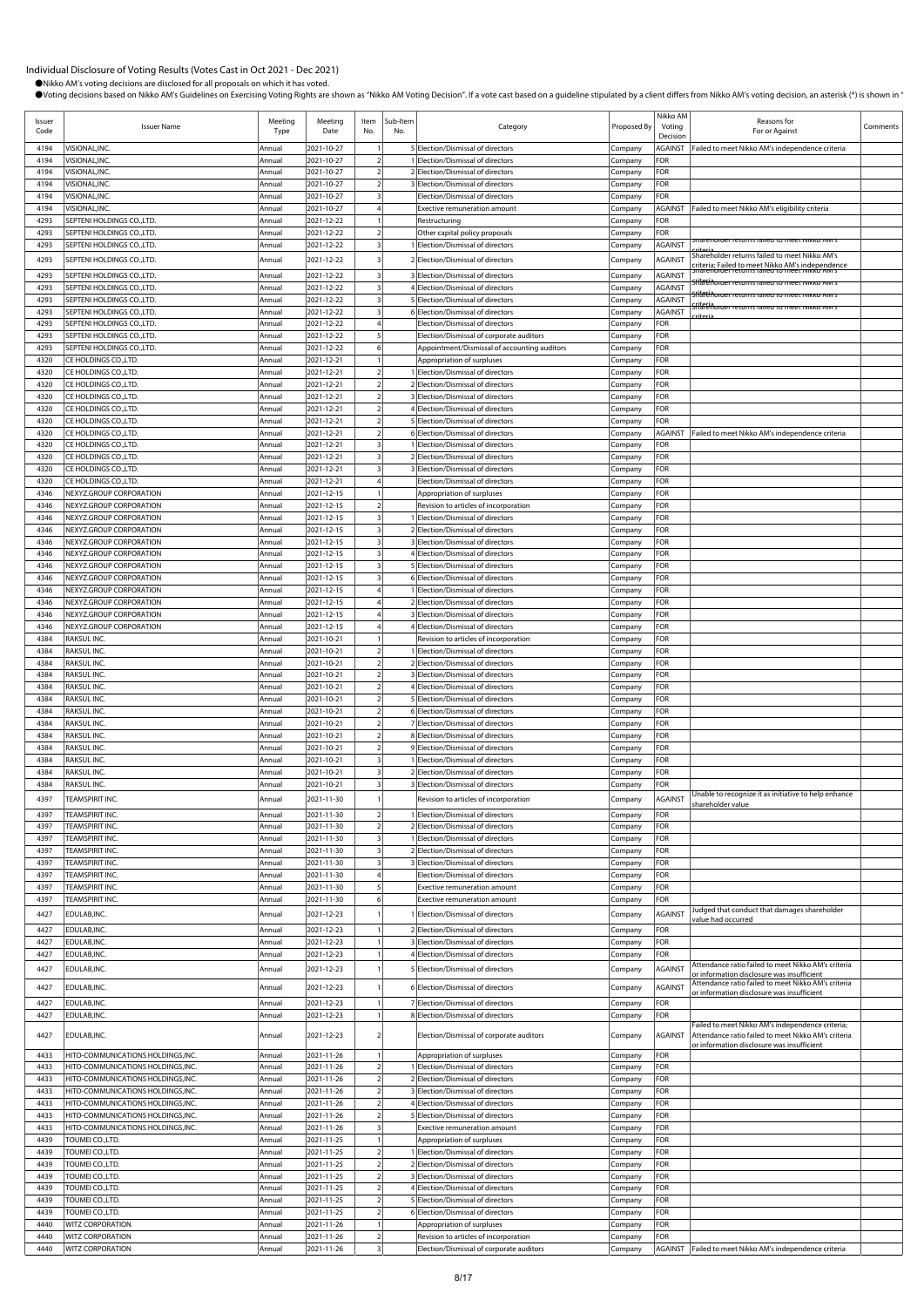| Issuer<br>Code | <b>Issuer Name</b>                                           | Meeting<br>Type    | Meeting<br>Date          | Item<br>No.                                        | Sub-Item<br>No. | Category                                                                          | Proposed By        | Nikko AM<br>Voting<br>Decision | Reasons for<br>For or Against                        | Comments |
|----------------|--------------------------------------------------------------|--------------------|--------------------------|----------------------------------------------------|-----------------|-----------------------------------------------------------------------------------|--------------------|--------------------------------|------------------------------------------------------|----------|
| 4446           | LINK-U INC.                                                  | Annual             | 2021-10-27               |                                                    |                 | Revision to articles of incorporation                                             | Company            | FOR                            |                                                      |          |
| 4446           | LINK-U INC.                                                  | Annual             | 2021-10-27               | $\overline{2}$                                     |                 | Election/Dismissal of corporate auditors                                          | Company            | FOR                            |                                                      |          |
| 4446<br>4446   | LINK-U INC.<br>LINK-U INC.                                   | Annual<br>Annual   | 2021-10-27<br>2021-10-27 | $\overline{4}$                                     |                 | Election/Dismissal of corporate auditors                                          | Company            | FOR<br>FOR                     |                                                      |          |
| 4479           | MAKUAKE, INC.                                                | Annual             | 2021-12-09               |                                                    |                 | <b>Exective remuneration amount</b><br>1 Election/Dismissal of directors          | Company<br>Company | FOR                            |                                                      |          |
| 4479           | MAKUAKE, INC.                                                | Annual             | 2021-12-09               |                                                    |                 | 2 Election/Dismissal of directors                                                 | Company            | FOR                            |                                                      |          |
| 4479           | MAKUAKE, INC.                                                | Annual             | 2021-12-09               |                                                    |                 | 3 Election/Dismissal of directors                                                 | Company            | FOR                            |                                                      |          |
| 4479           | MAKUAKE, INC.<br>MAKUAKE, INC.                               | Annual             | 2021-12-09<br>2021-12-09 |                                                    |                 | 4 Election/Dismissal of directors                                                 | Company            | FOR                            |                                                      |          |
| 4479<br>4479   | MAKUAKE, INC.                                                | Annual<br>Annual   | 2021-12-09               |                                                    |                 | 5 Election/Dismissal of directors<br>6 Election/Dismissal of directors            | Company<br>Company | FOR<br>FOR                     |                                                      |          |
| 4479           | MAKUAKE, INC.                                                | Annual             | 2021-12-09               |                                                    |                 | 7 Election/Dismissal of directors                                                 | Company            | FOR                            |                                                      |          |
| 4490           | VISASQ INC.                                                  | Special            | 2021-10-20               |                                                    |                 | Revision to articles of incorporation                                             | Company            | FOR                            |                                                      |          |
| 4490           | VISASQ INC.                                                  | Special            | 2021-10-20               |                                                    |                 | Other capital policy proposals                                                    | Company            | FOR                            |                                                      |          |
| 4490<br>4490   | VISASQ INC.<br>VISASQ INC.                                   | Special<br>Special | 2021-10-20<br>2021-10-20 | $\overline{\mathbf{3}}$                            |                 | Election/Dismissal of directors<br><b>Exective remuneration amount</b>            | Company<br>Company | FOR<br>FOR                     |                                                      |          |
| 4499           | SPEEE, INC.                                                  | Annual             | 2021-12-17               |                                                    |                 | Revision to articles of incorporation                                             | Company            | AGAINST                        | Unable to recognize it as initiative to help enhance |          |
| 4499           | SPEEE, INC.                                                  | Annual             | 2021-12-17               |                                                    |                 | 1 Election/Dismissal of directors                                                 |                    | FOR                            | shareholder value                                    |          |
| 4499           | SPEEE, INC.                                                  | Annual             | 2021-12-17               | $\overline{2}$                                     |                 | 2 Election/Dismissal of directors                                                 | Company<br>Company | FOR                            |                                                      |          |
| 4499           | SPEEE, INC.                                                  | Annual             | 2021-12-17               | $\overline{2}$                                     |                 | 3 Election/Dismissal of directors                                                 | Company            | FOR                            |                                                      |          |
| 4499           | SPEEE, INC.                                                  | Annual             | 2021-12-17               | $\overline{2}$                                     |                 | 4 Election/Dismissal of directors                                                 | Company            | FOR                            |                                                      |          |
| 4499<br>4499   | SPEEE, INC.                                                  | Annual             | 2021-12-17               | $\overline{2}$<br>2                                |                 | 5 Election/Dismissal of directors<br>6 Election/Dismissal of directors            | Company            | FOR<br>FOR                     |                                                      |          |
| 4499           | SPEEE, INC.<br>SPEEE, INC.                                   | Annual<br>Annual   | 2021-12-17<br>2021-12-17 | 3                                                  |                 | 1 Election/Dismissal of directors                                                 | Company<br>Company | FOR                            |                                                      |          |
| 4499           | SPEEE, INC.                                                  | Annual             | 2021-12-17               |                                                    |                 | 2 Election/Dismissal of directors                                                 | Company            | FOR                            |                                                      |          |
| 4499           | SPEEE, INC.                                                  | Annual             | 2021-12-17               | $\overline{\mathbf{3}}$                            |                 | 3 Election/Dismissal of directors                                                 | Company            | FOR                            |                                                      |          |
| 4499           | SPEEE, INC.                                                  | Annual             | 2021-12-17               |                                                    |                 | <b>Exective remuneration amount</b>                                               | Company            | FOR                            |                                                      |          |
| 4499<br>4554   | SPEEE, INC.<br>FUJI PHARMA CO.,LTD.                          | Annual<br>Annual   | 2021-12-17<br>2021-12-17 |                                                    |                 | <b>Exective remuneration amount</b><br>Appropriation of surpluses                 | Company<br>Company | FOR<br>FOR                     |                                                      |          |
| 4554           | FUJI PHARMA CO.,LTD.                                         | Annual             | 2021-12-17               | $\overline{\mathbf{c}}$                            |                 | 1 Election/Dismissal of directors                                                 | Company            | FOR                            |                                                      |          |
| 4554           | FUJI PHARMA CO.,LTD.                                         | Annual             | 2021-12-17               | $\overline{2}$                                     |                 | 2 Election/Dismissal of directors                                                 | Company            | FOR                            |                                                      |          |
| 4554           | FUJI PHARMA CO.,LTD.                                         | Annual             | 2021-12-17               | $\overline{2}$                                     |                 | 3 Election/Dismissal of directors                                                 | Company            | FOR                            |                                                      |          |
| 4554<br>4554   | FUJI PHARMA CO.,LTD.<br>FUJI PHARMA CO.,LTD.                 | Annual             | 2021-12-17<br>2021-12-17 | $\overline{2}$<br>$\overline{2}$                   |                 | 4 Election/Dismissal of directors<br>5 Election/Dismissal of directors            | Company            | FOR<br>FOR                     |                                                      |          |
| 4554           | FUJI PHARMA CO.,LTD.                                         | Annual<br>Annual   | 2021-12-17               | $\overline{2}$                                     |                 | 6 Election/Dismissal of directors                                                 | Company<br>Company | FOR                            |                                                      |          |
| 4554           | FUJI PHARMA CO.,LTD.                                         | Annual             | 2021-12-17               | $\overline{2}$                                     |                 | 7 Election/Dismissal of directors                                                 | Company            | <b>AGAINST</b>                 | Failed to meet Nikko AM's independence criteria      |          |
| 4554           | FUJI PHARMA CO.,LTD.                                         | Annual             | 2021-12-17               | $\overline{2}$                                     |                 | 8 Election/Dismissal of directors                                                 | Company            | FOR                            |                                                      |          |
| 4554           | FUJI PHARMA CO.,LTD.                                         | Annual             | 2021-12-17               | $\overline{2}$                                     |                 | 9 Election/Dismissal of directors                                                 | Company            | FOR                            |                                                      |          |
| 4554<br>4668   | FUJI PHARMA CO.,LTD.<br>MEIKO NETWORK JAPAN CO.,LTD.         | Annual<br>Annual   | 2021-12-17<br>2021-11-19 | $\overline{\mathbf{3}}$                            |                 | Other capital policy proposals<br>1 Election/Dismissal of directors               | Company<br>Company | FOR<br>FOR                     |                                                      |          |
| 4668           | MEIKO NETWORK JAPAN CO.,LTD.                                 | Annual             | 2021-11-19               |                                                    |                 | 2 Election/Dismissal of directors                                                 | Company            | FOR                            |                                                      |          |
| 4668           | MEIKO NETWORK JAPAN CO.,LTD.                                 | Annual             | 2021-11-19               |                                                    |                 | 3 Election/Dismissal of directors                                                 | Company            | FOR                            |                                                      |          |
| 4668           | MEIKO NETWORK JAPAN CO.,LTD                                  | Annual             | 2021-11-19               |                                                    |                 | 4 Election/Dismissal of directors                                                 | Company            | FOR                            |                                                      |          |
| 4668<br>4668   | MEIKO NETWORK JAPAN CO.,LTD.<br>MEIKO NETWORK JAPAN CO.,LTD. | Annual<br>Annual   | 2021-11-19<br>2021-11-19 |                                                    |                 | 5 Election/Dismissal of directors<br>6 Election/Dismissal of directors            | Company<br>Company | FOR<br>FOR                     |                                                      |          |
| 4728           | TOSE CO., LTD.                                               | Annual             | 2021-11-25               |                                                    |                 | Appropriation of surpluses                                                        | Company            | FOR                            |                                                      |          |
| 4728           | TOSE CO., LTD.                                               | Annual             | 2021-11-25               | $\overline{2}$                                     |                 | 1 Election/Dismissal of directors                                                 | Company            | <b>AGAINST</b>                 | Performance failed to meet Nikko AM's criteria       |          |
| 4728           | TOSE CO.,LTD.                                                | Annual             | $2021 - 11 - 25$         |                                                    |                 | 2 Election/Dismissal of directors                                                 | Company            | <b>AGAINST</b>                 | Performance failed to meet Nikko AM's criteria       |          |
| 4728           | TOSE CO.,LTD.                                                | Annual             | 2021-11-25               | $\overline{2}$                                     |                 | 3 Election/Dismissal of directors                                                 | Company            | <b>AGAINST</b>                 | Performance failed to meet Nikko AM's criteria       |          |
| 4728           | TOSE CO.,LTD.                                                | Annual             | 2021-11-25               | $\overline{a}$                                     |                 | 4 Election/Dismissal of directors                                                 | Company            | FOR                            | Unable to recognize it as initiative to help enhance |          |
| 4728           | TOSE CO.,LTD.                                                | Annual             | 2021-11-25               | 3                                                  |                 | Retirement benefit payments                                                       | Company            | <b>AGAINST</b>                 | shareholder value                                    |          |
| 4751<br>4751   | CYBERAGENT, INC<br>CYBERAGENT.INC                            | Annual<br>Annual   | 2021-12-10<br>2021-12-10 | $\overline{2}$                                     |                 | Appropriation of surpluses<br>Revision to articles of incorporation               | Company<br>Company | FOR<br>FOR                     |                                                      |          |
| 4751           | CYBERAGENT, INC                                              | Annual             | 2021-12-10               | $\overline{\mathbf{3}}$                            |                 | Election/Dismissal of directors                                                   | Company            | FOR                            |                                                      |          |
| 4751           | CYBERAGENT, INC                                              | Annual             | 2021-12-10               | $\overline{\mathbf{3}}$                            |                 | 2 Election/Dismissal of directors                                                 | Company            | FOR                            |                                                      |          |
| 4751           | CYBERAGENT, INC.                                             | Annual             | 2021-12-10               | $\overline{\mathbf{3}}$                            |                 | 3 Election/Dismissal of directors                                                 | Company            | FOR                            |                                                      |          |
| 4751<br>4751   | CYBERAGENT, INC.<br>CYBERAGENT, INC.                         | Annual<br>Annual   | 2021-12-10<br>2021-12-10 | $\overline{\mathbf{3}}$<br>$\overline{\mathbf{3}}$ |                 | 4 Election/Dismissal of directors<br>5 Election/Dismissal of directors            | Company<br>Company | FOR<br>FOR                     |                                                      |          |
| 4751           | CYBERAGENT, INC.                                             | Annual             | 2021-12-10               |                                                    |                 | 1 Election/Dismissal of directors                                                 | Company            | FOR                            |                                                      |          |
| 4751           | CYBERAGENT, INC.                                             | Annual             | 2021-12-10               |                                                    |                 | 2 Election/Dismissal of directors                                                 | Company            | FOR                            |                                                      |          |
| 4751           | CYBERAGENT, INC.                                             | Annual             | 2021-12-10               |                                                    |                 | 3 Election/Dismissal of directors                                                 | Company            | FOR                            |                                                      |          |
| 4751<br>4809   | CYBERAGENT, INC.<br>PARACA INC.                              | Annual<br>Annual   | 2021-12-10<br>2021-12-16 | 5                                                  |                 | <b>Exective remuneration amount</b><br>Appropriation of surpluses                 | Company<br>Company | FOR<br>FOR                     |                                                      |          |
| 4809           | PARACA INC.                                                  | Annual             | 2021-12-16               | $\overline{\phantom{a}}$                           |                 | Revision to articles of incorporation                                             | Company            | FOR                            |                                                      |          |
| 4809           | PARACA INC.                                                  | Annual             | 2021-12-16               | $\overline{\mathbf{3}}$                            |                 | 1 Election/Dismissal of directors                                                 | Company            | FOR                            |                                                      |          |
| 4809           | PARACA INC.                                                  | Annual             | 2021-12-16               |                                                    |                 | 2 Election/Dismissal of directors                                                 | Company            | FOR                            |                                                      |          |
| 4809<br>4809   | PARACA INC.<br>PARACA INC.                                   | Annual<br>Annual   | 2021-12-16<br>2021-12-16 | $\overline{\mathbf{3}}$<br>$\overline{\mathbf{3}}$ |                 | 3 Election/Dismissal of directors<br>4 Election/Dismissal of directors            | Company<br>Company | FOR<br>FOR                     |                                                      |          |
| 4809           | PARACA INC.                                                  | Annual             | 2021-12-16               | 3                                                  |                 | 5 Election/Dismissal of directors                                                 | Company            | FOR                            |                                                      |          |
| 4809           | PARACA INC.                                                  | Annual             | 2021-12-16               | $\overline{\mathbf{3}}$                            |                 | 6 Election/Dismissal of directors                                                 | Company            | AGAINST                        | Failed to meet Nikko AM's independence criteria      |          |
| 4809           | PARACA INC.                                                  | Annual             | 2021-12-16               | $\overline{\mathbf{3}}$                            |                 | 7 Election/Dismissal of directors                                                 | Company            | FOR                            |                                                      |          |
| 4809<br>4928   | PARACA INC.<br>NOEVIR HOLDINGS CO., LTD.                     | Annual<br>Annual   | 2021-12-16<br>2021-12-06 | $\overline{4}$                                     |                 | Appointment/Dismissal of accounting auditors<br>1 Election/Dismissal of directors | Company            | FOR<br>FOR                     |                                                      |          |
| 4928           | NOEVIR HOLDINGS CO., LTD.                                    | Annual             | 2021-12-06               |                                                    |                 | 2 Election/Dismissal of directors                                                 | Company<br>Company | FOR                            |                                                      |          |
| 4928           | NOEVIR HOLDINGS CO., LTD.                                    | Annual             | 2021-12-06               |                                                    |                 | 3 Election/Dismissal of directors                                                 | Company            | FOR                            |                                                      |          |
| 4928           | NOEVIR HOLDINGS CO., LTD.                                    | Annual             | 2021-12-06               |                                                    |                 | 4 Election/Dismissal of directors                                                 | Company            | FOR                            |                                                      |          |
| 4928           | NOEVIR HOLDINGS CO., LTD.                                    | Annual             | 2021-12-06               |                                                    |                 | 5 Election/Dismissal of directors                                                 | Company            | FOR                            |                                                      |          |
| 4928<br>4928   | NOEVIR HOLDINGS CO., LTD.<br>NOEVIR HOLDINGS CO., LTD.       | Annual<br>Annual   | 2021-12-06<br>2021-12-06 |                                                    |                 | 6 Election/Dismissal of directors<br>7 Election/Dismissal of directors            | Company<br>Company | FOR<br>FOR                     |                                                      |          |
| 4928           | NOEVIR HOLDINGS CO., LTD.                                    | Annual             | 2021-12-06               |                                                    |                 | 8 Election/Dismissal of directors                                                 | Company            | FOR                            |                                                      |          |
| 4928           | NOEVIR HOLDINGS CO., LTD.                                    | Annual             | 2021-12-06               |                                                    |                 | 9 Election/Dismissal of directors                                                 | Company            | FOR                            |                                                      |          |
| 4928           | NOEVIR HOLDINGS CO., LTD.                                    | Annual             | 2021-12-06               |                                                    |                 | 10 Election/Dismissal of directors                                                | Company            | FOR                            |                                                      |          |
| 4928           | NOEVIR HOLDINGS CO., LTD.                                    | Annual             | 2021-12-06               |                                                    |                 | 11 Election/Dismissal of directors                                                | Company            | FOR                            |                                                      |          |
| 4928<br>4931   | NOEVIR HOLDINGS CO., LTD.<br>SHINNIHONSEIYAKU CO.,LTD.       | Annual<br>Annual   | 2021-12-06<br>2021-12-22 | $\mathcal{I}$                                      |                 | Election/Dismissal of corporate auditors<br>Appropriation of surpluses            | Company<br>Company | FOR<br>FOR                     |                                                      |          |
| 4931           | SHINNIHONSEIYAKU CO.,LTD.                                    | Annual             | 2021-12-22               | $\overline{2}$                                     |                 | 1 Election/Dismissal of directors                                                 | Company            | FOR                            |                                                      |          |
| 4931           | SHINNIHONSEIYAKU CO.,LTD                                     | Annual             | 2021-12-22               | $\overline{2}$                                     |                 | 2 Election/Dismissal of directors                                                 | Company            | FOR                            |                                                      |          |
| 4931           | SHINNIHONSEIYAKU CO.,LTD.                                    | Annual             | 2021-12-22               | $\overline{2}$                                     |                 | 3 Election/Dismissal of directors                                                 | Company            | FOR                            |                                                      |          |
| 4931<br>4931   | SHINNIHONSEIYAKU CO.,LTD<br>SHINNIHONSEIYAKU CO.,LTD         | Annual<br>Annual   | 2021-12-22<br>2021-12-22 | $\overline{2}$<br>$\overline{2}$                   |                 | 4 Election/Dismissal of directors<br>5 Election/Dismissal of directors            | Company            | FOR<br>FOR                     |                                                      |          |
| 4931           | SHINNIHONSEIYAKU CO.,LTD.                                    | Annual             | 2021-12-22               | $\sqrt{2}$                                         |                 | 6 Election/Dismissal of directors                                                 | Company<br>Company | FOR                            |                                                      |          |
| 4931           | SHINNIHONSEIYAKU CO.,LTD                                     | Annual             | 2021-12-22               | $\overline{2}$                                     |                 | 7 Election/Dismissal of directors                                                 | Company            | FOR                            |                                                      |          |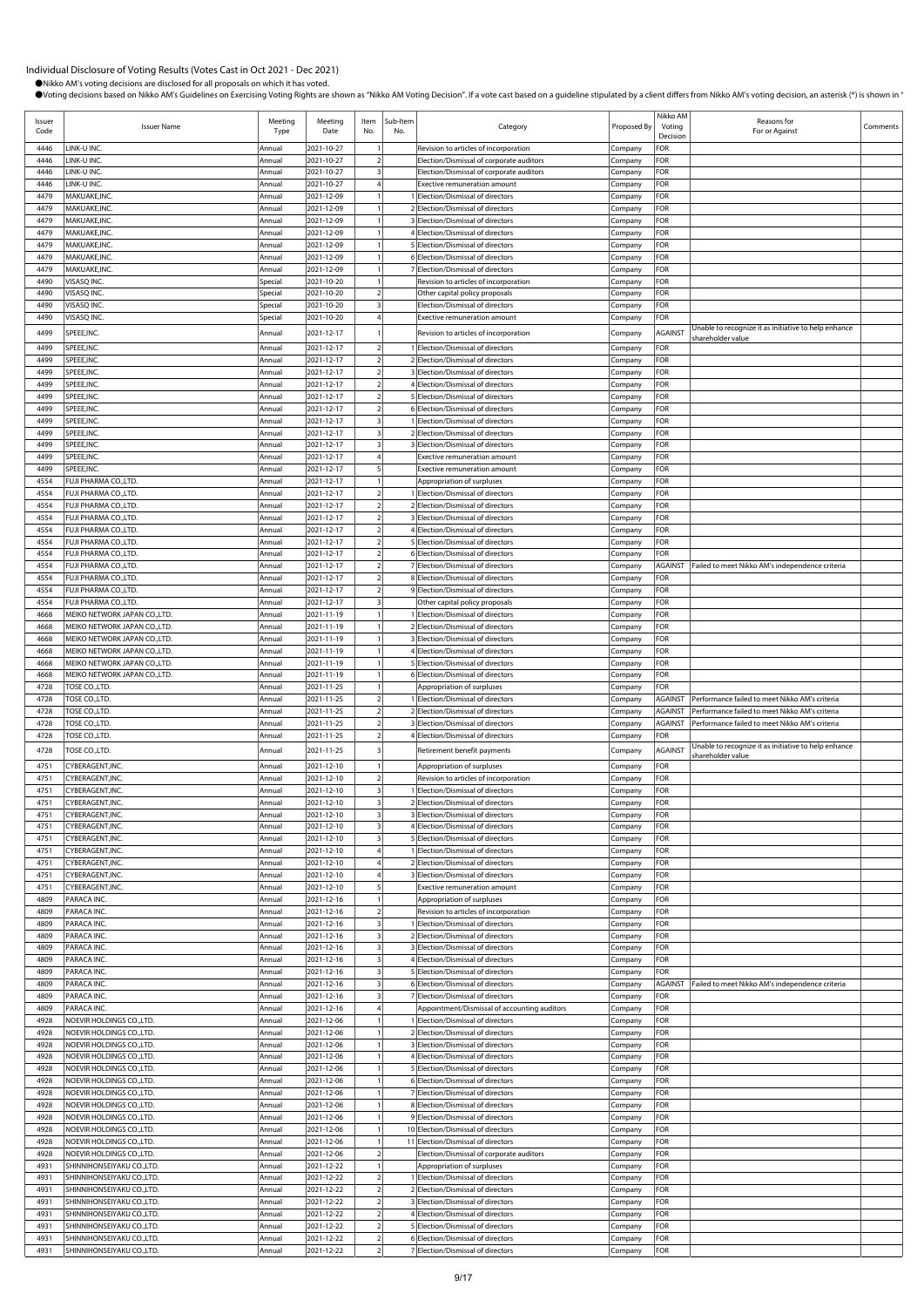| Issuer<br>Code | <b>Issuer Name</b>                                           | Meeting<br>Type   | Meeting<br>Date          | Item<br>No.                                        | Sub-Item<br>No. | Category                                                                          | Proposed By        | Nikko AM<br>Voting<br>Decision | Reasons for<br>For or Against                                                                            | Comments |
|----------------|--------------------------------------------------------------|-------------------|--------------------------|----------------------------------------------------|-----------------|-----------------------------------------------------------------------------------|--------------------|--------------------------------|----------------------------------------------------------------------------------------------------------|----------|
| 4934           | PREMIER ANTI-AGING CO.,LTD.                                  | Annual            | 2021-10-28               |                                                    |                 | <b>Exective remuneration amount</b>                                               | Company            | FOR                            |                                                                                                          |          |
| 4958           | T.HASEGAWA CO.,LTD.                                          | Annual            | 2021-12-22               |                                                    |                 | Election/Dismissal of directors                                                   | Company            | FOR                            |                                                                                                          |          |
| 4958           | T.HASEGAWA CO.,LTD.                                          | Annual            | 2021-12-22               |                                                    |                 | Election/Dismissal of directors                                                   | Company            | FOR                            |                                                                                                          |          |
| 4958<br>4958   | T.HASEGAWA CO.,LTD.<br>T.HASEGAWA CO.,LTD.                   | Annual<br>Annual  | 2021-12-22<br>2021-12-22 |                                                    |                 | 3 Election/Dismissal of directors<br>4 Election/Dismissal of directors            | Company<br>Company | FOR<br>FOR                     |                                                                                                          |          |
| 4958           | T.HASEGAWA CO.,LTD.                                          | Annual            | 2021-12-22               |                                                    |                 | 5 Election/Dismissal of directors                                                 | Company            | FOR                            |                                                                                                          |          |
| 4958           | T.HASEGAWA CO.,LTD.                                          | Annual            | 2021-12-22               |                                                    |                 | 6 Election/Dismissal of directors                                                 | Company            | FOR                            |                                                                                                          |          |
| 4958           | T.HASEGAWA CO.,LTD.                                          | Annual            | 2021-12-22               |                                                    |                 | 7 Election/Dismissal of directors                                                 | Company            | FOR                            |                                                                                                          |          |
| 4958           | T.HASEGAWA CO.,LTD.                                          | Annual            | 2021-12-22               |                                                    |                 | 8 Election/Dismissal of directors                                                 | Company            | FOR                            |                                                                                                          |          |
| 4958           | T.HASEGAWA CO.,LTD.                                          | Annual            | 2021-12-22               |                                                    |                 | Election/Dismissal of corporate auditors                                          | Company            | FOR                            |                                                                                                          |          |
| 4958           | T.HASEGAWA CO.,LTD.                                          | Annual            | 2021-12-22               | $\overline{\mathbf{3}}$                            |                 | Election/Dismissal of corporate auditors                                          | Company            | FOR                            |                                                                                                          |          |
| 4958           | T.HASEGAWA CO.,LTD.                                          | Annual            | 2021-12-22               |                                                    |                 | <b>Exective remuneration amount</b>                                               | Company            | FOR                            |                                                                                                          |          |
| 4958<br>5632   | T.HASEGAWA CO.,LTD.<br>MITSUBISHI STEEL MFG.CO.,LTD.         | Annual<br>Special | 2021-12-22<br>2021-12-29 |                                                    |                 | <b>Exective remuneration amount</b>                                               | Company            | FOR<br>FOR                     |                                                                                                          |          |
| 6037           | FIRSTLOGIC, INC.                                             | Annual            | 2021-10-22               |                                                    |                 | Other capital policy proposals<br>Appropriation of surpluses                      | Company<br>Company | FOR                            |                                                                                                          |          |
|                | FIRSTLOGIC, INC.                                             |                   | 2021-10-22               |                                                    |                 |                                                                                   |                    | AGAINST                        | Number of outside directors failed to meet Nikko                                                         |          |
| 6037           |                                                              | Annual            |                          |                                                    |                 | Election/Dismissal of directors                                                   | Company            |                                | AM's criteria                                                                                            |          |
| 6037           | FIRSTLOGIC, INC.<br>FIRSTLOGIC, INC.                         | Annual            | 2021-10-22<br>2021-10-22 | $\overline{\mathbf{c}}$<br>$\overline{2}$          |                 | 2 Election/Dismissal of directors<br>3 Election/Dismissal of directors            | Company            | FOR                            |                                                                                                          |          |
| 6037<br>6037   | FIRSTLOGIC, INC.                                             | Annual<br>Annual  | 2021-10-22               | $\overline{\mathbf{3}}$                            |                 | 1 Election/Dismissal of corporate auditors                                        | Company<br>Company | FOR<br>FOR                     |                                                                                                          |          |
| 6037           | FIRSTLOGIC, INC.                                             | Annual            | 2021-10-22               | $\overline{\mathbf{3}}$                            |                 | 2 Election/Dismissal of corporate auditors                                        | Company            | FOR                            |                                                                                                          |          |
| 6037           | FIRSTLOGIC, INC.                                             | Annual            | 2021-10-22               |                                                    |                 | Election/Dismissal of corporate auditors                                          | Company            | FOR                            |                                                                                                          |          |
| 6048           | DESIGNONE JAPAN, INC                                         | Annual            | 2021-11-26               |                                                    |                 | 1 Election/Dismissal of directors                                                 | Company            | FOR                            |                                                                                                          |          |
| 6048           | DESIGNONE JAPAN, INC                                         | Annual            | 2021-11-26               |                                                    |                 | 2 Election/Dismissal of directors                                                 | Company            | FOR                            |                                                                                                          |          |
| 6048           | DESIGNONE JAPAN, INC                                         | Annual            | 2021-11-26               |                                                    |                 | 3 Election/Dismissal of directors                                                 | Company            | FOR                            |                                                                                                          |          |
| 6048           | DESIGNONE JAPAN, INC.                                        | Annual            | 2021-11-26               |                                                    |                 | 4 Election/Dismissal of directors                                                 | Company            | FOR                            |                                                                                                          |          |
| 6050           | E-GUARDIAN INC.                                              | Annual            | 2021-12-22               |                                                    |                 | Appropriation of surpluses                                                        | Company            | FOR                            |                                                                                                          |          |
| 6050           | E-GUARDIAN INC.                                              | Annual            | 2021-12-22               | $\overline{2}$<br>$\overline{2}$                   |                 | 1 Election/Dismissal of directors                                                 | Company            | FOR                            |                                                                                                          |          |
| 6050<br>6050   | E-GUARDIAN INC.<br>E-GUARDIAN INC.                           | Annual<br>Annual  | 2021-12-22<br>2021-12-22 | $\overline{2}$                                     |                 | 2 Election/Dismissal of directors<br>3 Election/Dismissal of directors            | Company<br>Company | FOR<br>FOR                     |                                                                                                          |          |
| 6050           | E-GUARDIAN INC.                                              | Annual            | 2021-12-22               | $\overline{\mathbf{3}}$                            |                 | 1 Election/Dismissal of directors                                                 | Company            | FOR                            |                                                                                                          |          |
| 6050           | E-GUARDIAN INC.                                              | Annua             | 2021-12-22               | 3                                                  |                 | 2 Election/Dismissal of directors                                                 | Company            | FOR                            |                                                                                                          |          |
| 6050           | E-GUARDIAN INC.                                              | Annual            | 2021-12-22               | $\overline{\mathbf{3}}$                            |                 | 3 Election/Dismissal of directors                                                 | Company            | FOR                            |                                                                                                          |          |
| 6050           | E-GUARDIAN INC.                                              | Annual            | 2021-12-22               | $\overline{4}$                                     |                 | Election/Dismissal of directors                                                   | Company            | FOR                            |                                                                                                          |          |
| 6050           | E-GUARDIAN INC.                                              | Annual            | 2021-12-22               |                                                    |                 | <b>Exective remuneration amount</b>                                               | Company            | FOR                            |                                                                                                          |          |
| 6078           | VALUE HR CO.,LTD                                             | Special           | 2021-10-22               |                                                    |                 | Other capital policy proposals                                                    | Company            | AGAINST                        | Unable to recognize it as initiative to help enhance                                                     |          |
| 6080           | M&A CAPITAL PARTNERS CO.,LTD.                                | Annual            | 2021-12-22               |                                                    |                 | Election/Dismissal of directors                                                   | Company            | <b>AGAINST</b>                 | shareholder value<br>המופחסומפר ופנעות דמוופס נס וחפפר ושוג <mark>ו</mark> ס אוש                         |          |
| 6080           | M&A CAPITAL PARTNERS CO.,LTD.                                | Annual            | 2021-12-22               |                                                    |                 | 2 Election/Dismissal of directors                                                 | Company            | AGAINST                        | <mark>. האזורו הודים ה</mark> האזורו האדורו האלולו הודים ה                                               |          |
| 6080           | M&A CAPITAL PARTNERS CO.,LTD.                                | Annual            | 2021-12-22               |                                                    |                 | 3 Election/Dismissal of directors                                                 | Company            | <b>AGAINST</b>                 | <del>ก็ได้ใช่ท</del> ้อเ <del>ดer returns failed to meet Nikko AM's</del>                                |          |
| 6080           | M&A CAPITAL PARTNERS CO.,LTD.                                | Annual            | 2021-12-22               |                                                    |                 | 4 Election/Dismissal of directors                                                 | Company            | AGAINST                        | <del>Martin</del> older returns falled to meet Nikko AM s<br><u>. הוא האזורו האזורו האזורו האזורו הא</u> |          |
| 6080           | M&A CAPITAL PARTNERS CO.,LTD.                                | Annual            | 2021-12-22               |                                                    |                 | 5 Election/Dismissal of directors                                                 | Company            | <b>AGAINST</b>                 |                                                                                                          |          |
| 6080           | M&A CAPITAL PARTNERS CO.,LTD.                                | Annual            | 2021-12-22               | $\overline{a}$                                     |                 | <b>Exective remuneration amount</b>                                               | Company            | FOR                            |                                                                                                          |          |
| 6087<br>6087   | ABIST CO., LTD.<br>ABIST CO.,LTD                             | Annua<br>Annual   | 2021-12-17<br>2021-12-17 | $\overline{\mathbf{c}}$                            |                 | Appropriation of surpluses<br>1 Election/Dismissal of directors                   | Company            | FOR<br>FOR                     |                                                                                                          |          |
| 6087           | ABIST CO.,LTD.                                               | Annual            | 2021-12-17               | $\overline{2}$                                     |                 | 2 Election/Dismissal of directors                                                 | Company<br>Company | FOR                            |                                                                                                          |          |
| 6087           | ABIST CO.,LTD                                                | Annual            | 2021-12-17               | $\mathcal{P}$                                      |                 | 3 Election/Dismissal of directors                                                 | Company            | FOR                            |                                                                                                          |          |
| 6087           | ABIST CO., LTD.                                              | Annual            | 2021-12-17               | $\overline{a}$                                     |                 | 4 Election/Dismissal of directors                                                 | Company            | FOR                            |                                                                                                          |          |
| 6087           | ABIST CO.,LTD                                                | Annual            | 2021-12-17               | $\overline{a}$                                     |                 | 5 Election/Dismissal of directors                                                 | Company            | FOR                            |                                                                                                          |          |
| 6087           | ABIST CO., LTD.                                              | Annual            | 2021-12-17               | $\overline{a}$                                     |                 | 6 Election/Dismissal of directors                                                 | Company            | FOR                            |                                                                                                          |          |
| 6087           | ABIST CO.,LTD.                                               | Annual            | 2021-12-17               | $\overline{2}$                                     |                 | 7 Election/Dismissal of directors                                                 | Company            | FOR                            |                                                                                                          |          |
| 6087           | ABIST CO.,LTD                                                | Annual            | 2021-12-17               | $\overline{2}$                                     |                 | 8 Election/Dismissal of directors                                                 | Company            | FOR                            |                                                                                                          |          |
| 6087<br>6094   | ABIST CO.,LTD.<br>FREAKOUT HOLDINGS, INC.                    | Annual<br>Annua   | 2021-12-17<br>2021-12-23 | 3                                                  |                 | Election/Dismissal of corporate auditors<br>Revision to articles of incorporation | Company<br>Company | FOR<br>FOR                     |                                                                                                          |          |
| 6094           | FREAKOUT HOLDINGS, INC.                                      | Annual            | 2021-12-23               | $\overline{2}$                                     |                 | 1 Election/Dismissal of directors                                                 | Company            | FOR                            |                                                                                                          |          |
| 6094           | <b>FREAKOUT HOLDINGS.INC.</b>                                | Annual            | 2021-12-23               | $\overline{2}$                                     |                 | 2 Election/Dismissal of directors                                                 | Company            | FOR                            |                                                                                                          |          |
| 6094           | FREAKOUT HOLDINGS, INC.                                      | Annual            | 2021-12-23               | $\overline{2}$                                     |                 | 3 Election/Dismissal of directors                                                 | Company            | FOR                            |                                                                                                          |          |
| 6094           | FREAKOUT HOLDINGS, INC.                                      | Annual            | 2021-12-23               | $\overline{2}$                                     |                 | Election/Dismissal of directors                                                   | Company            | FOR                            |                                                                                                          |          |
| 6094           | FREAKOUT HOLDINGS, INC.                                      | Annual            | 2021-12-23               | 3                                                  |                 | Appointment/Dismissal of accounting auditors                                      | Company            | FOR                            |                                                                                                          |          |
| 6094           | FREAKOUT HOLDINGS, INC.                                      | Annual            | 2021-12-23               |                                                    |                 | Election/Dismissal of directors                                                   | Company            | FOR                            |                                                                                                          |          |
| 6095           | MEDPEER, INC.                                                | Annual            | 2021-12-16               |                                                    |                 | Election/Dismissal of directors                                                   | Company            | FOR                            |                                                                                                          |          |
| 6095<br>6095   | MEDPEER, INC.<br>MEDPEER, INC.                               | Annual            | 2021-12-16               |                                                    |                 | 2 Election/Dismissal of directors<br>3 Election/Dismissal of directors            | Company            | FOR<br>FOR                     |                                                                                                          |          |
| 6095           | MEDPEER, INC.                                                | Annual<br>Annual  | 2021-12-16<br>2021-12-16 |                                                    |                 | 4 Election/Dismissal of directors                                                 | Company<br>Company | FOR                            |                                                                                                          |          |
| 6095           | MEDPEER, INC.                                                | Annual            | 2021-12-16               |                                                    |                 | 5 Election/Dismissal of directors                                                 | Company            | FOR                            |                                                                                                          |          |
| 6095           | MEDPEER, INC.                                                | Annual            | 2021-12-16               | $\overline{2}$                                     |                 | 1 Election/Dismissal of corporate auditors                                        | Company            | FOR                            |                                                                                                          |          |
| 6095           | MEDPEER, INC.                                                | Annual            | 2021-12-16               | $\mathcal{I}$                                      |                 | 2 Election/Dismissal of corporate auditors                                        | Company            | FOR                            |                                                                                                          |          |
| 6095           | MEDPEER, INC.                                                | Annual            | 2021-12-16               | $\overline{a}$                                     |                 | 3 Election/Dismissal of corporate auditors                                        | Company            | FOR                            |                                                                                                          |          |
| 6189           | <b>GLOBAL KIDS COMPANY CORP</b>                              | Annual            | 2021-12-21               |                                                    |                 | 1 Election/Dismissal of directors                                                 | Company            | FOR                            |                                                                                                          |          |
| 6189           | GLOBAL KIDS COMPANY CORP.                                    | Annual            | 2021-12-21               |                                                    |                 | 2 Election/Dismissal of directors                                                 | Company            | FOR                            |                                                                                                          |          |
| 6189           | GLOBAL KIDS COMPANY CORP.                                    | Annual            | 2021-12-21               |                                                    |                 | 3 Election/Dismissal of directors                                                 | Company            | FOR                            |                                                                                                          |          |
| 6189<br>6189   | <b>GLOBAL KIDS COMPANY CORP</b><br>GLOBAL KIDS COMPANY CORP. | Annual<br>Annual  | 2021-12-21<br>2021-12-21 |                                                    |                 | 4 Election/Dismissal of directors<br>5 Election/Dismissal of directors            | Company            | FOR<br>FOR                     |                                                                                                          |          |
| 6189           | <b>GLOBAL KIDS COMPANY CORP</b>                              | Annual            | 2021-12-21               |                                                    |                 | 6 Election/Dismissal of directors                                                 | Company<br>Company | FOR                            |                                                                                                          |          |
| 6189           | <b>GLOBAL KIDS COMPANY CORP</b>                              | Annual            | 2021-12-21               |                                                    |                 | 7 Election/Dismissal of directors                                                 | Company            | FOR                            |                                                                                                          |          |
| 6189           | GLOBAL KIDS COMPANY CORP.                                    | Annual            | 2021-12-21               |                                                    |                 | 8 Election/Dismissal of directors                                                 | Company            | FOR                            |                                                                                                          |          |
| 6191           | AIRTRIP CORP.                                                | Annual            | 2021-12-24               |                                                    |                 | Revision to articles of incorporation                                             | Company            | FOR                            |                                                                                                          |          |
| 6191           | AIRTRIP CORP.                                                | Annual            | 2021-12-24               | $\overline{2}$                                     |                 | Election/Dismissal of directors                                                   | Company            | FOR                            |                                                                                                          |          |
| 6191           | AIRTRIP CORP.                                                | Annual            | 2021-12-24               | $\overline{2}$                                     |                 | 2 Election/Dismissal of directors                                                 | Company            | FOR                            |                                                                                                          |          |
| 6191           | AIRTRIP CORP.                                                | Annual            | 2021-12-24               | $\overline{2}$                                     |                 | 3 Election/Dismissal of directors                                                 | Company            | FOR                            |                                                                                                          |          |
| 6191           | AIRTRIP CORP.                                                | Annual            | 2021-12-24               | $\overline{2}$                                     |                 | 4 Election/Dismissal of directors                                                 | Company            | FOR                            |                                                                                                          |          |
| 6191<br>6191   | AIRTRIP CORP.<br>AIRTRIP CORP.                               | Annual<br>Annual  | 2021-12-24<br>2021-12-24 | $\overline{2}$<br>$\overline{2}$                   |                 | 5 Election/Dismissal of directors<br>6 Election/Dismissal of directors            | Company<br>Company | FOR<br>FOR                     |                                                                                                          |          |
| 6191           | AIRTRIP CORP.                                                | Annual            | 2021-12-24               | $\overline{\mathbf{c}}$                            |                 | 7 Election/Dismissal of directors                                                 | Company            | FOR                            |                                                                                                          |          |
| 6191           | AIRTRIP CORP.                                                | Annual            | 2021-12-24               | $\overline{2}$                                     |                 | 8 Election/Dismissal of directors                                                 | Company            | FOR                            |                                                                                                          |          |
| 6191           | AIRTRIP CORP.                                                | Annual            | 2021-12-24               | $\overline{2}$                                     |                 | 9 Election/Dismissal of directors                                                 | Company            | FOR                            |                                                                                                          |          |
| 6191           | AIRTRIP CORP.                                                | Annual            | 2021-12-24               | $\overline{2}$                                     |                 | 10 Election/Dismissal of directors                                                | Company            | FOR                            |                                                                                                          |          |
| 6194           | ATRAE, INC.                                                  | Annual            | 2021-12-17               |                                                    |                 | Revision to articles of incorporation                                             | Company            | FOR                            |                                                                                                          |          |
| 6194           | ATRAE, INC.                                                  | Annual            | 2021-12-17               | $\overline{2}$                                     |                 | 1 Election/Dismissal of directors                                                 | Company            | FOR                            |                                                                                                          |          |
| 6194           | ATRAE, INC.                                                  | Annual            | 2021-12-17               | $\overline{2}$                                     |                 | 2 Election/Dismissal of directors                                                 | Company            | FOR                            |                                                                                                          |          |
| 6194           | ATRAE, INC.                                                  | Annual            | 2021-12-17               | $\overline{2}$                                     |                 | 3 Election/Dismissal of directors                                                 | Company            | FOR                            |                                                                                                          |          |
| 6194<br>6194   | ATRAE, INC.<br>ATRAE, INC.                                   | Annual<br>Annual  | 2021-12-17<br>2021-12-17 | $\overline{\mathbf{3}}$<br>$\overline{\mathbf{3}}$ |                 | 1 Election/Dismissal of directors<br>2 Election/Dismissal of directors            | Company            | FOR<br>FOR                     |                                                                                                          |          |
|                |                                                              |                   |                          |                                                    |                 |                                                                                   | Company            |                                |                                                                                                          |          |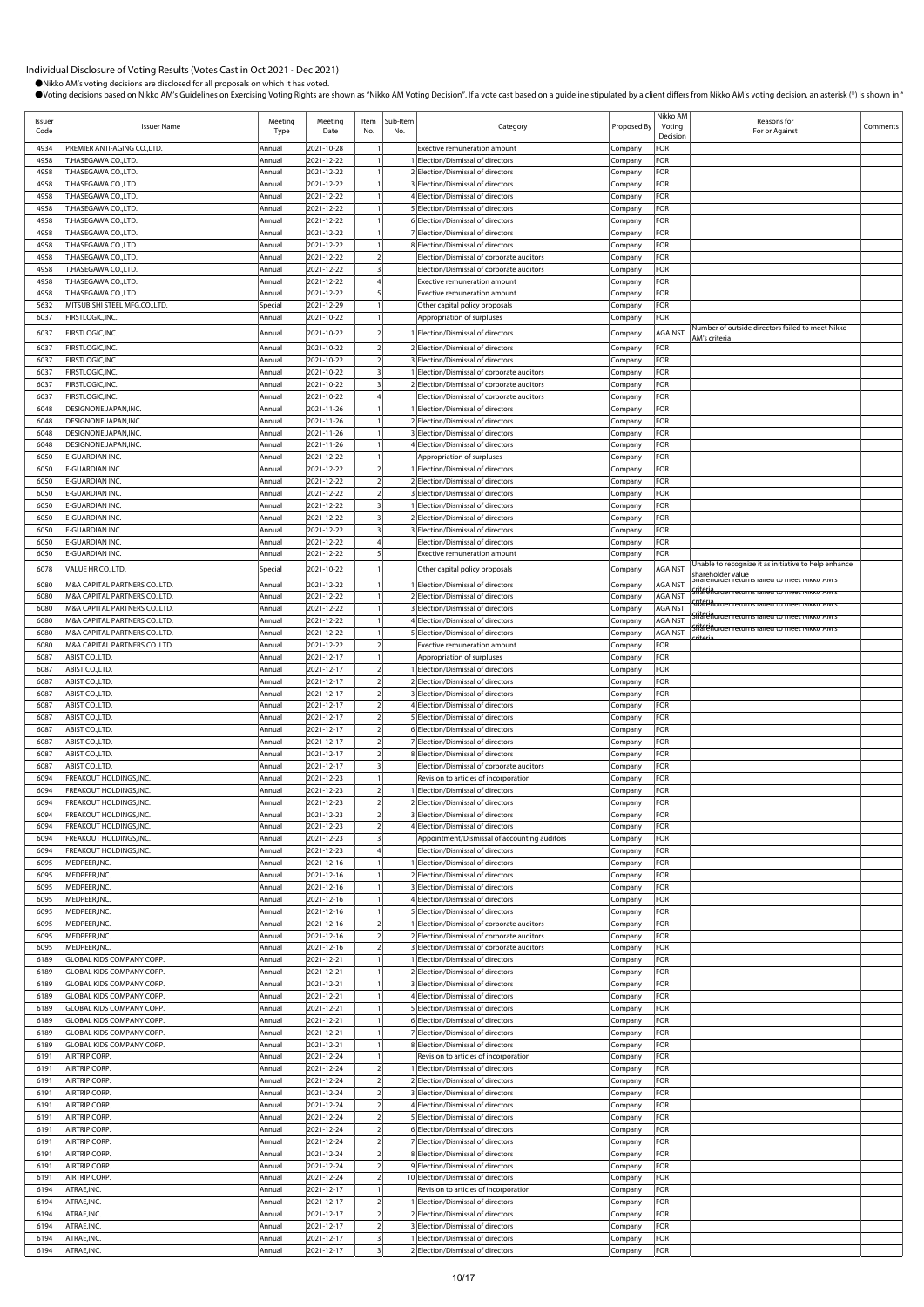|                |                                                              |                  |                          |                                           |                 |                                                                            |                    | Nikko AM       |                                                                                                  |          |
|----------------|--------------------------------------------------------------|------------------|--------------------------|-------------------------------------------|-----------------|----------------------------------------------------------------------------|--------------------|----------------|--------------------------------------------------------------------------------------------------|----------|
| Issuer<br>Code | <b>Issuer Name</b>                                           | Meeting<br>Type  | Meeting<br>Date          | Item<br>No.                               | Sub-Item<br>No. | Category                                                                   | Proposed By        | Voting         | Reasons for<br>For or Against                                                                    | Comments |
|                |                                                              |                  |                          |                                           |                 |                                                                            |                    | Decision       |                                                                                                  |          |
| 6194           | ATRAE, INC.                                                  | Annual           | 2021-12-17               | -3                                        |                 | 3 Election/Dismissal of directors                                          | Company            | FOR            |                                                                                                  |          |
| 6194           | ATRAE, INC.                                                  | Annual           | 2021-12-17               |                                           |                 | Exective remuneration amount                                               | Company            | FOR            |                                                                                                  |          |
| 6194           | ATRAE, INC.                                                  | Annual           | 2021-12-17               | 5                                         |                 | <b>Exective remuneration amount</b>                                        | Company            | FOR            |                                                                                                  |          |
| 6194           | ATRAE.INC.<br>STRIKE COMPANY.LIMITED                         | Annual           | 2021-12-17<br>2021-12-23 | 6                                         |                 | <b>Exective remuneration amount</b>                                        | Company            | FOR<br>FOR     |                                                                                                  |          |
| 6196<br>6196   | STRIKE COMPANY, LIMITED                                      | Annual<br>Annual | 2021-12-23               | $\overline{2}$                            |                 | Appropriation of surpluses<br>1 Election/Dismissal of directors            | Company<br>Company | FOR            |                                                                                                  |          |
| 6196           | STRIKE COMPANY, LIMITED                                      | Annual           | 2021-12-23               | $\overline{2}$                            |                 | 2 Election/Dismissal of directors                                          | Company            | FOR            |                                                                                                  |          |
| 6196           | STRIKE COMPANY, LIMITED                                      | Annual           | 2021-12-23               |                                           |                 | 3 Election/Dismissal of directors                                          | Company            | FOR            |                                                                                                  |          |
| 6196           | STRIKE COMPANY, LIMITED                                      | Annual           | 2021-12-23               | $\overline{2}$                            |                 | 4 Election/Dismissal of directors                                          | Company            | FOR            |                                                                                                  |          |
| 6196           | STRIKE COMPANY, LIMITED                                      | Annual           | 2021-12-23               | $\overline{a}$                            |                 | 5 Election/Dismissal of directors                                          | Company            | FOR            |                                                                                                  |          |
| 6196           | STRIKE COMPANY, LIMITED                                      | Annual           | 2021-12-23               |                                           |                 | 6 Election/Dismissal of directors                                          | Company            | FOR            |                                                                                                  |          |
| 6199           | SERAKU CO.,LTD.                                              | Annual           | 2021-11-25               |                                           |                 | Appropriation of surpluses                                                 | Company            | FOR            |                                                                                                  |          |
| 6199           | SERAKU CO.,LTD.                                              | Annual           | 2021-11-25               | $\overline{\mathbf{c}}$                   |                 | 1 Election/Dismissal of directors                                          | Company            | FOR            |                                                                                                  |          |
| 6199           | SERAKU CO.,LTD.                                              | Annual           | 2021-11-25               | $\overline{2}$                            |                 | 2 Election/Dismissal of directors                                          | Company            | FOR            |                                                                                                  |          |
| 6199           | SERAKU CO.,LTD.                                              | Annual           | 2021-11-25               | $\overline{2}$                            |                 | 3 Election/Dismissal of directors                                          | Company            | FOR            |                                                                                                  |          |
| 6199           | SERAKU CO.,LTD.                                              | Annual           | 2021-11-25               | $\overline{2}$                            |                 | 4 Election/Dismissal of directors                                          | Company            | FOR            |                                                                                                  |          |
| 6199           | SERAKU CO.,LTD.                                              | Annual           | 2021-11-25               | $\overline{2}$                            |                 | 5 Election/Dismissal of directors                                          | Company            | FOR            |                                                                                                  |          |
| 6200           | INSOURCE CO., LTD.                                           | Annual           | 2021-12-17               |                                           |                 | Appropriation of surpluses                                                 | Company            | FOR            |                                                                                                  |          |
| 6200           | INSOURCE CO., LTD.<br>INSOURCE CO., LTD.                     | Annual<br>Annual | 2021-12-17<br>2021-12-17 | $\overline{2}$<br>$\overline{\mathbf{3}}$ |                 | Revision to articles of incorporation<br>1 Election/Dismissal of directors | Company            | FOR<br>FOR     |                                                                                                  |          |
| 6200<br>6200   | INSOURCE CO., LTD.                                           | Annual           | 2021-12-17               |                                           |                 | 2 Election/Dismissal of directors                                          | Company<br>Company | FOR            |                                                                                                  |          |
| 6200           | INSOURCE CO., LTD.                                           | Annual           | 2021-12-17               | 3                                         |                 | 3 Election/Dismissal of directors                                          | Company            | FOR            |                                                                                                  |          |
| 6200           | INSOURCE CO., LTD.                                           | Annual           | 2021-12-17               |                                           |                 | 4 Election/Dismissal of directors                                          | Company            | FOR            |                                                                                                  |          |
| 6200           | INSOURCE CO.,LTD.                                            | Annual           | 2021-12-17               | $\overline{\mathbf{3}}$                   |                 | 5 Election/Dismissal of directors                                          | Company            | FOR            |                                                                                                  |          |
| 6200           | <b>INSOURCE CO.,LTD.</b>                                     | Annual           | 2021-12-17               | $\overline{\mathbf{3}}$                   |                 | 6 Election/Dismissal of directors                                          | Company            | FOR            |                                                                                                  |          |
| 6200           | INSOURCE CO., LTD.                                           | Annual           | 2021-12-17               | 3                                         |                 | 7 Election/Dismissal of directors                                          | Company            | FOR            |                                                                                                  |          |
| 6200           | INSOURCE CO., LTD.                                           | Annual           | 2021-12-17               | 3                                         |                 | 8 Election/Dismissal of directors                                          | Company            | FOR            |                                                                                                  |          |
| 6200           | INSOURCE CO., LTD.                                           | Annual           | 2021-12-17               |                                           |                 | Election/Dismissal of corporate auditors                                   | Company            | FOR            |                                                                                                  |          |
| 6200           | INSOURCE CO., LTD.                                           | Annual           | 2021-12-17               | 5                                         |                 | <b>Exective remuneration amount</b>                                        | Company            | FOR            |                                                                                                  |          |
| 6205           | OKK CORPORATION                                              | Special          | 2021-11-10               |                                           |                 | Other proposals                                                            | Company            | AGAINST        | Unable to recognize it as initiative to help enhance                                             |          |
|                |                                                              |                  |                          |                                           |                 |                                                                            |                    |                | shareholder value<br>Unable to recognize it as initiative to help enhance                        |          |
| 6205           | OKK CORPORATION                                              | Special          | 2021-11-10               | $\mathcal{D}$                             |                 | Revision to articles of incorporation                                      | Company            | <b>AGAINST</b> | shareholder value                                                                                |          |
| 6205           | <b>OKK CORPORATION</b>                                       | Special          | 2021-11-10               | $\overline{\mathbf{3}}$                   |                 | Election/Dismissal of directors                                            | Company            | FOR            |                                                                                                  |          |
| 6205           | <b>OKK CORPORATION</b>                                       | Special          | 2021-11-10               |                                           |                 | Election/Dismissal of directors                                            | Company            | FOR            |                                                                                                  |          |
| 6205           | <b>OKK CORPORATION</b>                                       | Special          | 2021-11-10               | 5                                         |                 | Appointment/Dismissal of accounting auditors                               | Company            | FOR            | narenoider returns failed to meet inikko AM                                                      |          |
| 6255           | NPC INCORPORATED                                             | Annual           | 2021-11-25               |                                           |                 | Appropriation of surpluses                                                 | Company            | <b>AGAINST</b> |                                                                                                  |          |
| 6255           | NPC INCORPORATED                                             | Annual           | 2021-11-25               | $\overline{2}$                            |                 | Election/Dismissal of corporate auditors                                   | Company            | FOR            |                                                                                                  |          |
| 6255           | NPC INCORPORATED                                             | Annual           | 2021-11-25               | $\overline{\mathbf{3}}$                   |                 | Appointment/Dismissal of accounting auditors                               | Company            | FOR            |                                                                                                  |          |
| 6264           | MARUMAE CO.,LTD.                                             | Annual           | 2021-11-26               |                                           |                 | Appropriation of surpluses                                                 | Company            | FOR            |                                                                                                  |          |
| 6264<br>6264   | MARUMAE CO., LTD.<br>MARUMAE CO., LTD.                       | Annual<br>Annual | 2021-11-26<br>2021-11-26 | $\overline{2}$<br>$\overline{2}$          |                 | Election/Dismissal of directors<br>2 Election/Dismissal of directors       | Company            | FOR<br>FOR     |                                                                                                  |          |
| 6264           | MARUMAE CO., LTD.                                            | Annual           | 2021-11-26               | $\overline{2}$                            |                 | 3 Election/Dismissal of directors                                          | Company<br>Company | FOR            |                                                                                                  |          |
| 6264           | MARUMAE CO.,LTD.                                             | Annual           | 2021-11-26               | $\overline{2}$                            |                 | 4 Election/Dismissal of directors                                          | Company            | FOR            |                                                                                                  |          |
| 6264           | MARUMAE CO.,LTD.                                             | Annual           | 2021-11-26               | 3                                         |                 | 1 Election/Dismissal of directors                                          | Company            | FOR            |                                                                                                  |          |
| 6264           | MARUMAE CO.,LTD.                                             | Annual           | 2021-11-26               | $\overline{\mathbf{3}}$                   |                 | 2 Election/Dismissal of directors                                          | Company            | FOR            |                                                                                                  |          |
| 6264           | MARUMAE CO., LTD.                                            | Annual           | 2021-11-26               | $\overline{\mathbf{3}}$                   |                 | 3 Election/Dismissal of directors                                          | Company            | FOR            |                                                                                                  |          |
| 6277           | HOSOKAWA MICRON CORPORATION                                  | Annual           | 2021-12-16               |                                           |                 | Appropriation of surpluses                                                 | Company            | <b>AGAINST</b> | Shareholder returns failed to meet ivikko AM s                                                   |          |
| 6277           | <b>HOSOKAWA MICRON CORPORATION</b>                           | Annual           | 2021-12-16               | $\overline{2}$                            |                 | Revision to articles of incorporation                                      | Company            | FOR            |                                                                                                  |          |
|                | HOSOKAWA MICRON CORPORATION                                  |                  |                          |                                           |                 |                                                                            |                    |                | narenoider returns failed to meet Nikko Alvi                                                     |          |
| 6277           |                                                              | Annual           | 2021-12-16               | $\overline{\mathbf{3}}$                   |                 | Election/Dismissal of directors                                            | Company            | AGAINST        |                                                                                                  |          |
| 6277           | HOSOKAWA MICRON CORPORATION                                  | Annual           | 2021-12-16               | $\overline{\mathbf{3}}$                   |                 | 2 Election/Dismissal of directors                                          | Company            | <b>AGAINST</b> | ה <del>לוֹלוֹל (Almest de Treturns railed to meet או</del> גאס <del>A</del>                      |          |
| 6277           | HOSOKAWA MICRON CORPORATION                                  | Annual           | 2021-12-16               |                                           |                 | 3 Election/Dismissal of directors                                          | Company            | <b>AGAINST</b> | : הוא האזורו האדודה זהופס לס חיפור ואו הא                                                        |          |
| 6277           | HOSOKAWA MICRON CORPORATION                                  | Annual           | 2021-12-16               | 3                                         |                 | 4 Election/Dismissal of directors                                          | Company            | AGAINST        | <del>šliaren de returns ralled to meet lvikko Alvi s</del>                                       |          |
| 6277           | HOSOKAWA MICRON CORPORATION                                  | Annual           | 2021-12-16               | $\overline{\mathbf{3}}$                   |                 | 5 Election/Dismissal of directors                                          | Company            | FOR            |                                                                                                  |          |
| 6277           | HOSOKAWA MICRON CORPORATION                                  | Annual           | 2021-12-16               | 3                                         |                 | 6 Election/Dismissal of directors                                          | Company            | <b>AGAINST</b> | Shareholder returns failed to meet Nikko AM's<br>riteria; Failed to meet Nikko AM's independence |          |
| 6277           | HOSOKAWA MICRON CORPORATION                                  | Annual           | 2021-12-16               | 3                                         |                 | 7 Election/Dismissal of directors                                          | Company            | <b>AGAINST</b> | Sharenoider returns failed to meet ivikko AM s                                                   |          |
| 6277           | HOSOKAWA MICRON CORPORATION                                  | Annual           | 2021-12-16               | $\overline{\mathbf{3}}$                   |                 | 8 Election/Dismissal of directors                                          | Company            | <b>AGAINST</b> | Shafënoider returns ralled to meet ivikko Alvi s                                                 |          |
| 6277           | HOSOKAWA MICRON CORPORATION                                  | Annual           | 2021-12-16               | $\overline{\mathbf{3}}$                   |                 | 9 Election/Dismissal of directors                                          | Company            | FOR            |                                                                                                  |          |
| 6277           | HOSOKAWA MICRON CORPORATION                                  | Annual           | 2021-12-16               | $\overline{\mathbf{3}}$                   |                 | 10 Election/Dismissal of directors                                         | Company            | FOR            |                                                                                                  |          |
| 6277           | HOSOKAWA MICRON CORPORATION                                  | Annual           | 2021-12-16               |                                           |                 | Election/Dismissal of corporate auditors                                   | Company            | FOR            |                                                                                                  |          |
| 6277           | HOSOKAWA MICRON CORPORATION                                  | Annual           | 2021-12-16               | 5                                         |                 | Election/Dismissal of corporate auditors                                   | Company            | FOR            |                                                                                                  |          |
| 6284           | NISSEI ASB MACHINE CO., LTD.                                 | Annual           | 2021-12-16               |                                           |                 | I Election/Dismissal of directors                                          | Company            | FOR            |                                                                                                  |          |
| 6284           | NISSEI ASB MACHINE CO., LTD.                                 | Annual           | 2021-12-16               |                                           |                 | 2 Election/Dismissal of directors                                          | Company            | FOR            |                                                                                                  |          |
| 6284           | NISSEI ASB MACHINE CO., LTD.                                 | Annual           | 2021-12-16               |                                           |                 | 3 Election/Dismissal of directors                                          | Company            | FOR            |                                                                                                  |          |
| 6284           | NISSEI ASB MACHINE CO.,LTD.                                  | Annual           | 2021-12-16               |                                           |                 | 4 Election/Dismissal of directors                                          | Company            | FOR            |                                                                                                  |          |
| 6284<br>6284   | NISSEI ASB MACHINE CO., LTD.<br>NISSEI ASB MACHINE CO., LTD. | Annual<br>Annual | 2021-12-16<br>2021-12-16 |                                           |                 | 5 Election/Dismissal of directors<br>6 Election/Dismissal of directors     | Company            | FOR<br>FOR     |                                                                                                  |          |
| 6284           | NISSEI ASB MACHINE CO., LTD.                                 | Annual           | 2021-12-16               |                                           |                 | 7 Election/Dismissal of directors                                          | Company<br>Company | FOR            |                                                                                                  |          |
| 6284           | NISSEI ASB MACHINE CO., LTD.                                 | Annual           | 2021-12-16               |                                           |                 | 8 Election/Dismissal of directors                                          | Company            | FOR            |                                                                                                  |          |
| 6284           | NISSEI ASB MACHINE CO.,LTD.                                  | Annual           | 2021-12-16               |                                           |                 | 9 Election/Dismissal of directors                                          | Company            | FOR            |                                                                                                  |          |
| 6284           | NISSEI ASB MACHINE CO., LTD.                                 | Annual           | 2021-12-16               | $\overline{2}$                            |                 | Election/Dismissal of corporate auditors                                   | Company            | FOR            |                                                                                                  |          |
|                |                                                              |                  |                          |                                           |                 |                                                                            |                    |                | Unable to recognize it as initiative to help enhance                                             |          |
| 6284           | NISSEI ASB MACHINE CO., LTD.                                 | Annual           | 2021-12-16               |                                           |                 | Retirement benefit payments                                                | Company            | <b>AGAINST</b> | shareholder value                                                                                |          |
| 6289           | <b>GIKEN LTD.</b>                                            | Annual           | 2021-11-24               |                                           |                 | Appropriation of surpluses                                                 | Company            | FOR            |                                                                                                  |          |
| 6289<br>6289   | <b>GIKEN LTD.</b><br><b>GIKEN LTD.</b>                       | Annual<br>Annual | 2021-11-24<br>2021-11-24 | $\overline{2}$<br>$\overline{\mathbf{3}}$ |                 | Revision to articles of incorporation<br>Election/Dismissal of directors   | Company<br>Company | FOR<br>FOR     |                                                                                                  |          |
| 6289           | <b>GIKEN LTD.</b>                                            | Annual           | 2021-11-24               |                                           |                 | 1 Election/Dismissal of directors                                          | Company            | FOR            |                                                                                                  |          |
| 6289           | <b>GIKEN LTD.</b>                                            | Annual           | 2021-11-24               | $\boldsymbol{\Lambda}$                    |                 | 2 Election/Dismissal of directors                                          | Company            | FOR            |                                                                                                  |          |
| 6289           | <b>GIKEN LTD.</b>                                            | Annual           | 2021-11-24               |                                           |                 | 3 Election/Dismissal of directors                                          | Company            | FOR            |                                                                                                  |          |
|                |                                                              |                  |                          |                                           |                 |                                                                            |                    |                | Unable to recognize it as initiative to help enhance                                             |          |
| 6316           | MARUYAMA MFG.CO., INC.                                       | Annual           | 2021-12-21               |                                           |                 | Revision to articles of incorporation                                      | Company            | AGAINST        | shareholder value                                                                                |          |
| 6316           | MARUYAMA MFG.CO., INC.                                       | Annual           | 2021-12-21               | $\overline{2}$                            |                 | 1 Election/Dismissal of directors                                          | Company            | FOR            |                                                                                                  |          |
| 6316<br>6316   | MARUYAMA MFG.CO., INC.                                       | Annual<br>Annual | 2021-12-21               | $\overline{2}$                            |                 | 2 Election/Dismissal of directors                                          | Company            | FOR<br>FOR     |                                                                                                  |          |
| 6316           | MARUYAMA MFG.CO., INC.<br>MARUYAMA MFG.CO., INC.             | Annual           | 2021-12-21<br>2021-12-21 | $\overline{\mathbf{c}}$<br>$\overline{2}$ |                 | 3 Election/Dismissal of directors<br>4 Election/Dismissal of directors     | Company<br>Company | FOR            |                                                                                                  |          |
| 6316           | MARUYAMA MFG.CO., INC.                                       | Annual           | 2021-12-21               | $\overline{2}$                            |                 | 5 Election/Dismissal of directors                                          | Company            | FOR            |                                                                                                  |          |
| 6316           | MARUYAMA MFG.CO., INC.                                       | Annual           | 2021-12-21               | $\overline{\mathbf{3}}$                   |                 | 1 Election/Dismissal of directors                                          | Company            | FOR            |                                                                                                  |          |
| 6316           | MARUYAMA MFG.CO., INC.                                       | Annual           | 2021-12-21               | $\overline{\mathbf{3}}$                   |                 | 2 Election/Dismissal of directors                                          | Company            | FOR            |                                                                                                  |          |
| 6316           | MARUYAMA MFG.CO., INC.                                       | Annual           | 2021-12-21               | $\overline{\mathbf{3}}$                   |                 | 3 Election/Dismissal of directors                                          | Company            | FOR            |                                                                                                  |          |
| 6316           | MARUYAMA MFG.CO., INC.                                       | Annual           | 2021-12-21               | $\overline{4}$                            |                 | Election/Dismissal of directors                                            | Company            | FOR            |                                                                                                  |          |
| 6335           | TOKYO KIKAI SEISAKUSHO,LTD                                   | Special          | 2021-10-22               |                                           |                 | Other capital policy proposals                                             | Company            | <b>AGAINST</b> | Unable to recognize it as initiative to help enhance                                             |          |
| 6387           | SAMCO INC.                                                   | Annual           | 2021-10-22               |                                           |                 | Appropriation of surpluses                                                 | Company            | FOR            | shareholder value                                                                                |          |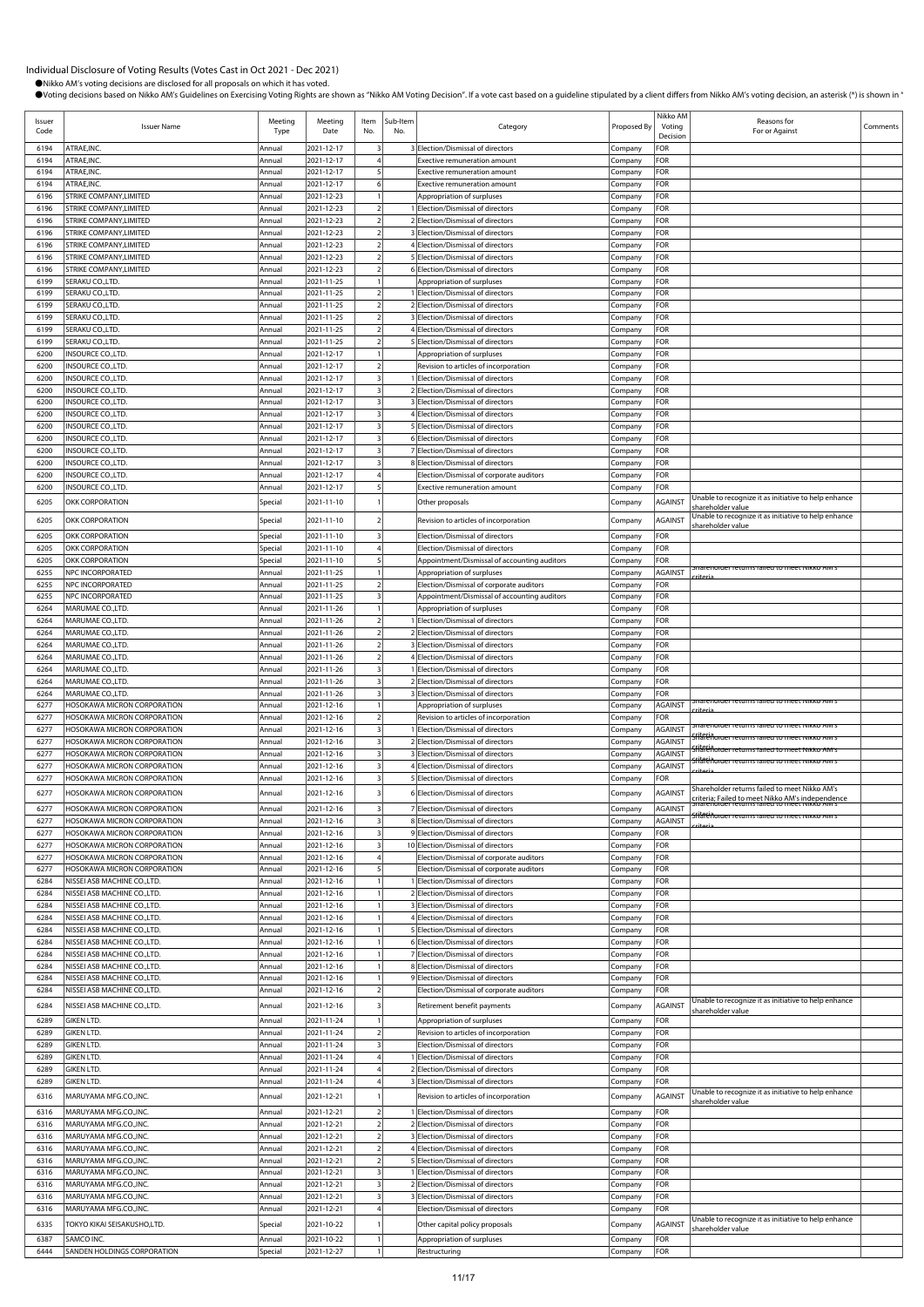| Issuer<br>Code | <b>Issuer Name</b>                                                      | Meeting<br>Type    | Meeting<br>Date          | Item<br>No.                                        | Sub-Item<br>No. | Category                                                                   | Proposed By        | Nikko AM<br>Voting<br>Decision | Reasons for<br>For or Against                                             | Comments |
|----------------|-------------------------------------------------------------------------|--------------------|--------------------------|----------------------------------------------------|-----------------|----------------------------------------------------------------------------|--------------------|--------------------------------|---------------------------------------------------------------------------|----------|
| 6444           | SANDEN HOLDINGS CORPORATION                                             | Special            | 2021-12-27               | $\overline{2}$                                     |                 | Revision to articles of incorporation                                      | Company            | FOR                            |                                                                           |          |
| 6444           | SANDEN HOLDINGS CORPORATION                                             | Special            | 2021-12-27               | $\overline{\mathbf{3}}$                            |                 | Election/Dismissal of directors                                            | Company            | FOR                            |                                                                           |          |
| 6535           | I-MOBILE CO., LTD.                                                      | Annual             | 2021-10-22               |                                                    |                 | Revision to articles of incorporation                                      | Company            | FOR                            |                                                                           |          |
| 6535<br>6535   | I-MOBILE CO.,LTD.<br>I-MOBILE CO.,LTD.                                  | Annual<br>Annual   | 2021-10-22<br>2021-10-22 | $\overline{2}$<br>$\overline{2}$                   |                 | 1 Election/Dismissal of directors<br>2 Election/Dismissal of directors     | Company<br>Company | FOR<br>FOR                     |                                                                           |          |
| 6535           | I-MOBILE CO.,LTD.                                                       | Annual             | 2021-10-22               | $\overline{2}$                                     |                 | 3 Election/Dismissal of directors                                          | Company            | FOR                            |                                                                           |          |
| 6535           | I-MOBILE CO., LTD.                                                      | Annual             | 2021-10-22               | $\overline{2}$                                     |                 | 4 Election/Dismissal of directors                                          | Company            | FOR                            |                                                                           |          |
| 6535           | I-MOBILE CO., LTD.                                                      | Annual             | 2021-10-22               | $\overline{2}$                                     |                 | 5 Election/Dismissal of directors                                          | Company            | FOR                            |                                                                           |          |
| 6535           | I-MOBILE CO.,LTD.                                                       | Annual             | 2021-10-22               | $\overline{2}$                                     |                 | 6 Election/Dismissal of directors                                          | Company            | FOR                            |                                                                           |          |
| 6535           | I-MOBILE CO.,LTD.                                                       | Annual             | 2021-10-22               | $\overline{\mathbf{3}}$                            |                 | 1 Election/Dismissal of directors                                          | Company            | FOR                            |                                                                           |          |
| 6535<br>6535   | I-MOBILE CO.,LTD.<br>I-MOBILE CO., LTD.                                 | Annual<br>Annual   | 2021-10-22<br>2021-10-22 | $\overline{\mathbf{3}}$<br>$\overline{\mathbf{3}}$ |                 | 2 Election/Dismissal of directors<br>3 Election/Dismissal of directors     | Company<br>Company | FOR<br>FOR                     |                                                                           |          |
| 6535           | I-MOBILE CO.,LTD.                                                       | Annual             | 2021-10-22               | $\overline{4}$                                     |                 | Election/Dismissal of directors                                            | Company            | FOR                            |                                                                           |          |
| 6535           | I-MOBILE CO., LTD.                                                      | Annual             | 2021-10-22               | 5                                                  |                 | Exective remuneration amount                                               | Company            | FOR                            |                                                                           |          |
| 6535           | I-MOBILE CO.,LTD.                                                       | Annual             | 2021-10-22               | $6 \overline{6}$                                   |                 | Exective remuneration amount                                               | Company            | FOR                            |                                                                           |          |
| 6535           | I-MOBILE CO.,LTD.                                                       | Annual             | 2021-10-22               | $\overline{7}$                                     |                 | Exective remuneration amount                                               | Company            | FOR                            |                                                                           |          |
| 6551           | TSUNAGU GROUP HOLDINGS INC.                                             | Annual             | 2021-12-24               |                                                    |                 | 1 Election/Dismissal of directors                                          | Company            | FOR                            |                                                                           |          |
| 6551<br>6551   | TSUNAGU GROUP HOLDINGS INC.<br>TSUNAGU GROUP HOLDINGS INC.              | Annual<br>Annual   | 2021-12-24<br>2021-12-24 | $\overline{1}$                                     |                 | 2 Election/Dismissal of directors<br>3 Election/Dismissal of directors     | Company<br>Company | FOR<br>FOR                     |                                                                           |          |
| 6551           | TSUNAGU GROUP HOLDINGS INC.                                             | Annual             | 2021-12-24               | $\mathbf{1}$                                       |                 | 4 Election/Dismissal of directors                                          | Company            | FOR                            |                                                                           |          |
| 6551           | TSUNAGU GROUP HOLDINGS INC.                                             | Annual             | 2021-12-24               | $\mathbf{1}$                                       |                 | 5 Election/Dismissal of directors                                          | Company            | FOR                            |                                                                           |          |
| 6551           | TSUNAGU GROUP HOLDINGS INC.                                             | Annual             | 2021-12-24               | $\mathbf{1}$                                       |                 | 6 Election/Dismissal of directors                                          | Company            | FOR                            |                                                                           |          |
| 6551           | TSUNAGU GROUP HOLDINGS INC.                                             | Annual             | 2021-12-24               | $\overline{2}$                                     |                 | Appointment/Dismissal of accounting auditors                               | Company            | FOR                            |                                                                           |          |
| 6612           | <b>BALMUDA INC.</b>                                                     | Special            | 2021-12-17               | $\overline{1}$                                     |                 | Election/Dismissal of directors                                            | Company            | FOR                            |                                                                           |          |
| 6815<br>6815   | UNIDEN HOLDINGS CORPORATION<br>UNIDEN HOLDINGS CORPORATION              | Special<br>Special | 2021-11-19<br>2021-11-19 | $\overline{1}$<br>$\overline{2}$                   |                 | Revision to articles of incorporation<br>Election/Dismissal of directors   | Company            | FOR<br>FOR                     |                                                                           |          |
| 6815           | UNIDEN HOLDINGS CORPORATION                                             | Special            | 2021-11-19               | $\overline{\mathbf{3}}$                            |                 | Election/Dismissal of directors                                            | Company<br>Company | FOR                            |                                                                           |          |
| 6815           | UNIDEN HOLDINGS CORPORATION                                             | Special            | 2021-11-19               | $\overline{\mathbf{3}}$                            |                 | 2 Election/Dismissal of directors                                          | Company            | FOR                            |                                                                           |          |
| 6815           | UNIDEN HOLDINGS CORPORATION                                             | Special            | 2021-11-19               | $\overline{\mathbf{3}}$                            |                 | 3 Election/Dismissal of directors                                          | Company            | FOR                            |                                                                           |          |
| 6815           | UNIDEN HOLDINGS CORPORATION                                             | Special            | 2021-11-19               | $\overline{\mathbf{3}}$                            |                 | 4 Election/Dismissal of directors                                          | Company            | FOR                            |                                                                           |          |
| 6815           | UNIDEN HOLDINGS CORPORATION                                             | Special            | 2021-11-19               | $\overline{\mathbf{3}}$                            |                 | 5 Election/Dismissal of directors                                          | Company            | FOR                            |                                                                           |          |
| 6815           | UNIDEN HOLDINGS CORPORATION<br>UNIDEN HOLDINGS CORPORATION              | Special            | 2021-11-19               | $\overline{4}$<br>5                                |                 | Exective remuneration amount                                               | Company            | FOR<br>FOR                     |                                                                           |          |
| 6815<br>6877   | OBARA GROUP INCORPORATED                                                | Special<br>Annual  | 2021-11-19<br>2021-12-21 | $\overline{1}$                                     |                 | Exective remuneration amount<br>Appropriation of surpluses                 | Company<br>Company | FOR                            |                                                                           |          |
| 6877           | OBARA GROUP INCORPORATED                                                | Annual             | 2021-12-21               | $\overline{2}$                                     |                 | 1 Election/Dismissal of directors                                          | Company            | FOR                            |                                                                           |          |
| 6877           | OBARA GROUP INCORPORATED                                                | Annual             | 2021-12-21               | $\overline{2}$                                     |                 | 2 Election/Dismissal of directors                                          | Company            | FOR                            |                                                                           |          |
| 6877           | OBARA GROUP INCORPORATED                                                | Annual             | 2021-12-21               | $\overline{2}$                                     |                 | 3 Election/Dismissal of directors                                          | Company            | FOR                            |                                                                           |          |
| 6877           | OBARA GROUP INCORPORATED                                                | Annual             | 2021-12-21               | $\overline{2}$                                     |                 | 4 Election/Dismissal of directors                                          | Company            | FOR                            |                                                                           |          |
| 6877           | OBARA GROUP INCORPORATED                                                | Annual             | 2021-12-21               | $\overline{2}$                                     |                 | 5 Election/Dismissal of directors                                          | Company            | FOR                            |                                                                           |          |
| 6965<br>6965   | HAMAMATSU PHOTONICS K.K.<br>HAMAMATSU PHOTONICS K.K.                    | Annual<br>Annual   | 2021-12-17<br>2021-12-17 | $\overline{1}$<br>$\overline{2}$                   |                 | Appropriation of surpluses<br>Revision to articles of incorporation        | Company            | FOR<br>FOR                     |                                                                           |          |
| 6965           | HAMAMATSU PHOTONICS K.K.                                                | Annual             | 2021-12-17               | $\overline{\mathbf{3}}$                            |                 | 1 Election/Dismissal of directors                                          | Company<br>Company | FOR                            |                                                                           |          |
| 6965           | HAMAMATSU PHOTONICS K.K.                                                | Annual             | 2021-12-17               | $\overline{\mathbf{3}}$                            |                 | 2 Election/Dismissal of directors                                          | Company            | FOR                            |                                                                           |          |
| 6965           | HAMAMATSU PHOTONICS K.K.                                                | Annual             | 2021-12-17               | $\overline{\mathbf{3}}$                            |                 | 3 Election/Dismissal of directors                                          | Company            | FOR                            |                                                                           |          |
| 6965           | HAMAMATSU PHOTONICS K.K.                                                | Annual             | 2021-12-17               | $\overline{\mathbf{3}}$                            |                 | 4 Election/Dismissal of directors                                          | Company            | FOR                            |                                                                           |          |
| 6965           | HAMAMATSU PHOTONICS K.K.                                                | Annual             | 2021-12-17               | $\overline{\mathbf{3}}$                            |                 | 5 Election/Dismissal of directors                                          | Company            | FOR                            |                                                                           |          |
| 6965<br>6965   | HAMAMATSU PHOTONICS K.K.<br>HAMAMATSU PHOTONICS K.K.                    | Annual<br>Annual   | 2021-12-17<br>2021-12-17 | $\overline{\mathbf{3}}$<br>$\overline{\mathbf{3}}$ |                 | 6 Election/Dismissal of directors<br>7 Election/Dismissal of directors     | Company<br>Company | FOR<br>FOR                     |                                                                           |          |
| 6965           | HAMAMATSU PHOTONICS K.K.                                                | Annual             | 2021-12-17               | $\overline{\mathbf{3}}$                            |                 | 8 Election/Dismissal of directors                                          | Company            | AGAINST                        | Failed to meet Nikko AM's independence criteria                           |          |
| 6965           | HAMAMATSU PHOTONICS K.K.                                                | Annual             | 2021-12-17               | $\overline{\mathbf{3}}$                            |                 | 9 Election/Dismissal of directors                                          | Company            | FOR                            |                                                                           |          |
| 6965           | HAMAMATSU PHOTONICS K.K.                                                | Annual             | 2021-12-17               | $\overline{\mathbf{3}}$                            |                 | 10 Election/Dismissal of directors                                         | Company            | FOR                            |                                                                           |          |
| 6965           | HAMAMATSU PHOTONICS K.K.                                                | Annual             | 2021-12-17               | $\overline{4}$                                     |                 | Exective remuneration amount                                               | Company            | FOR                            |                                                                           |          |
| 6965<br>7030   | HAMAMATSU PHOTONICS K.K.<br>SPRIX.LTD.                                  | Annual             | 2021-12-17               | 5<br>$\overline{1}$                                |                 | Exective remuneration amount<br>1 Election/Dismissal of directors          | Company            | FOR<br>FOR                     |                                                                           |          |
| 7030           | SPRIX,LTD.                                                              | Annual<br>Annual   | 2021-12-24<br>2021-12-24 | $\mathbf{1}$                                       |                 | 2 Election/Dismissal of directors                                          | Company<br>Company | FOR                            |                                                                           |          |
| 7030           | SPRIX,LTD.                                                              | Annual             | 2021-12-24               |                                                    |                 | 3 Election/Dismissal of directors                                          | Company            | FOR                            |                                                                           |          |
| 7035           | AND FACTORY, INC                                                        | Annual             | 2021-11-25               |                                                    |                 | 1 Election/Dismissal of directors                                          | Company            | FOR                            |                                                                           |          |
| 7035           | AND FACTORY, INC                                                        | Annual             | 2021-11-25               | $\mathbf{1}$                                       |                 | 2 Election/Dismissal of directors                                          | Company            | FOR                            |                                                                           |          |
| 7035           | AND FACTORY, INC                                                        | Annual             | 2021-11-25               | $\overline{1}$                                     |                 | 3 Election/Dismissal of directors                                          | Company            | FOR                            |                                                                           |          |
| 7035<br>7035   | AND FACTORY, INC<br>AND FACTORY, INC                                    | Annual<br>Annual   | 2021-11-25<br>2021-11-25 | $\mathbf{1}$<br>$\mathbf{1}$                       |                 | 4 Election/Dismissal of directors<br>5 Election/Dismissal of directors     | Company<br>Company | FOR<br>AGAINST                 | Failed to meet Nikko AM's independence criteria                           |          |
| 7035           | AND FACTORY, INC                                                        | Annual             | 2021-11-25               | $\mathbf{1}$                                       |                 | 6 Election/Dismissal of directors                                          | Company            | FOR                            |                                                                           |          |
| 7035           | AND FACTORY, INC                                                        | Annual             | 2021-11-25               | $\overline{2}$                                     |                 | 1 Election/Dismissal of corporate auditors                                 | Company            | FOR                            |                                                                           |          |
| 7035           | AND FACTORY, INC                                                        | Annual             | 2021-11-25               | $\overline{2}$                                     |                 | 2 Election/Dismissal of corporate auditors                                 | Company            | FOR                            |                                                                           |          |
| 7065           | <b>UPR CORPORATION</b>                                                  | Annual             | 2021-11-25               | $\overline{1}$                                     |                 | 1 Election/Dismissal of directors                                          | Company            | FOR                            |                                                                           |          |
| 7065           | <b>UPR CORPORATION</b>                                                  | Annual             | 2021-11-25               |                                                    |                 | 2 Election/Dismissal of directors                                          | Company            | FOR                            |                                                                           |          |
| 7065<br>7065   | <b>UPR CORPORATION</b><br><b>UPR CORPORATION</b>                        | Annual<br>Annual   | 2021-11-25<br>2021-11-25 | $\mathbf{1}$<br>$\mathbf{1}$                       |                 | 3 Election/Dismissal of directors<br>4 Election/Dismissal of directors     | Company<br>Company | FOR<br>FOR                     |                                                                           |          |
| 7065           | <b>UPR CORPORATION</b>                                                  | Annual             | 2021-11-25               | $\mathbf{1}$                                       |                 | 5 Election/Dismissal of directors                                          | Company            | FOR                            |                                                                           |          |
| 7065           | <b>UPR CORPORATION</b>                                                  | Annual             | 2021-11-25               | $\mathbf{1}$                                       |                 | 6 Election/Dismissal of directors                                          | Company            | FOR                            |                                                                           |          |
| 7065           | <b>UPR CORPORATION</b>                                                  | Annual             | 2021-11-25               | $\overline{1}$                                     |                 | 7 Election/Dismissal of directors                                          | Company            | FOR                            |                                                                           |          |
| 7065           | <b>UPR CORPORATION</b>                                                  | Annual             | 2021-11-25               | $\overline{1}$                                     |                 | 8 Election/Dismissal of directors                                          | Company            | FOR                            |                                                                           |          |
| 7065           | <b>UPR CORPORATION</b>                                                  | Annual             | 2021-11-25               | $\overline{2}$                                     |                 | Retirement benefit payments                                                | Company            | AGAINST                        | Unable to recognize it as initiative to help enhance<br>shareholder value |          |
| 7071           | AMVIS HOLDINGS, INC.                                                    | Annual             | 2021-12-24               |                                                    |                 | Appropriation of surpluses                                                 | Company            | FOR                            |                                                                           |          |
| 7071           | AMVIS HOLDINGS, INC.                                                    | Annual             | 2021-12-24               | $\overline{2}$                                     |                 | 1 Election/Dismissal of directors                                          | Company            | FOR                            |                                                                           |          |
| 7071<br>7071   | AMVIS HOLDINGS, INC.                                                    | Annual             | 2021-12-24               | $\overline{2}$<br>$\overline{2}$                   |                 | 2 Election/Dismissal of directors<br>3 Election/Dismissal of directors     | Company            | FOR<br>FOR                     |                                                                           |          |
| 7071           | AMVIS HOLDINGS, INC.<br>AMVIS HOLDINGS, INC.                            | Annual<br>Annual   | 2021-12-24<br>2021-12-24 | $\overline{2}$                                     |                 | 4 Election/Dismissal of directors                                          | Company<br>Company | FOR                            |                                                                           |          |
| 7071           | AMVIS HOLDINGS, INC.                                                    | Annual             | 2021-12-24               | $\overline{2}$                                     |                 | 5 Election/Dismissal of directors                                          | Company            | FOR                            |                                                                           |          |
| 7085           | CURVES HOLDINGS CO., LTD.                                               | Annual             | 2021-11-25               | $\overline{1}$                                     |                 | Appropriation of surpluses                                                 | Company            | FOR                            |                                                                           |          |
| 7085           | CURVES HOLDINGS CO., LTD.                                               | Annual             | 2021-11-25               | $\overline{2}$                                     |                 | 1 Election/Dismissal of directors                                          | Company            | FOR                            |                                                                           |          |
| 7085           | CURVES HOLDINGS CO., LTD.                                               | Annual             | 2021-11-25               | $\overline{2}$                                     |                 | 2 Election/Dismissal of directors                                          | Company            | FOR                            |                                                                           |          |
| 7085<br>7085   | CURVES HOLDINGS CO., LTD.                                               | Annual             | 2021-11-25<br>2021-11-25 | $\overline{2}$<br>$\overline{2}$                   |                 | 3 Election/Dismissal of directors                                          | Company            | FOR<br>FOR                     |                                                                           |          |
| 7085           | CURVES HOLDINGS CO., LTD.<br>CURVES HOLDINGS CO., LTD.                  | Annual<br>Annual   | 2021-11-25               | $\overline{\mathbf{3}}$                            |                 | 4 Election/Dismissal of directors<br>1 Election/Dismissal of directors     | Company<br>Company | FOR                            |                                                                           |          |
| 7085           | CURVES HOLDINGS CO., LTD.                                               | Annual             | 2021-11-25               | $\overline{\mathbf{3}}$                            |                 | 2 Election/Dismissal of directors                                          | Company            | FOR                            |                                                                           |          |
| 7085           | CURVES HOLDINGS CO., LTD.                                               | Annual             | 2021-11-25               | $\overline{\mathbf{3}}$                            |                 | 3 Election/Dismissal of directors                                          | Company            | FOR                            |                                                                           |          |
| 7085           | CURVES HOLDINGS CO., LTD.                                               | Annual             | 2021-11-25               | $\overline{4}$                                     |                 | Exective remuneration amount                                               | Company            | FOR                            |                                                                           |          |
| 7148           | FINANCIAL PRODUCTS GROUP CO.,LTD.                                       | Annual             | 2021-12-22               | $\mathbf{1}$                                       |                 | Appropriation of surpluses                                                 | Company            | FOR                            |                                                                           |          |
| 7148<br>7148   | FINANCIAL PRODUCTS GROUP CO.,LTD.<br>FINANCIAL PRODUCTS GROUP CO., LTD. | Annual<br>Annual   | 2021-12-22<br>2021-12-22 | $\overline{2}$<br>$\overline{\mathbf{3}}$          |                 | Revision to articles of incorporation<br>1 Election/Dismissal of directors | Company            | FOR<br>FOR                     |                                                                           |          |
| 7148           | FINANCIAL PRODUCTS GROUP CO.,LTD                                        | Annual             | 2021-12-22               | $\overline{\mathbf{3}}$                            |                 | 2 Election/Dismissal of directors                                          | Company<br>Company | FOR                            |                                                                           |          |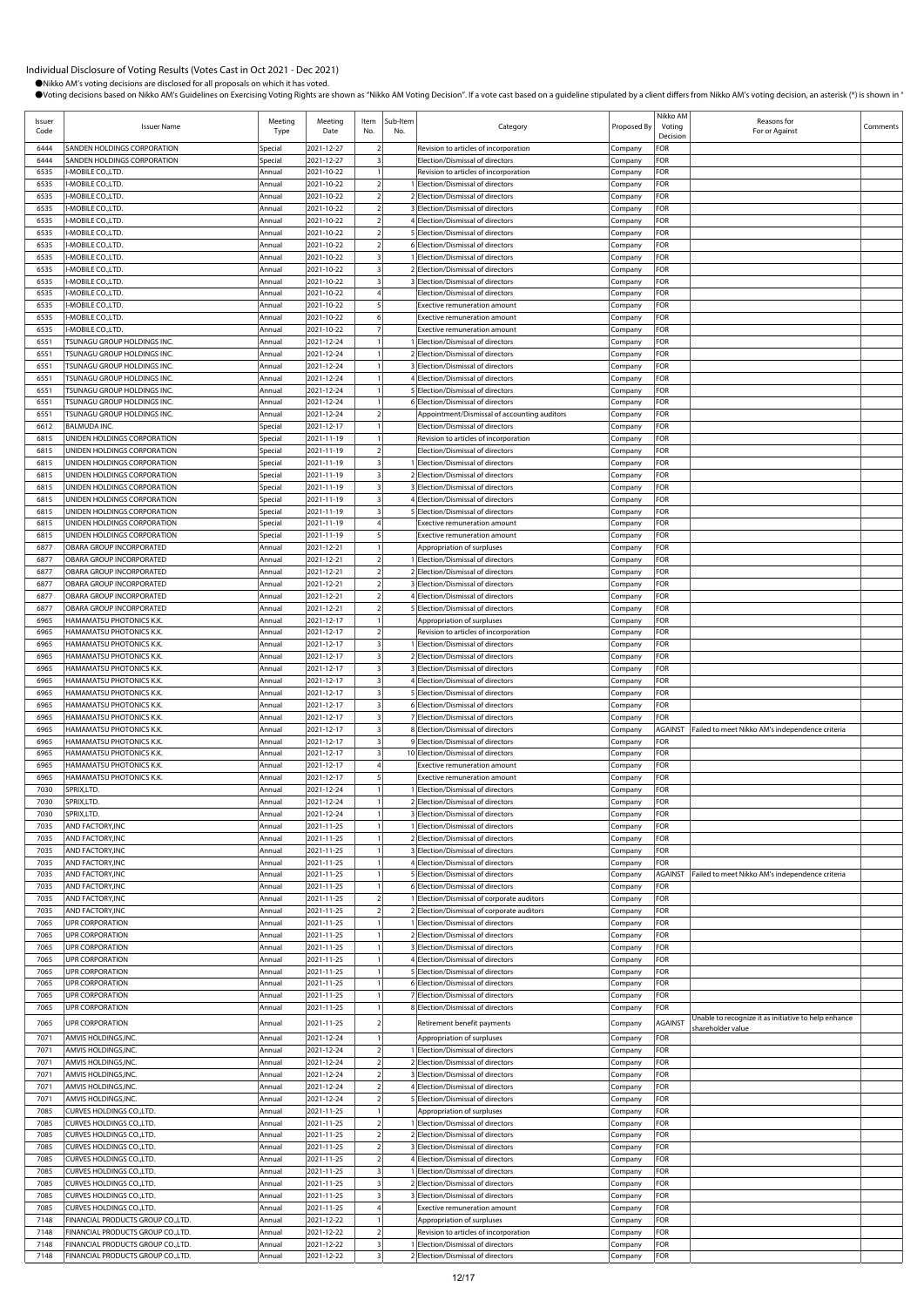| Issuer<br>Code | <b>Issuer Name</b>                                                       | Meeting<br>Type  | Meeting<br>Date          | Item<br>No.                               | Sub-Item<br>No. | Category                                                                                 | Proposed By        | Nikko AM<br>Voting<br>Decision   | Reasons for<br>For or Against                                                                           | Comments |
|----------------|--------------------------------------------------------------------------|------------------|--------------------------|-------------------------------------------|-----------------|------------------------------------------------------------------------------------------|--------------------|----------------------------------|---------------------------------------------------------------------------------------------------------|----------|
| 7148           | FINANCIAL PRODUCTS GROUP CO., LTD.                                       | Annual           | 2021-12-22               | 3                                         |                 | 3 Election/Dismissal of directors                                                        | Company            | FOR                              |                                                                                                         |          |
| 7148           | FINANCIAL PRODUCTS GROUP CO., LTD.                                       | Annual           | 2021-12-22               | $\overline{\mathbf{3}}$                   |                 | 4 Election/Dismissal of directors                                                        | Company            | FOR                              |                                                                                                         |          |
| 7148           | FINANCIAL PRODUCTS GROUP CO.,LTD.                                        | Annual           | 2021-12-22               | $\overline{\mathbf{3}}$                   |                 | 5 Election/Dismissal of directors                                                        | Company            | FOR                              |                                                                                                         |          |
| 7148           | FINANCIAL PRODUCTS GROUP CO., LTD.                                       | Annual           | 2021-12-22               | $\overline{4}$                            |                 | 1 Election/Dismissal of corporate auditors                                               | Company            | FOR                              |                                                                                                         |          |
| 7148<br>7148   | FINANCIAL PRODUCTS GROUP CO., LTD.<br>FINANCIAL PRODUCTS GROUP CO., LTD. | Annual<br>Annual | 2021-12-22<br>2021-12-22 |                                           |                 | 2 Election/Dismissal of corporate auditors<br>3 Election/Dismissal of corporate auditors | Company<br>Company | FOR<br>FOR                       |                                                                                                         |          |
| 7148           | FINANCIAL PRODUCTS GROUP CO.,LTD.                                        | Annual           | 2021-12-22               | 5                                         |                 | Election/Dismissal of corporate auditors                                                 | Company            | FOR                              |                                                                                                         |          |
| 7148           | FINANCIAL PRODUCTS GROUP CO.,LTD.                                        | Annual           | 2021-12-22               | 6                                         |                 | <b>Exective remuneration amount</b>                                                      | Company            | FOR                              |                                                                                                         |          |
| 7351           | GOODPATCH INC.                                                           | Annual           | 2021-11-29               |                                           |                 | Election/Dismissal of directors                                                          | Company            | <b>AGAINST</b>                   | Number of outside directors failed to meet Nikko                                                        |          |
| 7351           | GOODPATCH INC.                                                           | Annual           | 2021-11-29               |                                           |                 | 2 Election/Dismissal of directors                                                        | Company            | FOR                              | AM's criteria                                                                                           |          |
| 7351           | GOODPATCH INC.                                                           | Annual           | 2021-11-29               |                                           |                 | 3 Election/Dismissal of directors                                                        | Company            | FOR                              |                                                                                                         |          |
| 7351           | GOODPATCH INC.                                                           | Annual           | 2021-11-29               |                                           |                 | 4 Election/Dismissal of directors                                                        | Company            | FOR                              |                                                                                                         |          |
| 7351           | GOODPATCH INC.                                                           | Annual           | 2021-11-29               |                                           |                 | 5 Election/Dismissal of directors                                                        | Company            | AGAINST                          | Failed to meet Nikko AM's independence criteria                                                         |          |
| 7351           | <b>GOODPATCH INC</b>                                                     | Annual           | 2021-11-29               | $\overline{2}$                            |                 | Election/Dismissal of corporate auditors                                                 | Company            | FOR                              |                                                                                                         |          |
| 7351           | GOODPATCH INC.                                                           | Annual           | 2021-11-29               | $\overline{\mathbf{3}}$                   |                 | <b>Exective remuneration amount</b>                                                      | Company            | FOR                              |                                                                                                         |          |
| 7361<br>7361   | HUMAN CREATION HOLDINGS, INC.<br>HUMAN CREATION HOLDINGS, INC.           | Annual<br>Annual | 2021-12-15<br>2021-12-15 | $\mathcal{P}$                             |                 | Appropriation of surpluses<br>Other capital policy proposals                             | Company<br>Company | FOR<br>FOR                       |                                                                                                         |          |
| 7361           | HUMAN CREATION HOLDINGS, INC.                                            | Annual           | 2021-12-15               | $\overline{\mathbf{3}}$                   |                 | 1 Election/Dismissal of directors                                                        | Company            | FOR                              |                                                                                                         |          |
| 7361           | HUMAN CREATION HOLDINGS, INC.                                            | Annual           | 2021-12-15               | $\overline{\mathbf{3}}$                   |                 | 2 Election/Dismissal of directors                                                        | Company            | FOR                              |                                                                                                         |          |
| 7361           | HUMAN CREATION HOLDINGS, INC.                                            | Annual           | 2021-12-15               | $\overline{\mathbf{3}}$                   |                 | 3 Election/Dismissal of directors                                                        | Company            | FOR                              |                                                                                                         |          |
| 7361           | HUMAN CREATION HOLDINGS, INC.                                            | Annual           | 2021-12-15               | $\overline{\mathbf{3}}$                   |                 | 4 Election/Dismissal of directors                                                        | Company            | FOR                              |                                                                                                         |          |
| 7361           | HUMAN CREATION HOLDINGS, INC.                                            | Annual           | 2021-12-15               | 3                                         |                 | 5 Election/Dismissal of directors                                                        | Company            | FOR                              |                                                                                                         |          |
| 7361<br>7361   | HUMAN CREATION HOLDINGS, INC.                                            | Annual<br>Annual | 2021-12-15               | 3                                         |                 | 6 Election/Dismissal of directors                                                        | Company            | FOR                              |                                                                                                         |          |
|                | HUMAN CREATION HOLDINGS, INC.                                            |                  | 2021-12-15               |                                           |                 | 7 Election/Dismissal of directors                                                        | Company            | AGAINST                          | Failed to meet Nikko AM's independence criteria<br>Unable to recognize it as initiative to help enhance |          |
| 7361           | HUMAN CREATION HOLDINGS, INC.                                            | Annual           | 2021-12-15               |                                           |                 | Retirement benefit payments                                                              | Company            | <b>AGAINST</b>                   | shareholder value                                                                                       |          |
| 7373           | AIDMA HOLDINGS.INC.                                                      | Annual           | 2021-11-26               |                                           |                 | 1 Election/Dismissal of directors                                                        | Company            | FOR                              |                                                                                                         |          |
| 7373<br>7373   | AIDMA HOLDINGS, INC.<br>AIDMA HOLDINGS, INC.                             | Annual<br>Annual | 2021-11-26<br>2021-11-26 |                                           |                 | 2 Election/Dismissal of directors<br>3 Election/Dismissal of directors                   | Company            | FOR<br>FOR                       |                                                                                                         |          |
| 7373           | AIDMA HOLDINGS, INC.                                                     | Annual           | 2021-11-26               |                                           |                 | 4 Election/Dismissal of directors                                                        | Company<br>Company | FOR                              |                                                                                                         |          |
| 7373           | AIDMA HOLDINGS, INC.                                                     | Annual           | 2021-11-26               |                                           |                 | 5 Election/Dismissal of directors                                                        | Company            | FOR                              |                                                                                                         |          |
| 7373           | AIDMA HOLDINGS, INC.                                                     | Annual           | 2021-11-26               |                                           |                 | 6 Election/Dismissal of directors                                                        | Company            | FOR                              |                                                                                                         |          |
| 7373           | AIDMA HOLDINGS, INC.                                                     | Annual           | 2021-11-26               |                                           |                 | 7 Election/Dismissal of directors                                                        | Company            | FOR                              |                                                                                                         |          |
| 7379           | CIRCULATION CO., LTD.                                                    | Annual           | 2021-10-26               | 1                                         |                 | Revision to articles of incorporation                                                    | Company            | FOR                              |                                                                                                         |          |
| 7379           | CIRCULATION CO., LTD.                                                    | Annual           | 2021-10-26               | $\overline{2}$                            |                 | Election/Dismissal of corporate auditors                                                 | Company            | FOR                              |                                                                                                         |          |
| 7445<br>7445   | RIGHT ON CO., LTD.<br>RIGHT ON CO., LTD.                                 | Annual<br>Annual | 2021-11-26<br>2021-11-26 |                                           |                 | 1 Election/Dismissal of directors<br>2 Election/Dismissal of directors                   | Company<br>Company | <b>AGAINST</b><br><b>AGAINST</b> | Performance failed to meet Nikko AM's criteria<br>Performance failed to meet Nikko AM's criteria        |          |
| 7445           | RIGHT ON CO., LTD.                                                       | Annual           | 2021-11-26               |                                           |                 | 3 Election/Dismissal of directors                                                        | Company            | FOR                              |                                                                                                         |          |
| 7445           | RIGHT ON CO., LTD.                                                       | Annual           | 2021-11-26               |                                           |                 | 4 Election/Dismissal of directors                                                        | Company            | <b>AGAINST</b>                   | Performance failed to meet Nikko AM's criteria                                                          |          |
| 7445           | RIGHT ON CO., LTD.                                                       | Annual           | 2021-11-26               |                                           |                 | 5 Election/Dismissal of directors                                                        | Company            | <b>AGAINST</b>                   | Performance failed to meet Nikko AM's criteria                                                          |          |
| 7445           | RIGHT ON CO., LTD                                                        | Annual           | 2021-11-26               |                                           |                 | 6 Election/Dismissal of directors                                                        | Company            | FOR                              |                                                                                                         |          |
| 7445           | RIGHT ON CO., LTD                                                        | Annual           | 2021-11-26               | $\overline{2}$                            |                 | Election/Dismissal of corporate auditors                                                 | Company            | FOR                              |                                                                                                         |          |
| 7447           | NAGAILEBEN CO.,LTD.                                                      | Annual           | 2021-11-25               |                                           |                 | Appropriation of surpluses                                                               | Company            | FOR                              |                                                                                                         |          |
| 7447<br>7447   | NAGAILEBEN CO.,LTD<br>NAGAILEBEN CO., LTD.                               | Annual<br>Annual | 2021-11-25<br>2021-11-25 | $\overline{2}$                            |                 | 1 Election/Dismissal of directors<br>2 Election/Dismissal of directors                   | Company            | FOR<br>FOR                       |                                                                                                         |          |
| 7447           | NAGAILEBEN CO., LTD.                                                     | Annual           | 2021-11-25               |                                           |                 | 3 Election/Dismissal of directors                                                        | Company<br>Company | FOR                              |                                                                                                         |          |
| 7447           | NAGAILEBEN CO.,LTD                                                       | Annual           | 2021-11-25               | $\overline{2}$                            |                 | 4 Election/Dismissal of directors                                                        | Company            | FOR                              |                                                                                                         |          |
| 7447           | NAGAILEBEN CO., LTD.                                                     | Annual           | 2021-11-25               | $\overline{2}$                            |                 | 5 Election/Dismissal of directors                                                        | Company            | FOR                              |                                                                                                         |          |
| 7447           | NAGAILEBEN CO.,LTD.                                                      | Annual           | 2021-11-25               |                                           |                 | 6 Election/Dismissal of directors                                                        | Company            | FOR                              |                                                                                                         |          |
| 7453           | RYOHIN KEIKAKU CO., LTD.                                                 | Annual           | 2021-11-26               |                                           |                 | Appropriation of surpluses                                                               | Company            | FOR                              |                                                                                                         |          |
| 7453<br>7453   | RYOHIN KEIKAKU CO.,LTD.<br>RYOHIN KEIKAKU CO.,LTD.                       | Annual<br>Annual | 2021-11-26<br>2021-11-26 | $\overline{2}$<br>$\overline{\mathbf{3}}$ |                 | Revision to articles of incorporation<br>1 Election/Dismissal of directors               | Company<br>Company | FOR<br>FOR                       |                                                                                                         |          |
| 7453           | RYOHIN KEIKAKU CO.,LTD.                                                  | Annual           | 2021-11-26               | $\overline{\mathbf{3}}$                   |                 | 2 Election/Dismissal of directors                                                        | Company            | FOR                              |                                                                                                         |          |
| 7453           | RYOHIN KEIKAKU CO.,LTD.                                                  | Annual           | 2021-11-26               | $\overline{\mathbf{3}}$                   |                 | 3 Election/Dismissal of directors                                                        | Company            | FOR                              |                                                                                                         |          |
| 7453           | RYOHIN KEIKAKU CO., LTD.                                                 | Annual           | 2021-11-26               | $\overline{\mathbf{3}}$                   |                 | 4 Election/Dismissal of directors                                                        | Company            | FOR                              |                                                                                                         |          |
| 7453           | RYOHIN KEIKAKU CO.,LTD.                                                  | Annual           | 2021-11-26               |                                           |                 | Election/Dismissal of corporate auditors                                                 | Company            | FOR                              |                                                                                                         |          |
| 7453           | RYOHIN KEIKAKU CO.,LTD.                                                  | Annual           | 2021-11-26               | 5                                         |                 | Exective remuneration amount                                                             | Company            | FOR                              |                                                                                                         |          |
| 7453<br>7453   | RYOHIN KEIKAKU CO.,LTD.<br>RYOHIN KEIKAKU CO., LTD.                      | Annual<br>Annual | 2021-11-26<br>2021-11-26 | 6                                         |                 | <b>Exective remuneration amount</b>                                                      | Company            | FOR<br>FOR                       |                                                                                                         |          |
| 7494           | KONAKA CO.,LTD.                                                          | Annual           | 2021-12-23               |                                           |                 | <b>Exective remuneration amount</b><br>Appropriation of surpluses                        | Company<br>Company | FOR                              |                                                                                                         |          |
| 7494           | KONAKA CO.,LTD.                                                          | Annual           | 2021-12-23               | $\overline{2}$                            |                 | 1 Election/Dismissal of directors                                                        | Company            | <b>AGAINST</b>                   | Performance failed to meet Nikko AM's criteria                                                          |          |
| 7494           | KONAKA CO.,LTD.                                                          | Annual           | 2021-12-23               | $\overline{2}$                            |                 | 2 Election/Dismissal of directors                                                        | Company            | FOR                              |                                                                                                         |          |
| 7494           | KONAKA CO.,LTD.                                                          | Annual           | 2021-12-23               | $\overline{2}$                            |                 | 3 Election/Dismissal of directors                                                        | Company            | FOR                              |                                                                                                         |          |
| 7494           | KONAKA CO.,LTD.                                                          | Annual           | 2021-12-23               | $\overline{2}$                            |                 | 4 Election/Dismissal of directors                                                        | Company            | FOR                              |                                                                                                         |          |
| 7494           | KONAKA CO.,LTD.                                                          | Annual           | 2021-12-23               | $\overline{2}$                            |                 | 5 Election/Dismissal of directors                                                        | Company            | <b>AGAINST</b>                   | Performance failed to meet Nikko AM's criteria                                                          |          |
| 7494<br>7494   | KONAKA CO.,LTD.<br>KONAKA CO.,LTD.                                       | Annual<br>Annual | 2021-12-23<br>2021-12-23 | $\overline{\mathbf{3}}$                   |                 | 6 Election/Dismissal of directors<br>Appointment/Dismissal of accounting auditors        | Company<br>Company | FOR<br>FOR                       |                                                                                                         |          |
| 7513           | KOJIMA CO.,LTD.                                                          | Annual           | 2021-11-18               |                                           |                 | Appropriation of surpluses                                                               | Company            | FOR                              |                                                                                                         |          |
| 7513           | KOJIMA CO.,LTD.                                                          | Annual           | 2021-11-18               | $\mathcal{I}$                             |                 | 1 Election/Dismissal of directors                                                        | Company            | FOR                              |                                                                                                         |          |
| 7513           | KOJIMA CO.,LTD.                                                          | Annual           | 2021-11-18               | $\overline{2}$                            |                 | 2 Election/Dismissal of directors                                                        | Company            | FOR                              |                                                                                                         |          |
| 7513           | KOJIMA CO.,LTD.                                                          | Annual           | 2021-11-18               | $\overline{2}$                            |                 | 3 Election/Dismissal of directors                                                        | Company            | FOR                              |                                                                                                         |          |
| 7513           | KOJIMA CO.,LTD.                                                          | Annual           | 2021-11-18               | $\overline{2}$                            |                 | 4 Election/Dismissal of directors                                                        | Company            | FOR                              |                                                                                                         |          |
| 7513           | KOJIMA CO.,LTD.                                                          | Annual           | 2021-11-18               | $\overline{2}$<br>$\overline{\mathbf{3}}$ |                 | 5 Election/Dismissal of directors                                                        | Company            | FOR<br>FOR                       |                                                                                                         |          |
| 7513<br>7513   | KOJIMA CO.,LTD.<br>KOJIMA CO.,LTD.                                       | Annual<br>Annual | 2021-11-18<br>2021-11-18 | $\overline{\mathbf{3}}$                   |                 | 1 Election/Dismissal of directors<br>2 Election/Dismissal of directors                   | Company<br>Company | AGAINST                          | Failed to meet Nikko AM's independence criteria                                                         |          |
| 7513           | KOJIMA CO.,LTD.                                                          | Annual           | 2021-11-18               | $\overline{\mathbf{3}}$                   |                 | 3 Election/Dismissal of directors                                                        | Company            | FOR                              |                                                                                                         |          |
| 7513           | KOJIMA CO.,LTD.                                                          | Annual           | 2021-11-18               | $\overline{4}$                            |                 | Election/Dismissal of directors                                                          | Company            | <b>AGAINST</b>                   | Failed to meet Nikko AM's independence criteria                                                         |          |
| 7513           | KOJIMA CO.,LTD.                                                          | Annual           | 2021-11-18               | 5                                         |                 | Exective remuneration amount                                                             | Company            | FOR                              |                                                                                                         |          |
| 7514           | HIMARAYA CO.,LTD.                                                        | Annual           | 2021-11-26               |                                           |                 | Appropriation of surpluses                                                               | Company            | FOR                              |                                                                                                         |          |
| 7514           | HIMARAYA CO.,LTD.                                                        | Annual           | 2021-11-26               | $\overline{2}$                            |                 | Revision to articles of incorporation                                                    | Company            | FOR                              |                                                                                                         |          |
| 7514<br>7514   | HIMARAYA CO.,LTD.<br>HIMARAYA CO.,LTD.                                   | Annual<br>Annual | 2021-11-26<br>2021-11-26 | $\overline{\mathbf{3}}$                   |                 | Election/Dismissal of directors<br>2 Election/Dismissal of directors                     | Company<br>Company | FOR<br>FOR                       |                                                                                                         |          |
| 7514           | HIMARAYA CO., LTD.                                                       | Annual           | 2021-11-26               | $\overline{\mathbf{3}}$                   |                 | 3 Election/Dismissal of directors                                                        | Company            | FOR                              |                                                                                                         |          |
| 7514           | HIMARAYA CO.,LTD.                                                        | Annual           | 2021-11-26               | 3                                         |                 | 4 Election/Dismissal of directors                                                        | Company            | FOR                              |                                                                                                         |          |
| 7514           | HIMARAYA CO.,LTD.                                                        | Annual           | 2021-11-26               | $\overline{\mathbf{3}}$                   |                 | 5 Election/Dismissal of directors                                                        | Company            | FOR                              |                                                                                                         |          |
| 7514           | HIMARAYA CO.,LTD.                                                        | Annual           | 2021-11-26               |                                           |                 | 6 Election/Dismissal of directors                                                        | Company            | FOR                              |                                                                                                         |          |
| 7514           | HIMARAYA CO.,LTD.                                                        | Annual           | 2021-11-26               | $\overline{4}$                            |                 | 1 Election/Dismissal of directors                                                        | Company            | FOR                              |                                                                                                         |          |
| 7514<br>7514   | HIMARAYA CO.,LTD.<br>HIMARAYA CO.,LTD.                                   | Annual<br>Annual | 2021-11-26<br>2021-11-26 | 4                                         |                 | 2 Election/Dismissal of directors<br>3 Election/Dismissal of directors                   | Company            | FOR<br>FOR                       |                                                                                                         |          |
| 7514           | HIMARAYA CO.,LTD.                                                        | Annual           | 2021-11-26               | 5                                         |                 | Election/Dismissal of directors                                                          | Company<br>Company | FOR                              |                                                                                                         |          |
| 7514           | HIMARAYA CO.,LTD.                                                        | Annual           | 2021-11-26               | 6                                         |                 | <b>Exective remuneration amount</b>                                                      | Company            | FOR                              |                                                                                                         |          |
| 7527           | SYSTEMSOFT CORPORATION                                                   | Annual           | 2021-12-22               | $\overline{1}$                            |                 | 1 Election/Dismissal of directors                                                        | Company            | FOR                              |                                                                                                         |          |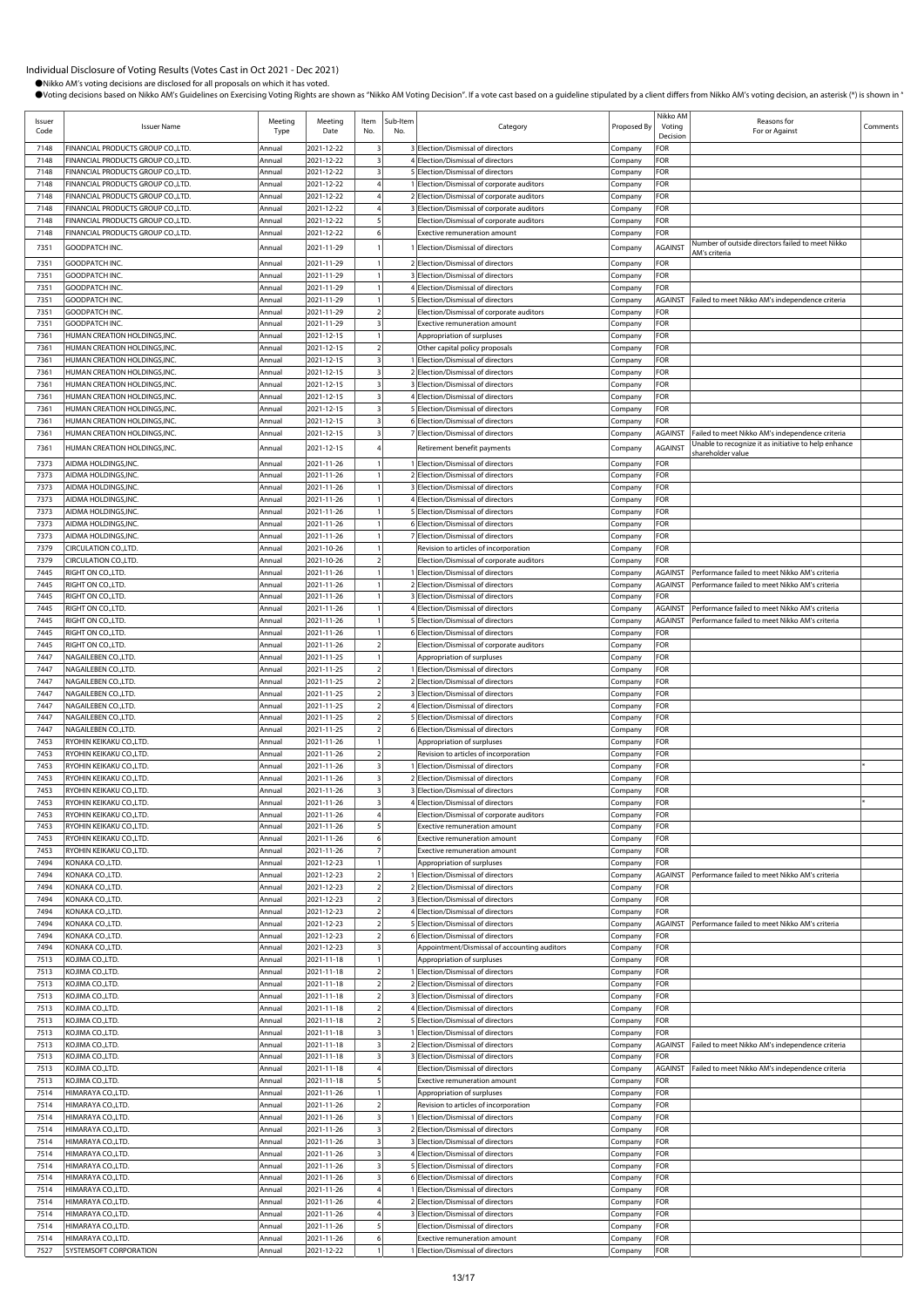| Issuer<br>Code | <b>Issuer Name</b>                                     | Meeting<br>Type  | Meeting<br>Date          | Item<br>No.             | Sub-Item<br>No. | Category                                                                 | Proposed By        | Nikko AM<br>Voting<br>Decision | Reasons for<br>For or Against                        | Comments |
|----------------|--------------------------------------------------------|------------------|--------------------------|-------------------------|-----------------|--------------------------------------------------------------------------|--------------------|--------------------------------|------------------------------------------------------|----------|
| 7527           | SYSTEMSOFT CORPORATION                                 | Annual           | 2021-12-22               |                         |                 | 2 Election/Dismissal of directors                                        | Company            | FOR                            |                                                      |          |
| 7527           | SYSTEMSOFT CORPORATION                                 | Annual           | 2021-12-22               |                         |                 | 3 Election/Dismissal of directors                                        | Company            | FOR                            |                                                      |          |
| 7527           | SYSTEMSOFT CORPORATION                                 | Annual           | 2021-12-22               |                         |                 | 4 Election/Dismissal of directors                                        | Company            | FOR                            |                                                      |          |
| 7527           | SYSTEMSOFT CORPORATION                                 | Annual           | 2021-12-22               |                         |                 | 5 Election/Dismissal of directors                                        | Company            | FOR                            |                                                      |          |
| 7527           | SYSTEMSOFT CORPORATION                                 | Annual           | 2021-12-22               |                         |                 | 6 Election/Dismissal of directors                                        | Company            | FOR                            |                                                      |          |
| 7527<br>7581   | SYSTEMSOFT CORPORATION<br>SAIZERIYA CO.,LTD.           | Annual<br>Annual | 2021-12-22<br>2021-11-25 | 2                       |                 | Election/Dismissal of corporate auditors<br>Appropriation of surpluses   | Company<br>Company | <b>AGAINST</b><br>FOR          | Failed to meet Nikko AM's independence criteria      |          |
| 7581           | SAIZERIYA CO., LTD.                                    | Annual           | 2021-11-25               | $\overline{2}$          |                 | 1 Election/Dismissal of directors                                        | Company            | FOR                            |                                                      |          |
| 7581           | SAIZERIYA CO., LTD.                                    | Annual           | 2021-11-25               | $\overline{2}$          |                 | 2 Election/Dismissal of directors                                        | Company            | FOR                            |                                                      |          |
| 7581           | SAIZERIYA CO.,LTD.                                     | Annual           | 2021-11-25               |                         |                 | 3 Election/Dismissal of directors                                        | Company            | FOR                            |                                                      |          |
| 7581           | SAIZERIYA CO., LTD.                                    | Annual           | 2021-11-25               | $\overline{2}$          |                 | 4 Election/Dismissal of directors                                        | Company            | FOR                            |                                                      |          |
| 7607           | SHINWA CO.,LTD.                                        | Annual           | 2021-11-18               |                         |                 | Appropriation of surpluses                                               | Company            | FOR                            |                                                      |          |
| 7607           | SHINWA CO.,LTD.                                        | Annual           | 2021-11-18               | 2                       |                 | 1 Election/Dismissal of directors                                        | Company            | FOR                            |                                                      |          |
| 7607           | SHINWA CO.,LTD.                                        | Annual           | 2021-11-18               | $\overline{2}$          |                 | 2 Election/Dismissal of directors                                        | Company            | FOR                            |                                                      |          |
| 7607           | SHINWA CO.,LTD.                                        | Annual           | 2021-11-18               | $\overline{2}$          |                 | 3 Election/Dismissal of directors                                        | Company            | FOR                            |                                                      |          |
| 7607           | SHINWA CO.,LTD.                                        | Annual           | 2021-11-18               | $\overline{2}$          |                 | 4 Election/Dismissal of directors                                        | Company            | FOR                            |                                                      |          |
| 7607           | SHINWA CO.,LTD.                                        | Annual           | 2021-11-18               | 2                       |                 | 5 Election/Dismissal of directors                                        | Company            | FOR                            |                                                      |          |
| 7607           | SHINWA CO.,LTD.                                        | Annual           | 2021-11-18               | 2                       |                 | 6 Election/Dismissal of directors                                        | Company            | FOR                            |                                                      |          |
| 7607           | SHINWA CO.,LTD.                                        | Annual           | 2021-11-18               | 2                       |                 | 7 Election/Dismissal of directors                                        | Company            | FOR                            |                                                      |          |
| 7607           | SHINWA CO.,LTD.                                        | Annual           | 2021-11-18               |                         |                 | <b>Exective remuneration amount</b>                                      | Company            | FOR                            |                                                      |          |
| 7646           | PLANT CO.,LTD.                                         | Annual           | 2021-12-17               |                         |                 | Revision to articles of incorporation                                    | Company            | FOR                            |                                                      |          |
| 7646           | PLANT CO., LTD.                                        | Annual           | 2021-12-17               | $\overline{2}$          |                 | 1 Election/Dismissal of directors                                        | Company            | FOR                            |                                                      |          |
| 7646           | PLANT CO.,LTD.                                         | Annual           | 2021-12-17               |                         |                 | 2 Election/Dismissal of directors                                        | Company            | FOR                            |                                                      |          |
| 7646           | PLANT CO., LTD.                                        | Annual           | 2021-12-17               | 2                       |                 | 3 Election/Dismissal of directors                                        | Company            | FOR                            |                                                      |          |
| 7646           | PLANT CO., LTD.                                        | Annual           | 2021-12-17               | $\overline{2}$          |                 | 4 Election/Dismissal of directors                                        | Company            | FOR                            |                                                      |          |
| 7646           | PLANT CO., LTD.                                        | Annual           | 2021-12-17               | $\overline{2}$          |                 | 5 Election/Dismissal of directors                                        | Company            | FOR                            |                                                      |          |
| 7646           | PLANT CO.,LTD.                                         | Annual           | 2021-12-17               | 3                       |                 | <b>Exective remuneration amount</b>                                      | Company            | FOR                            |                                                      |          |
| 7730           | MANI, INC.                                             | Annual           | 2021-11-24               |                         |                 | 1 Election/Dismissal of directors                                        | Company            | FOR                            |                                                      |          |
| 7730           | MANI, INC.<br>MANI, INC.                               | Annual           | 2021-11-24               |                         |                 | 2 Election/Dismissal of directors<br>3 Election/Dismissal of directors   | Company            | FOR<br>FOR                     |                                                      |          |
| 7730<br>7730   | MANI, INC.                                             | Annual<br>Annual | 2021-11-24<br>2021-11-24 |                         |                 | 4 Election/Dismissal of directors                                        | Company<br>Company | FOR                            |                                                      |          |
| 7730           | MANI, INC.                                             | Annual           | 2021-11-24               |                         |                 | 5 Election/Dismissal of directors                                        | Company            | FOR                            |                                                      |          |
| 7730           | MANI, INC.                                             | Annual           | 2021-11-24               |                         |                 | 6 Election/Dismissal of directors                                        | Company            | FOR                            |                                                      |          |
| 7730           | MANI, INC.                                             | Annual           | 2021-11-24               |                         |                 | 7 Election/Dismissal of directors                                        | Company            | FOR                            |                                                      |          |
| 7818           | TRANSACTION CO.,LTD.                                   | Annual           | 2021-11-26               |                         |                 | 1 Election/Dismissal of directors                                        | Company            | FOR                            |                                                      |          |
| 7818           | TRANSACTION CO., LTD.                                  | Annual           | 2021-11-26               |                         |                 | 2 Election/Dismissal of directors                                        | Company            | FOR                            |                                                      |          |
| 7818           | TRANSACTION CO.,LTD.                                   | Annual           | 2021-11-26               |                         |                 | 3 Election/Dismissal of directors                                        | Company            | FOR                            |                                                      |          |
| 7818           | TRANSACTION CO., LTD.                                  | Annual           | 2021-11-26               |                         |                 | 4 Election/Dismissal of directors                                        | Company            | FOR                            |                                                      |          |
| 7818           | TRANSACTION CO.,LTD.                                   | Annual           | 2021-11-26               | 2                       |                 | Election/Dismissal of directors                                          | Company            | FOR                            |                                                      |          |
| 7819           | SHOBIDO CORPORATION                                    | Annual           | 2021-12-21               |                         |                 | Election/Dismissal of directors                                          | Company            | <b>AGAINST</b>                 | Performance failed to meet Nikko AM's criteria       |          |
| 7819           | SHOBIDO CORPORATION                                    | Annual           | 2021-12-21               |                         |                 | 2 Election/Dismissal of directors                                        | Company            | <b>AGAINST</b>                 | Performance failed to meet Nikko AM's criteria       |          |
| 7819           | SHOBIDO CORPORATION                                    | Annual           | 2021-12-21               |                         |                 | 3 Election/Dismissal of directors                                        | Company            | <b>AGAINST</b>                 | Performance failed to meet Nikko AM's criteria       |          |
| 7819           | SHOBIDO CORPORATION                                    | Annual           | 2021-12-21               |                         |                 | 4 Election/Dismissal of directors                                        | Company            | <b>AGAINST</b>                 | Performance failed to meet Nikko AM's criteria       |          |
| 7819           | SHOBIDO CORPORATION                                    | Annual           | 2021-12-21               |                         |                 | 5 Election/Dismissal of directors                                        | Company            | FOR                            |                                                      |          |
| 7819           | SHOBIDO CORPORATION                                    | Annual           | 2021-12-21               |                         |                 | 6 Election/Dismissal of directors                                        | Company            | FOR                            |                                                      |          |
| 7819           | SHOBIDO CORPORATION                                    | Annual           | 2021-12-21               | $\overline{2}$          |                 | 1 Election/Dismissal of directors                                        | Company            | FOR                            |                                                      |          |
| 7819           | SHOBIDO CORPORATION                                    | Annual           | 2021-12-21               | $\overline{2}$          |                 | 2 Election/Dismissal of directors                                        | Company            | <b>AGAINST</b>                 | Performance failed to meet Nikko AM's criteria       |          |
| 7819           | SHOBIDO CORPORATION                                    | Annual           | 2021-12-21               | $\overline{a}$          |                 | 3 Election/Dismissal of directors                                        | Company            | <b>AGAINST</b>                 | Performance failed to meet Nikko AM's criteria       |          |
| 7819           | SHOBIDO CORPORATION                                    | Annual           | 2021-12-21               | $\overline{2}$          |                 | 4 Election/Dismissal of directors                                        | Company            | <b>AGAINST</b>                 | Performance failed to meet Nikko AM's criteria       |          |
| 7821           | MAEDA KOSEN CO., LTD.                                  | Annual           | 2021-12-16               |                         |                 | Revision to articles of incorporation                                    | Company            | FOR                            |                                                      |          |
| 7821           | MAEDA KOSEN CO.,LTD.                                   | Annual           | 2021-12-16               | $\overline{2}$          |                 | 1 Election/Dismissal of directors                                        | Company            | FOR                            |                                                      |          |
| 7821           | MAEDA KOSEN CO.,LTD.                                   | Annual           | 2021-12-16               | $\overline{2}$          |                 | 2 Election/Dismissal of directors<br>3 Election/Dismissal of directors   | Company            | FOR                            |                                                      |          |
| 7821           | MAEDA KOSEN CO.,LTD.                                   | Annual           | 2021-12-16               | 2<br>$\overline{2}$     |                 | 4 Election/Dismissal of directors                                        | Company            | FOR<br>FOR                     |                                                      |          |
| 7821<br>7821   | MAEDA KOSEN CO.,LTD.<br>MAEDA KOSEN CO.,LTD.           | Annual<br>Annual | 2021-12-16<br>2021-12-16 | $\overline{a}$          |                 | 5 Election/Dismissal of directors                                        | Company<br>Company | FOR                            |                                                      |          |
| 7821           | MAEDA KOSEN CO., LTD.                                  | Annual           | 2021-12-16               | $\overline{2}$          |                 | 6 Election/Dismissal of directors                                        | Company            | FOR                            |                                                      |          |
| 7821           | MAEDA KOSEN CO.,LTD.                                   | Annual           | 2021-12-16               | $\overline{\mathbf{3}}$ |                 | Election/Dismissal of corporate auditors                                 | Company            | FOR                            |                                                      |          |
| 7839           | SHOEI CO., LTD.                                        | Annual           | 2021-12-23               |                         |                 | Appropriation of surpluses                                               | Company            | FOR                            |                                                      |          |
| 7839           | SHOEI CO., LTD.                                        | Annual           | 2021-12-23               | $\overline{2}$          |                 | 1 Election/Dismissal of directors                                        | Company            | FOR                            |                                                      |          |
| 7839           | SHOEI CO., LTD.                                        | Annual           | 2021-12-23               | $\overline{2}$          |                 | 2 Election/Dismissal of directors                                        | Company            | FOR                            |                                                      |          |
| 7839           | SHOEI CO., LTD.                                        | Annual           | 2021-12-23               | $\overline{2}$          |                 | 3 Election/Dismissal of directors                                        | Company            | FOR                            |                                                      |          |
| 7839           | SHOEI CO., LTD.                                        | Annual           | 2021-12-23               | $\overline{\mathbf{3}}$ |                 | Election/Dismissal of corporate auditors                                 | Company            | FOR                            |                                                      |          |
| 8057           | UCHIDA YOKO CO.,LTD.                                   | Annual           | 2021-10-16               |                         |                 | Appropriation of surpluses                                               | Company            | FOR                            |                                                      |          |
| 8057           | UCHIDA YOKO CO.,LTD.                                   | Annual           | 2021-10-16               | $\overline{2}$          |                 | Election/Dismissal of directors                                          | Company            | FOR                            |                                                      |          |
| 8057           | UCHIDA YOKO CO.,LTD.                                   | Annual           | 2021-10-16               | $\overline{2}$          |                 | 2 Election/Dismissal of directors                                        | Company            | FOR                            |                                                      |          |
| 8057           | UCHIDA YOKO CO.,LTD.                                   | Annual           | 2021-10-16               | $\overline{2}$          |                 | 3 Election/Dismissal of directors                                        | Company            | FOR                            |                                                      |          |
| 8057           | UCHIDA YOKO CO.,LTD.                                   | Annual           | 2021-10-16               | $\overline{a}$          |                 | 4 Election/Dismissal of directors                                        | Company            | FOR                            |                                                      |          |
| 8057           | UCHIDA YOKO CO.,LTD.                                   | Annual           | 2021-10-16               | $\overline{a}$          |                 | 5 Election/Dismissal of directors                                        | Company            | FOR                            |                                                      |          |
| 8057           | UCHIDA YOKO CO., LTD.                                  | Annual           | 2021-10-16               | $\overline{a}$          |                 | 6 Election/Dismissal of directors                                        | Company            | FOR                            |                                                      |          |
| 8057           | UCHIDA YOKO CO.,LTD.                                   | Annual           | 2021-10-16               | $\overline{a}$          |                 | 7 Election/Dismissal of directors                                        | Company            | FOR                            |                                                      |          |
| 8057           | UCHIDA YOKO CO.,LTD.                                   | Annual           | 2021-10-16               | $\overline{2}$          |                 | 8 Election/Dismissal of directors                                        | Company            | FOR                            |                                                      |          |
| 8057           | UCHIDA YOKO CO.,LTD.                                   | Annual           | 2021-10-16               | $\overline{2}$          |                 | 9 Election/Dismissal of directors                                        | Company            | FOR                            |                                                      |          |
| 8057           | UCHIDA YOKO CO.,LTD.                                   | Annual           | 2021-10-16               | 3                       |                 | 1 Election/Dismissal of corporate auditors                               | Company            | FOR                            |                                                      |          |
| 8057           | UCHIDA YOKO CO.,LTD.                                   | Annual           | 2021-10-16               | $\overline{\mathbf{3}}$ |                 | 2 Election/Dismissal of corporate auditors                               | Company            | FOR                            |                                                      |          |
| 8057           | UCHIDA YOKO CO.,LTD.                                   | Annual           | 2021-10-16               | $\overline{4}$          |                 | Exective remuneration amount                                             | Company            | FOR                            |                                                      |          |
| 8127<br>8127   | YAMATO INTERNATIONAL INC.<br>YAMATO INTERNATIONAL INC. | Annual           | 2021-11-19<br>2021-11-19 | $\overline{2}$          |                 | Appropriation of surpluses<br>1 Election/Dismissal of directors          | Company            | FOR<br><b>AGAINST</b>          | Performance failed to meet Nikko AM's criteria       |          |
| 8127           | YAMATO INTERNATIONAL INC.                              | Annual<br>Annual | 2021-11-19               | $\overline{2}$          |                 | 2 Election/Dismissal of directors                                        | Company<br>Company | <b>AGAINST</b>                 | Performance failed to meet Nikko AM's criteria       |          |
| 8127           | YAMATO INTERNATIONAL INC.                              | Annual           | 2021-11-19               | $\overline{2}$          |                 | 3 Election/Dismissal of directors                                        | Company            | <b>AGAINST</b>                 | Performance failed to meet Nikko AM's criteria       |          |
| 8127           | YAMATO INTERNATIONAL INC.                              | Annual           | 2021-11-19               | $\overline{2}$          |                 | 4 Election/Dismissal of directors                                        | Company            | FOR                            |                                                      |          |
| 8127           | YAMATO INTERNATIONAL INC.                              | Annual           | 2021-11-19               | $\overline{2}$          |                 | 5 Election/Dismissal of directors                                        | Company            | <b>AGAINST</b>                 | Performance failed to meet Nikko AM's criteria       |          |
| 8127           | YAMATO INTERNATIONAL INC.                              | Annual           | 2021-11-19               | $\overline{2}$          |                 | 6 Election/Dismissal of directors                                        | Company            | FOR                            |                                                      |          |
| 8127           | YAMATO INTERNATIONAL INC.                              | Annual           | 2021-11-19               |                         |                 | Election/Dismissal of corporate auditors                                 | Company            | FOR                            |                                                      |          |
| 8127           | YAMATO INTERNATIONAL INC.                              | Annual           | 2021-11-19               |                         |                 | Introduction/Renewal/Abolishment of anti-takeover                        |                    | <b>AGAINST</b>                 | Unable to recognize it as initiative to help enhance |          |
|                |                                                        |                  |                          |                         |                 | measures                                                                 | Company            |                                | shareholder value                                    |          |
| 8151           | <b>TOYO CORPORATION</b>                                | Annual           | 2021-12-23               |                         |                 | Appropriation of surpluses                                               | Company            | FOR                            |                                                      |          |
| 8151           | TOYO CORPORATION                                       | Annual           | 2021-12-23               | $\overline{a}$          |                 | Election/Dismissal of directors                                          | Company            | FOR                            |                                                      |          |
| 8151           | <b>TOYO CORPORATION</b>                                | Annual           | 2021-12-23               | $\overline{2}$          |                 | 2 Election/Dismissal of directors                                        | Company            | FOR                            |                                                      |          |
| 8151           | <b>TOYO CORPORATION</b>                                | Annual           | 2021-12-23               | $\overline{2}$          |                 | 3 Election/Dismissal of directors                                        | Company            | FOR                            |                                                      |          |
| 8151           | TOYO CORPORATION                                       | Annual           | 2021-12-23               | $\overline{a}$          |                 | 4 Election/Dismissal of directors                                        | Company            | FOR                            |                                                      |          |
| 8151           | TOYO CORPORATION                                       | Annual           | 2021-12-23               | $\overline{a}$          |                 | 5 Election/Dismissal of directors                                        | Company            | FOR                            |                                                      |          |
| 8151<br>8151   | TOYO CORPORATION<br>TOYO CORPORATION                   | Annual<br>Annual | 2021-12-23<br>2021-12-23 | $\overline{4}$          |                 | Election/Dismissal of corporate auditors<br>Exective remuneration amount | Company<br>Company | FOR<br>FOR                     |                                                      |          |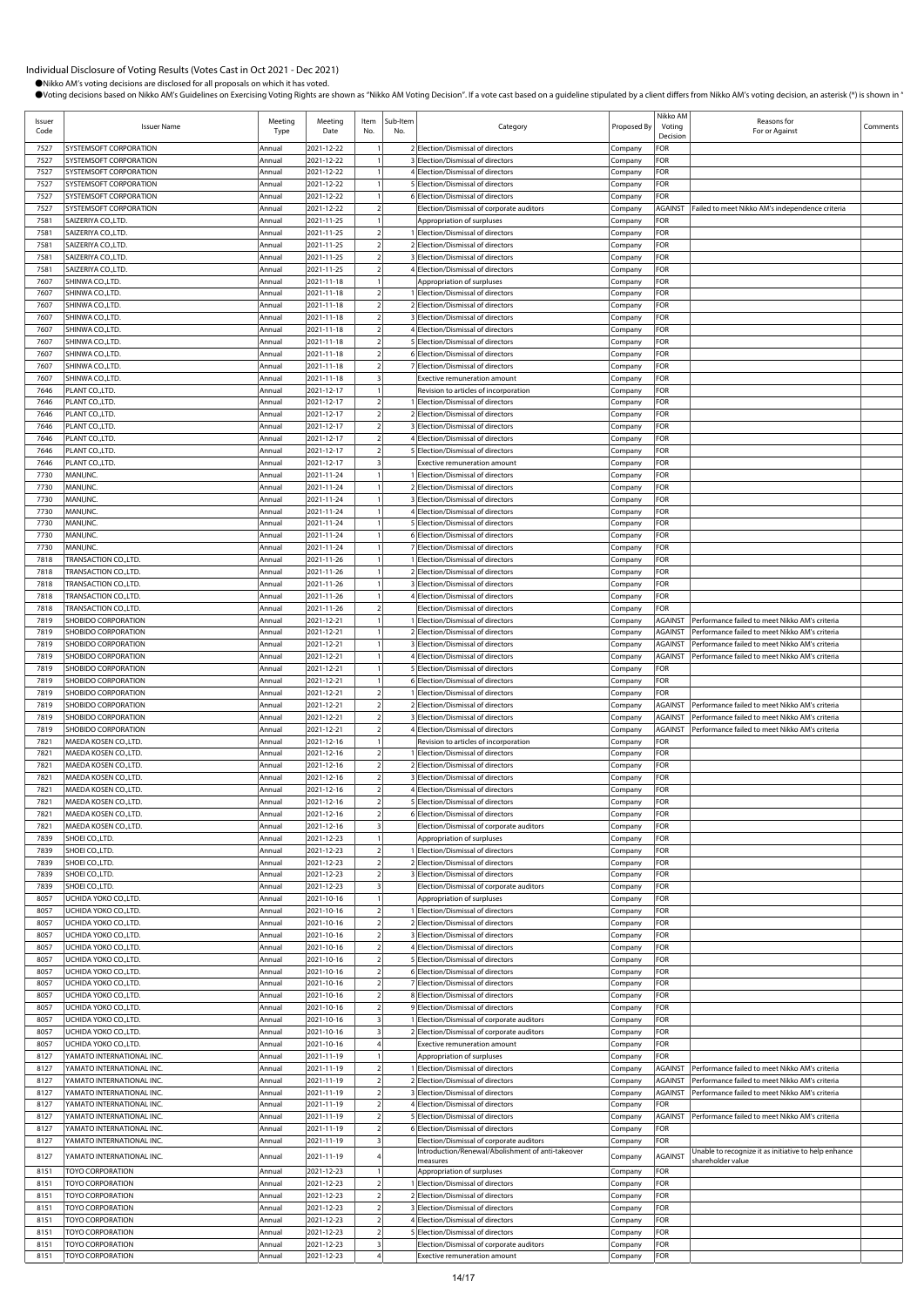| Issuer<br>Code | <b>Issuer Name</b>                                                                               | Meeting<br>Type    | Meeting<br>Date          | Item<br>No.                                        | Sub-Item<br>No. | Category                                                                       | Proposed By        | Nikko AM<br>Voting<br>Decision | Reasons for<br>For or Against                                                                       | Comments |
|----------------|--------------------------------------------------------------------------------------------------|--------------------|--------------------------|----------------------------------------------------|-----------------|--------------------------------------------------------------------------------|--------------------|--------------------------------|-----------------------------------------------------------------------------------------------------|----------|
| 8418           | YAMAGUCHI FINANCIAL GROUP,INC.                                                                   | Special            | 2021-12-24               | $\overline{2}$                                     |                 | Election/Dismissal of directors                                                | Company            | FOR                            |                                                                                                     |          |
| 8798           | ADVANCE CREATE CO., LTD.                                                                         | Annual             | 2021-12-17               | $\mathbf{1}$                                       |                 | 1 Election/Dismissal of directors                                              | Company            | FOR                            |                                                                                                     |          |
| 8798           | ADVANCE CREATE CO., LTD.                                                                         | Annual             | 2021-12-17               | $\mathbf{1}$                                       |                 | 2 Election/Dismissal of directors                                              | Company            | FOR                            |                                                                                                     |          |
| 8798           | ADVANCE CREATE CO., LTD.                                                                         | Annual             | 2021-12-17               | $\mathbf{1}$                                       |                 | 3 Election/Dismissal of directors                                              | Company            | FOR                            |                                                                                                     |          |
| 8798<br>8798   | ADVANCE CREATE CO., LTD.<br>ADVANCE CREATE CO., LTD.                                             | Annual<br>Annual   | 2021-12-17<br>2021-12-17 | $\mathbf{1}$<br>$\mathbf{1}$                       |                 | 4 Election/Dismissal of directors<br>5 Election/Dismissal of directors         | Company            | FOR<br>FOR                     |                                                                                                     |          |
| 8798           | ADVANCE CREATE CO., LTD.                                                                         | Annual             | 2021-12-17               | $\mathbf{1}$                                       |                 | 6 Election/Dismissal of directors                                              | Company<br>Company | FOR                            |                                                                                                     |          |
| 8798           | ADVANCE CREATE CO., LTD.                                                                         | Annual             | 2021-12-17               | $\mathbf{1}$                                       |                 | 7 Election/Dismissal of directors                                              | Company            | FOR                            |                                                                                                     |          |
| 8798           | ADVANCE CREATE CO., LTD.                                                                         | Annual             | 2021-12-17               | $\mathbf{1}$                                       |                 | 8 Election/Dismissal of directors                                              | Company            | FOR                            |                                                                                                     |          |
| 8798           | ADVANCE CREATE CO., LTD.                                                                         | Annual             | 2021-12-17               | $\overline{2}$                                     |                 | 1 Election/Dismissal of corporate auditors                                     | Company            | FOR                            |                                                                                                     |          |
| 8798           | ADVANCE CREATE CO.,LTD.                                                                          | Annual             | 2021-12-17               | $\overline{2}$                                     |                 | 2 Election/Dismissal of corporate auditors                                     | Company            | FOR                            |                                                                                                     |          |
| 8798           | ADVANCE CREATE CO., LTD.                                                                         | Annual             | 2021-12-17               | $\overline{2}$                                     |                 | 3 Election/Dismissal of corporate auditors                                     | Company            | FOR                            |                                                                                                     |          |
| 8904           | AVANTIA CO., LTD.                                                                                | Annual             | 2021-11-24<br>2021-11-24 | $\mathbf{1}$                                       |                 | Revision to articles of incorporation                                          | Company            | FOR                            |                                                                                                     |          |
| 8904<br>8904   | AVANTIA CO., LTD.<br>AVANTIA CO.,LTD.                                                            | Annual<br>Annual   | 2021-11-24               | $\overline{2}$<br>$\overline{2}$                   |                 | 1 Election/Dismissal of directors<br>2 Election/Dismissal of directors         | Company<br>Company | FOR<br>FOR                     |                                                                                                     |          |
| 8904           | AVANTIA CO.,LTD.                                                                                 | Annual             | 2021-11-24               | $\overline{2}$                                     |                 | 3 Election/Dismissal of directors                                              | Company            | FOR                            |                                                                                                     |          |
| 8904           | AVANTIA CO.,LTD.                                                                                 | Annual             | 2021-11-24               | $\overline{2}$                                     |                 | 4 Election/Dismissal of directors                                              | Company            | FOR                            |                                                                                                     |          |
| 8904           | AVANTIA CO., LTD.                                                                                | Annual             | 2021-11-24               | $\overline{2}$                                     |                 | 5 Election/Dismissal of directors                                              | Company            | FOR                            |                                                                                                     |          |
| 8904           | AVANTIA CO., LTD.                                                                                | Annual             | 2021-11-24               | $\overline{2}$                                     |                 | 6 Election/Dismissal of directors                                              | Company            | FOR                            |                                                                                                     |          |
| 8904           | AVANTIA CO.,LTD.                                                                                 | Annual             | 2021-11-24               | $\overline{\mathbf{3}}$                            |                 | Election/Dismissal of corporate auditors                                       | Company            | FOR                            |                                                                                                     |          |
| 8904<br>8944   | AVANTIA CO.,LTD.<br>LAND BUSINESS CO., LTD.                                                      | Annual<br>Annual   | 2021-11-24<br>2021-12-21 | $\overline{4}$<br>$\mathbf{1}$                     |                 | Election/Dismissal of corporate auditors<br>Appropriation of surpluses         | Company<br>Company | FOR<br>FOR                     |                                                                                                     |          |
|                |                                                                                                  |                    |                          |                                                    |                 |                                                                                |                    |                                | Performance failed to meet Nikko AM's criteria;                                                     |          |
| 8944           | LAND BUSINESS CO., LTD.                                                                          | Annual             | 2021-12-21               | $\overline{2}$                                     |                 | 1 Election/Dismissal of directors                                              | Company            | AGAINST                        | Number of outside directors failed to meet Nikko                                                    |          |
| 8944           | LAND BUSINESS CO., LTD.                                                                          | Annual             | 2021-12-21               | $\overline{2}$                                     |                 | 2 Election/Dismissal of directors                                              | Company            | AGAINST                        | Performance failed to meet Nikko AM's criteria;<br>Number of outside directors failed to meet Nikko |          |
| 8944           | LAND BUSINESS CO., LTD.                                                                          | Annual             | 2021-12-21               | $\overline{2}$                                     |                 | 3 Election/Dismissal of directors                                              | Company            | FOR                            |                                                                                                     |          |
| 8944           | LAND BUSINESS CO., LTD.                                                                          | Annual             | 2021-12-21               | $\overline{2}$                                     |                 | 4 Election/Dismissal of directors                                              | Company            | FOR                            |                                                                                                     |          |
| 8944           | LAND BUSINESS CO., LTD.                                                                          | Annual             | 2021-12-21               | $\overline{2}$                                     |                 | 5 Election/Dismissal of directors                                              | Company            | FOR                            | Attendance ratio failed to meet Nikko AM's criteria                                                 |          |
| 8944           | LAND BUSINESS CO., LTD.                                                                          | Annual             | 2021-12-21               | $\overline{2}$                                     |                 | 6 Election/Dismissal of directors                                              | Company            | AGAINST                        | or information disclosure was insufficient                                                          |          |
| 8953           | JAPAN METROPOLITAN FUND INVESTMENT CORPORATION                                                   | Special            | 2021-11-26               | $\mathbf{1}$                                       |                 | Revision to articles of incorporation                                          | Company            | FOR                            |                                                                                                     |          |
| 8953           | JAPAN METROPOLITAN FUND INVESTMENT CORPORATION                                                   | Special            | 2021-11-26               | $\overline{2}$                                     |                 | Election/Dismissal of directors                                                | Company            | FOR                            |                                                                                                     |          |
| 8953           | JAPAN METROPOLITAN FUND INVESTMENT CORPORATION                                                   | special            | 2021-11-26               | $\overline{\mathbf{3}}$<br>$\overline{\mathbf{3}}$ |                 | 1 Election/Dismissal of directors                                              | Company            | FOR                            |                                                                                                     |          |
| 8953<br>8953   | JAPAN METROPOLITAN FUND INVESTMENT CORPORATION<br>JAPAN METROPOLITAN FUND INVESTMENT CORPORATION | Special<br>pecia   | 2021-11-26<br>2021-11-26 | $\overline{4}$                                     |                 | 2 Election/Dismissal of directors<br>1 Election/Dismissal of directors         | Company<br>Company | FOR<br>FOR                     |                                                                                                     |          |
| 8953           | JAPAN METROPOLITAN FUND INVESTMENT CORPORATION                                                   | Special            | 2021-11-26               | $\overline{4}$                                     |                 | 2 Election/Dismissal of directors                                              | Company            | FOR                            |                                                                                                     |          |
| 8953           | JAPAN METROPOLITAN FUND INVESTMENT CORPORATION                                                   | Special            | 2021-11-26               | 5                                                  |                 | Election/Dismissal of directors                                                | Company            | FOR                            |                                                                                                     |          |
| 8954           | ORIX JREIT INC.                                                                                  | Special            | 2021-11-26               | $\overline{1}$                                     |                 | Revision to articles of incorporation                                          | Company            | FOR                            |                                                                                                     |          |
| 8954           | ORIX JREIT INC.                                                                                  | Special            | 2021-11-26               | $\overline{2}$                                     |                 | Election/Dismissal of directors                                                | Company            | FOR                            |                                                                                                     |          |
| 8954           | ORIX JREIT INC.                                                                                  | Special            | 2021-11-26               | $\overline{\mathbf{3}}$                            |                 | Election/Dismissal of directors                                                | Company            | FOR                            |                                                                                                     |          |
| 8954<br>8954   | ORIX JREIT INC.<br>ORIX JREIT INC.                                                               | Special<br>Special | 2021-11-26<br>2021-11-26 | $\overline{4}$<br>$\overline{4}$                   |                 | 1 Election/Dismissal of directors<br>2 Election/Dismissal of directors         | Company<br>Company | FOR<br>FOR                     |                                                                                                     |          |
| 8954           | ORIX JREIT INC.                                                                                  | Special            | 2021-11-26               | $\overline{4}$                                     |                 | 3 Election/Dismissal of directors                                              | Company            | FOR                            |                                                                                                     |          |
| 8958           | GLOBAL ONE REAL ESTATE INVESTMENT CORPORATION                                                    | Special            | 2021-12-14               | $\mathbf{1}$                                       |                 | Revision to articles of incorporation                                          | Company            | FOR                            |                                                                                                     |          |
| 8958           | GLOBAL ONE REAL ESTATE INVESTMENT CORPORATION                                                    | Special            | 2021-12-14               | $\overline{2}$                                     |                 | Election/Dismissal of directors                                                | Company            | FOR                            |                                                                                                     |          |
| 8958           | GLOBAL ONE REAL ESTATE INVESTMENT CORPORATION                                                    | Special            | 2021-12-14               | $\overline{\mathbf{3}}$                            |                 | Election/Dismissal of directors                                                | Company            | FOR                            |                                                                                                     |          |
| 8958           | GLOBAL ONE REAL ESTATE INVESTMENT CORPORATION                                                    | Special            | 2021-12-14               | $\overline{4}$                                     |                 | 1 Election/Dismissal of directors                                              | Company            | FOR                            |                                                                                                     |          |
| 8958<br>8958   | GLOBAL ONE REAL ESTATE INVESTMENT CORPORATION<br>GLOBAL ONE REAL ESTATE INVESTMENT CORPORATION   | Special            | 2021-12-14<br>2021-12-14 | $\overline{4}$<br>5                                |                 | 2 Election/Dismissal of directors                                              | Company            | FOR<br>FOR                     |                                                                                                     |          |
| 8963           | INVINCIBLE INVESTMENT CORPORATION                                                                | Special<br>Special | 2021-12-17               | $\mathbf{1}$                                       |                 | Election/Dismissal of directors<br>Revision to articles of incorporation       | Company<br>Company | FOR                            |                                                                                                     |          |
| 8963           | INVINCIBLE INVESTMENT CORPORATION                                                                | Special            | 2021-12-17               | $\overline{2}$                                     |                 | Election/Dismissal of directors                                                | Company            | FOR                            |                                                                                                     |          |
| 8963           | INVINCIBLE INVESTMENT CORPORATION                                                                | Special            | 2021-12-17               | $\overline{\mathbf{3}}$                            |                 | Election/Dismissal of directors                                                | Company            | FOR                            |                                                                                                     |          |
| 8963           | INVINCIBLE INVESTMENT CORPORATION                                                                | Special            | 2021-12-17               | $\overline{4}$                                     |                 | 1 Election/Dismissal of directors                                              | Company            | FOR                            |                                                                                                     |          |
| 8963           | INVINCIBLE INVESTMENT CORPORATION                                                                | Special            | 2021-12-17               | $\overline{4}$                                     |                 | 2 Election/Dismissal of directors                                              | Company            | FOR                            |                                                                                                     |          |
| 8967           | JAPAN LOGISTICS FUND.INC.                                                                        | Special            | 2021-10-21               |                                                    |                 | Revision to articles of incorporation                                          | Company            | FOR                            |                                                                                                     |          |
| 8967<br>8967   | JAPAN LOGISTICS FUND, INC.<br>JAPAN LOGISTICS FUND, INC.                                         | Special<br>Special | 2021-10-21<br>2021-10-21 | $\overline{2}$<br>$\overline{\mathbf{3}}$          |                 | Election/Dismissal of directors<br>Election/Dismissal of directors             | Company<br>Company | FOR<br>FOR                     |                                                                                                     |          |
| 8967           | JAPAN LOGISTICS FUND, INC.                                                                       | Special            | 2021-10-21               | $\overline{4}$                                     |                 | 1 Election/Dismissal of directors                                              | Company            | FOR                            |                                                                                                     |          |
| 8967           | JAPAN LOGISTICS FUND, INC.                                                                       | Special            | 2021-10-21               | $\overline{4}$                                     |                 | 2 Election/Dismissal of directors                                              | Company            | FOR                            |                                                                                                     |          |
| 8967           | JAPAN LOGISTICS FUND,INC.                                                                        | Special            | 2021-10-21               | $\overline{4}$                                     |                 | 3 Election/Dismissal of directors                                              | Company            | FOR                            |                                                                                                     |          |
| 8967           | JAPAN LOGISTICS FUND, INC.                                                                       | Special            | 2021-10-21               | $\overline{4}$                                     |                 | 4 Election/Dismissal of directors                                              | Company            | FOR                            |                                                                                                     |          |
| 8984           | DAIWA HOUSE REIT INVESTMENT CORPORATION                                                          | Special            | 2021-11-30               | $\mathbf{1}$                                       |                 | Revision to articles of incorporation                                          | Company            | FOR                            |                                                                                                     |          |
| 8984<br>8984   | DAIWA HOUSE REIT INVESTMENT CORPORATION<br>DAIWA HOUSE REIT INVESTMENT CORPORATION               | Special<br>Special | 2021-11-30<br>2021-11-30 | $\overline{\mathbf{2}}$<br>$\overline{\mathbf{3}}$ |                 | Election/Dismissal of directors<br>Election/Dismissal of directors             | Company<br>Company | FOR<br>FOR                     |                                                                                                     |          |
| 8984           | DAIWA HOUSE REIT INVESTMENT CORPORATION                                                          | Special            | 2021-11-30               | $\overline{4}$                                     |                 | 1 Election/Dismissal of directors                                              | Company            | FOR                            |                                                                                                     |          |
| 8984           | DAIWA HOUSE REIT INVESTMENT CORPORATION                                                          | Special            | 2021-11-30               | $\overline{4}$                                     |                 | 2 Election/Dismissal of directors                                              | Company            | FOR                            |                                                                                                     |          |
| 8984           | DAIWA HOUSE REIT INVESTMENT CORPORATION                                                          | Special            | 2021-11-30               | 5                                                  |                 | Election/Dismissal of directors                                                | Company            | FOR                            |                                                                                                     |          |
| 8985           | JAPAN HOTEL REIT INVESTMENT CORPORATION                                                          | Special            | 2021-11-25               | $\overline{1}$                                     |                 | Revision to articles of incorporation                                          | Company            | FOR                            |                                                                                                     |          |
| 8985           | JAPAN HOTEL REIT INVESTMENT CORPORATION                                                          | Special            | 2021-11-25               | $\overline{2}$                                     |                 | Election/Dismissal of directors                                                | Company            | FOR                            |                                                                                                     |          |
| 8985<br>8985   | JAPAN HOTEL REIT INVESTMENT CORPORATION<br>JAPAN HOTEL REIT INVESTMENT CORPORATION               | Special<br>Special | 2021-11-25<br>2021-11-25 | $\overline{\mathbf{3}}$<br>$\overline{\mathbf{3}}$ |                 | 1 Election/Dismissal of directors<br>2 Election/Dismissal of directors         | Company<br>Company | FOR<br>FOR                     |                                                                                                     |          |
| 8985           | JAPAN HOTEL REIT INVESTMENT CORPORATION                                                          | Special            | 2021-11-25               | $\overline{\mathbf{3}}$                            |                 | 3 Election/Dismissal of directors                                              | Company            | FOR                            |                                                                                                     |          |
| 8985           | JAPAN HOTEL REIT INVESTMENT CORPORATION                                                          | Special            | 2021-11-25               | $\overline{4}$                                     |                 | Election/Dismissal of directors                                                | Company            | FOR                            |                                                                                                     |          |
| 8986           | DAIWA SECURITIES LIVING INVESTMENT CORPORATION                                                   | Special            | 2021-12-21               | $\mathbf{1}$                                       |                 | Revision to articles of incorporation                                          | Company            | FOR                            |                                                                                                     |          |
| 8986           | DAIWA SECURITIES LIVING INVESTMENT CORPORATION                                                   | Special            | 2021-12-21               | $\overline{2}$                                     |                 | Election/Dismissal of directors                                                | Company            | FOR                            |                                                                                                     |          |
| 8986           | DAIWA SECURITIES LIVING INVESTMENT CORPORATION                                                   | Special            | 2021-12-21               | $\overline{\mathbf{3}}$                            |                 | Election/Dismissal of directors                                                | Company            | FOR                            |                                                                                                     |          |
| 8986<br>8986   | DAIWA SECURITIES LIVING INVESTMENT CORPORATION<br>DAIWA SECURITIES LIVING INVESTMENT CORPORATION | Special            | 2021-12-21               | $\overline{4}$<br>$\overline{4}$                   |                 | 1 Election/Dismissal of directors<br>2 Election/Dismissal of directors         | Company            | FOR<br>FOR                     |                                                                                                     |          |
| 9241           | FUTURE LINK NETWORK CO., LTD.                                                                    | Special<br>Annual  | 2021-12-21<br>2021-11-25 | $\mathbf{1}$                                       |                 | 1 Election/Dismissal of directors                                              | Company<br>Company | FOR                            |                                                                                                     |          |
| 9241           | FUTURE LINK NETWORK CO., LTD.                                                                    | Annual             | 2021-11-25               | $\mathbf{1}$                                       |                 | 2 Election/Dismissal of directors                                              | Company            | FOR                            |                                                                                                     |          |
| 9241           | FUTURE LINK NETWORK CO.,LTD.                                                                     | Annual             | 2021-11-25               | $\overline{1}$                                     |                 | 3 Election/Dismissal of directors                                              | Company            | FOR                            |                                                                                                     |          |
| 9241           | FUTURE LINK NETWORK CO., LTD.                                                                    | Annual             | 2021-11-25               | $\overline{1}$                                     |                 | 4 Election/Dismissal of directors                                              | Company            | AGAINST                        | Failed to meet Nikko AM's independence criteria                                                     |          |
| 9241           | FUTURE LINK NETWORK CO.,LTD.                                                                     | Annual             | 2021-11-25               | $\mathbf{1}$                                       |                 | 5 Election/Dismissal of directors                                              | Company            | AGAINST                        | Failed to meet Nikko AM's independence criteria                                                     |          |
| 9248           | PEOPLE, DREAMS & TECHNOLOGIES GROUP CO.,LTD.                                                     | Special            | 2021-12-22               | $\mathbf{1}$<br>$\overline{2}$                     |                 | Election/Dismissal of directors                                                | Company            | FOR<br>FOR                     |                                                                                                     |          |
| 9248<br>9248   | PEOPLE, DREAMS & TECHNOLOGIES GROUP CO.,LTD.<br>PEOPLE, DREAMS & TECHNOLOGIES GROUP CO.,LTD.     | Special<br>Special | 2021-12-22<br>2021-12-22 | $\overline{\mathbf{3}}$                            |                 | Election/Dismissal of directors<br>Election/Dismissal of directors             | Company<br>Company | FOR                            |                                                                                                     |          |
| 9248           | PEOPLE, DREAMS & TECHNOLOGIES GROUP CO.,LTD.                                                     | Special            | 2021-12-22               | $\overline{4}$                                     |                 | Introduction/Renewal/Abolishment of anti-takeover                              |                    | AGAINST                        | Unable to recognize it as initiative to help enhance                                                |          |
|                | PEOPLE, DREAMS & TECHNOLOGIES GROUP CO.,LTD.                                                     |                    |                          |                                                    |                 | measures                                                                       | Company            | FOR                            | shareholder value                                                                                   |          |
| 9248<br>9262   | SILVER LIFE CO., LTD.                                                                            | Special<br>Annual  | 2021-12-22<br>2021-10-26 | 5<br>$\mathbf{1}$                                  |                 | Revision to articles of incorporation<br>Revision to articles of incorporation | Company<br>Company | FOR                            |                                                                                                     |          |
| 9262           | SILVER LIFE CO., LTD.                                                                            | Annual             | 2021-10-26               | $\overline{2}$                                     |                 | 1 Election/Dismissal of directors                                              | Company            | FOR                            |                                                                                                     |          |
| 9262           | SILVER LIFE CO., LTD.                                                                            | Annual             | 2021-10-26               | $\sqrt{2}$                                         |                 | 2 Election/Dismissal of directors                                              | Company            | FOR                            |                                                                                                     |          |
| 9262           | SILVER LIFE CO., LTD.                                                                            | Annual             | 2021-10-26               | $\overline{2}$                                     |                 | 3 Election/Dismissal of directors                                              | Company            | FOR                            |                                                                                                     |          |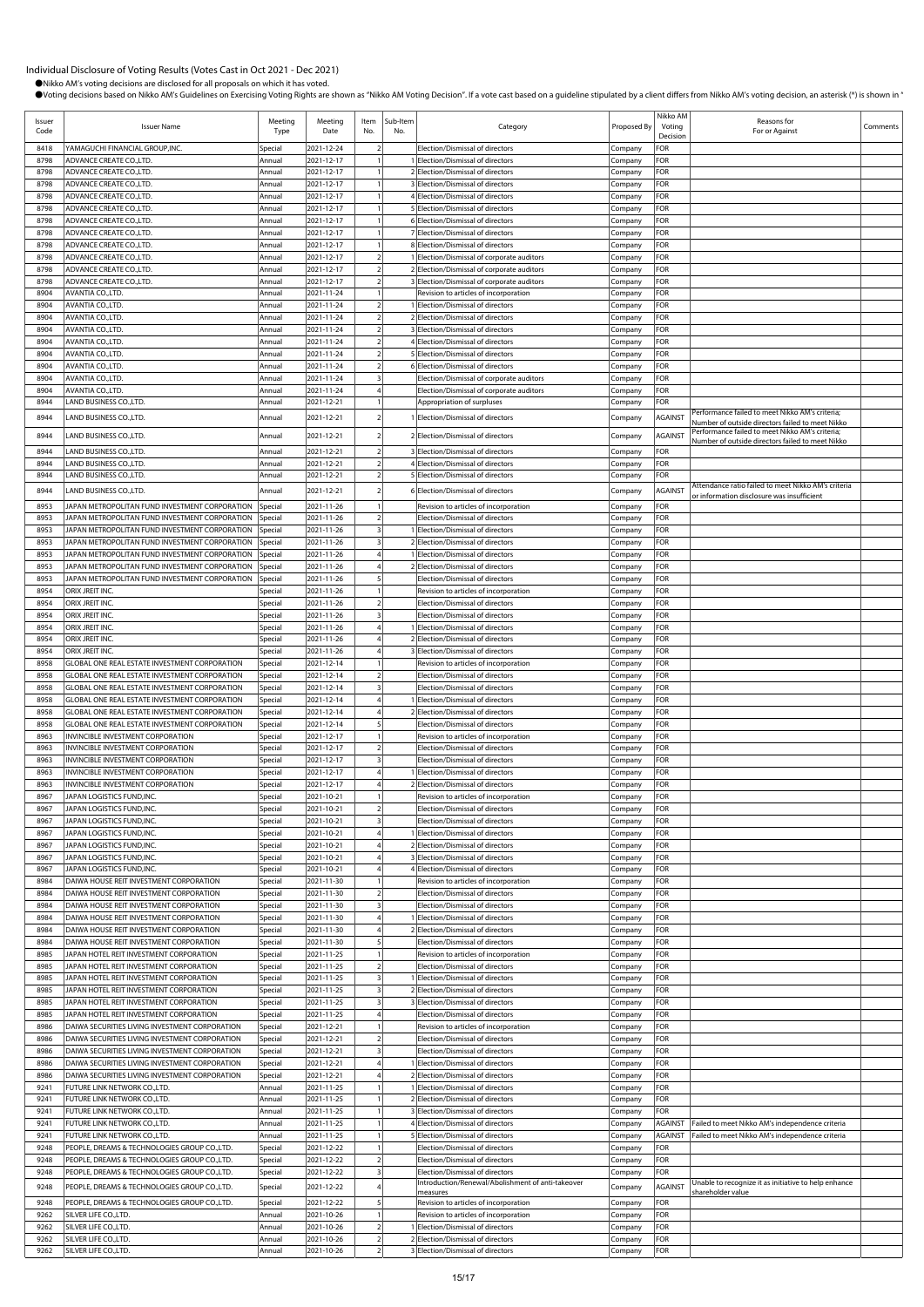| Issuer<br>Code | <b>Issuer Name</b>                                                       | Meeting<br>Type  | Meeting<br>Date          | Item<br>No.                                        | Sub-Item<br>No. | Category                                                                                 | Proposed By        | Nikko AM<br>Voting<br>Decision | Reasons for<br>For or Against                                                                               | Comments |
|----------------|--------------------------------------------------------------------------|------------------|--------------------------|----------------------------------------------------|-----------------|------------------------------------------------------------------------------------------|--------------------|--------------------------------|-------------------------------------------------------------------------------------------------------------|----------|
| 9262           | SILVER LIFE CO., LTD.                                                    | Annual           | 2021-10-26               | $\overline{2}$                                     |                 | 4 Election/Dismissal of directors                                                        | Company            | FOR                            |                                                                                                             |          |
| 9262<br>9270   | SILVER LIFE CO., LTD.<br>VALUENCE HOLDINGS INC.                          | Annual           | 2021-10-26<br>2021-11-25 | $\overline{\mathbf{3}}$<br>$\mathbf{1}$            |                 | Election/Dismissal of directors                                                          | Company            | FOR<br>FOR                     |                                                                                                             |          |
| 9270           | VALUENCE HOLDINGS INC.                                                   | Annual<br>Annual | 2021-11-25               | $\overline{2}$                                     |                 | Revision to articles of incorporation<br>1 Election/Dismissal of directors               | Company<br>Company | FOR                            |                                                                                                             |          |
| 9270           | VALUENCE HOLDINGS INC.                                                   | Annual           | 2021-11-25               | $\overline{2}$                                     |                 | 2 Election/Dismissal of directors                                                        | Company            | FOR                            |                                                                                                             |          |
| 9270           | VALUENCE HOLDINGS INC.                                                   | Annual           | 2021-11-25               | $\overline{2}$                                     |                 | 3 Election/Dismissal of directors                                                        | Company            | FOR                            |                                                                                                             |          |
| 9270           | VALUENCE HOLDINGS INC.                                                   | Annual           | 2021-11-25               | $\overline{\mathbf{2}}$<br>$\overline{2}$          |                 | 4 Election/Dismissal of directors<br>5 Election/Dismissal of directors                   | Company            | FOR<br>FOR                     |                                                                                                             |          |
| 9270<br>9270   | VALUENCE HOLDINGS INC.<br>VALUENCE HOLDINGS INC.                         | Annual<br>Annual | 2021-11-25<br>2021-11-25 | $\overline{2}$                                     |                 | 6 Election/Dismissal of directors                                                        | Company<br>Company | FOR                            |                                                                                                             |          |
| 9270           | VALUENCE HOLDINGS INC.                                                   | Annual           | 2021-11-25               | $\overline{\mathbf{3}}$                            |                 | 1 Election/Dismissal of directors                                                        | Company            | FOR                            |                                                                                                             |          |
| 9270           | VALUENCE HOLDINGS INC.                                                   | Annual           | 2021-11-25               | $\overline{\mathbf{3}}$                            |                 | 2 Election/Dismissal of directors                                                        | Company            | FOR                            |                                                                                                             |          |
| 9270           | VALUENCE HOLDINGS INC.                                                   | Annual           | 2021-11-25               | $\overline{\mathbf{3}}$                            |                 | 3 Election/Dismissal of directors                                                        | Company            | FOR                            | Dilution and transfer restriction period, etc. failed to                                                    |          |
| 9270           | VALUENCE HOLDINGS INC.                                                   | Annual           | 2021-11-25               |                                                    |                 | Exective remuneration amount                                                             | Company            | AGAINST                        | meet Nikko AM's criteria                                                                                    |          |
| 9270<br>9270   | VALUENCE HOLDINGS INC.<br>VALUENCE HOLDINGS INC.                         | Annual           | 2021-11-25<br>2021-11-25 | 5<br>6                                             |                 | Exective remuneration amount                                                             | Company            | FOR<br>FOR                     |                                                                                                             |          |
| 9414           | NIPPON BS BROADCASTING CORPORATION                                       | Annual<br>Annual | 2021-11-17               | $\mathbf{1}$                                       |                 | Retirement benefit payments<br>Appropriation of surpluses                                | Company<br>Company | AGAINST                        | inarenoider returns failed to meet inikko Aivi s                                                            |          |
| 9414           | NIPPON BS BROADCASTING CORPORATION                                       | Annual           | 2021-11-17               | $\overline{2}$                                     |                 | Revision to articles of incorporation                                                    | Company            | FOR                            |                                                                                                             |          |
| 9414           | NIPPON BS BROADCASTING CORPORATION                                       | Annual           | 2021-11-17               | $\overline{\mathbf{3}}$                            |                 | 1 Election/Dismissal of directors                                                        | Company            | AGAINST                        | hareholder returns failed to meet Nikko AM's<br><u> ក៏ដែរម៉ាំកាបាទ returns railed to meet inikko Aivi s</u> |          |
| 9414<br>9414   | NIPPON BS BROADCASTING CORPORATION<br>NIPPON BS BROADCASTING CORPORATION | Annual<br>Annual | 2021-11-17<br>2021-11-17 | $\overline{\mathbf{3}}$<br>$\overline{\mathbf{3}}$ |                 | 2 Election/Dismissal of directors<br>3 Election/Dismissal of directors                   | Company<br>Company | AGAINST<br>AGAINST             | ilafënoider returns ralled to meet ivikko Alvi                                                              |          |
| 9414           | NIPPON BS BROADCASTING CORPORATION                                       | Annual           | 2021-11-17               | $\overline{\mathbf{3}}$                            |                 | 4 Election/Dismissal of directors                                                        | Company            | AGAINST                        | Hafenoider returns failed to meet Nikko AM s                                                                |          |
| 9414           | NIPPON BS BROADCASTING CORPORATION                                       | Annual           | 2021-11-17               | $\overline{\mathbf{3}}$                            |                 | 5 Election/Dismissal of directors                                                        | Company            | AGAINST                        | ilafeñolder returns railed to meet Nikko AM s                                                               |          |
| 9414           | NIPPON BS BROADCASTING CORPORATION                                       | Annual           | 2021-11-17               | $\overline{\mathbf{3}}$                            |                 | 6 Election/Dismissal of directors                                                        | Company            | FOR                            | narenoider returns failed to meet Nikko AM !                                                                |          |
| 9414<br>9414   | NIPPON BS BROADCASTING CORPORATION<br>NIPPON BS BROADCASTING CORPORATION | Annual<br>Annual | 2021-11-17<br>2021-11-17 | $\overline{\mathbf{3}}$<br>$\overline{\mathbf{3}}$ |                 | 7 Election/Dismissal of directors<br>8 Election/Dismissal of directors                   | Company<br>Company | AGAINST<br>AGAINST             | fafenoider returns railed to meet Nikko Alv                                                                 |          |
| 9414           | NIPPON BS BROADCASTING CORPORATION                                       | Annual           | 2021-11-17               | $\overline{\mathbf{3}}$                            |                 | 9 Election/Dismissal of directors                                                        | Company            | AGAINST                        | filafénoloer returns falled to meet Nikko AM s                                                              |          |
| 9414           | NIPPON BS BROADCASTING CORPORATION                                       | Annual           | 2021-11-17               | $\overline{4}$                                     |                 | 1 Election/Dismissal of corporate auditors                                               | Company            | FOR                            |                                                                                                             |          |
| 9414           | NIPPON BS BROADCASTING CORPORATION                                       | Annual           | 2021-11-17               | $\overline{4}$                                     |                 | 2 Election/Dismissal of corporate auditors                                               | Company            | FOR                            |                                                                                                             |          |
| 9414<br>9414   | NIPPON BS BROADCASTING CORPORATION<br>NIPPON BS BROADCASTING CORPORATION | Annual<br>Annual | 2021-11-17<br>2021-11-17 | $\overline{4}$<br>5                                |                 | 3 Election/Dismissal of corporate auditors<br>Exective remuneration amount               | Company<br>Company | FOR<br>FOR                     |                                                                                                             |          |
| 9414           | NIPPON BS BROADCASTING CORPORATION                                       | Annual           | 2021-11-17               | 6                                                  |                 | Appropriation of surpluses                                                               | Investor           | FOR                            | Recognized it as proposal to help enhance                                                                   |          |
| 9418           | USEN-NEXT HOLDINGS CO., LTD.                                             | Annual           | 2021-11-29               |                                                    |                 | Appropriation of surpluses                                                               | Company            | FOR                            | shareholder value                                                                                           |          |
| 9418           | USEN-NEXT HOLDINGS CO.,LTD                                               | Annual           | 2021-11-29               | $\overline{2}$                                     |                 | 1 Election/Dismissal of directors                                                        | Company            | FOR                            |                                                                                                             |          |
| 9418           | USEN-NEXT HOLDINGS CO.,LTD.                                              | Annual           | 2021-11-29               | $\overline{2}$                                     |                 | 2 Election/Dismissal of directors                                                        | Company            | FOR                            |                                                                                                             |          |
| 9418           | USEN-NEXT HOLDINGS CO., LTD                                              | Annual           | 2021-11-29               | $\overline{2}$                                     |                 | 3 Election/Dismissal of directors                                                        | Company            | FOR                            |                                                                                                             |          |
| 9418<br>9418   | USEN-NEXT HOLDINGS CO., LTD.<br>USEN-NEXT HOLDINGS CO., LTD.             | Annual<br>Annual | 2021-11-29<br>2021-11-29 | $\overline{2}$<br>$\overline{2}$                   |                 | 4 Election/Dismissal of directors<br>5 Election/Dismissal of directors                   | Company<br>Company | FOR<br>FOR                     |                                                                                                             |          |
| 9418           | USEN-NEXT HOLDINGS CO.,LTD                                               | Annual           | 2021-11-29               | $\overline{2}$                                     |                 | 6 Election/Dismissal of directors                                                        | Company            | FOR                            |                                                                                                             |          |
| 9418           | USEN-NEXT HOLDINGS CO.,LTD.                                              | Annual           | 2021-11-29               | $\overline{2}$                                     |                 | 7 Election/Dismissal of directors                                                        | Company            | FOR                            |                                                                                                             |          |
| 9418           | USEN-NEXT HOLDINGS CO., LTD                                              | Annual           | 2021-11-29               | $\overline{\mathbf{2}}$                            |                 | 8 Election/Dismissal of directors                                                        | Company            | FOR                            |                                                                                                             |          |
| 9418<br>9418   | USEN-NEXT HOLDINGS CO., LTD.<br>USEN-NEXT HOLDINGS CO.,LTD               | Annual<br>Annual | 2021-11-29<br>2021-11-29 | $\overline{2}$<br>$\sqrt{2}$                       |                 | 9 Election/Dismissal of directors<br>10 Election/Dismissal of directors                  | Company<br>Company | FOR<br>FOR                     |                                                                                                             |          |
| 9418           | USEN-NEXT HOLDINGS CO.,LTD                                               | Annual           | 2021-11-29               | $\overline{2}$                                     |                 | 11 Election/Dismissal of directors                                                       | Company            | FOR                            |                                                                                                             |          |
| 9438           | MTI LTD.                                                                 | Annual           | 2021-12-18               | $\overline{1}$                                     |                 | Appropriation of surpluses                                                               | Company            | FOR                            |                                                                                                             |          |
| 9438           | MTI LTD.                                                                 | Annual           | 2021-12-18               | $\overline{2}$                                     |                 | 1 Election/Dismissal of directors                                                        | Company            | FOR                            |                                                                                                             |          |
| 9438<br>9438   | MTI LTD.<br>MTI LTD.                                                     | Annual<br>Annual | 2021-12-18<br>2021-12-18 | $\overline{2}$<br>$\overline{2}$                   |                 | 2 Election/Dismissal of directors<br>3 Election/Dismissal of directors                   | Company<br>Company | FOR<br>FOR                     |                                                                                                             |          |
| 9438           | MTI LTD.                                                                 | Annual           | 2021-12-18               | $\overline{2}$                                     |                 | 4 Election/Dismissal of directors                                                        | Company            | FOR                            |                                                                                                             |          |
| 9438           | MTI LTD.                                                                 | Annual           | 2021-12-18               | $\overline{2}$                                     |                 | 5 Election/Dismissal of directors                                                        | Company            | FOR                            |                                                                                                             |          |
| 9438           | MTI LTD.                                                                 | Annual           | 2021-12-18               | $\overline{2}$                                     |                 | 6 Election/Dismissal of directors                                                        | Company            | FOR                            |                                                                                                             |          |
| 9438<br>9438   | MTI LTD.<br>MTI LTD.                                                     | Annual<br>Annual | 2021-12-18<br>2021-12-18 | $\overline{2}$<br>$\overline{2}$                   |                 | 7 Election/Dismissal of directors<br>8 Election/Dismissal of directors                   | Company<br>Company | FOR<br>FOR                     |                                                                                                             |          |
| 9438           | MTI LTD.                                                                 | Annual           | 2021-12-18               | $\overline{2}$                                     |                 | 9 Election/Dismissal of directors                                                        | Company            | FOR                            |                                                                                                             |          |
| 9438           | MTI LTD.                                                                 | Annual           | 2021-12-18               | $\overline{3}$                                     |                 | 1 Election/Dismissal of corporate auditors                                               | Company            | FOR                            |                                                                                                             |          |
| 9438           | MTI LTD.                                                                 | Annual           | 2021-12-18               | $\overline{\mathbf{3}}$                            |                 | 2 Election/Dismissal of corporate auditors                                               | Company            | FOR                            |                                                                                                             |          |
| 9470<br>9470   | GAKKEN HOLDINGS CO., LTD.<br>GAKKEN HOLDINGS CO., LTD.                   | Annual<br>Annual | 2021-12-24<br>2021-12-24 | $\mathbf{1}$<br>$\overline{2}$                     |                 | Appropriation of surpluses<br>Election/Dismissal of directors                            | Company<br>Company | FOR<br>FOR                     |                                                                                                             |          |
| 9699           | NISHIO RENT ALL CO., LTD.                                                | Annual           | 2021-12-20               | $\overline{1}$                                     |                 | Appropriation of surpluses                                                               | Company            | FOR                            |                                                                                                             |          |
| 9699           | NISHIO RENT ALL CO., LTD.                                                | Annual           | 2021-12-20               | $\overline{2}$                                     |                 | Revision to articles of incorporation                                                    | Company            | FOR                            |                                                                                                             |          |
| 9699           | NISHIO RENT ALL CO., LTD.                                                | Annual           | 2021-12-20<br>2021-12-20 | $\overline{\mathbf{3}}$<br>$\overline{\mathbf{3}}$ |                 | 1 Election/Dismissal of corporate auditors                                               | Company            | FOR<br>FOR                     |                                                                                                             |          |
| 9699<br>9699   | NISHIO RENT ALL CO., LTD.<br>NISHIO RENT ALL CO., LTD.                   | Annual<br>Annual | 2021-12-20               | $\overline{\mathbf{3}}$                            |                 | 2 Election/Dismissal of corporate auditors<br>3 Election/Dismissal of corporate auditors | Company<br>Company | FOR                            |                                                                                                             |          |
| 9746           | <b>TKC CORPORATION</b>                                                   | Annual           | 2021-12-17               | $\mathbf{1}$                                       |                 | Appropriation of surpluses                                                               | Company            | FOR                            |                                                                                                             |          |
| 9795           | STEP CO.,LTD.                                                            | Annual           | 2021-12-18               | $\overline{1}$                                     |                 | Appropriation of surpluses                                                               | Company            | FOR                            |                                                                                                             |          |
| 9795<br>9795   | STEP CO., LTD.<br>STEP CO., LTD.                                         | Annual<br>Annual | 2021-12-18<br>2021-12-18 | $\overline{2}$<br>$\overline{\mathbf{3}}$          |                 | Revision to articles of incorporation<br>1 Election/Dismissal of directors               | Company<br>Company | FOR<br>FOR                     |                                                                                                             |          |
| 9795           | STEP CO.,LTD.                                                            | Annual           | 2021-12-18               | $\overline{\mathbf{3}}$                            |                 | 2 Election/Dismissal of directors                                                        | Company            | FOR                            |                                                                                                             |          |
| 9795           | STEP CO., LTD.                                                           | Annual           | 2021-12-18               | $\overline{\mathbf{3}}$                            |                 | 3 Election/Dismissal of directors                                                        | Company            | FOR                            |                                                                                                             |          |
| 9795           | STEP CO., LTD.                                                           | Annual           | 2021-12-18               | $\overline{\mathbf{3}}$                            |                 | 4 Election/Dismissal of directors                                                        | Company            | FOR                            |                                                                                                             |          |
| 9795<br>9795   | STEP CO., LTD.<br>STEP CO., LTD.                                         | Annual<br>Annual | 2021-12-18<br>2021-12-18 | $\overline{\mathbf{3}}$<br>$\overline{\mathbf{3}}$ |                 | 5 Election/Dismissal of directors<br>6 Election/Dismissal of directors                   | Company<br>Company | FOR<br>FOR                     |                                                                                                             |          |
| 9795           | STEP CO., LTD.                                                           | Annual           | 2021-12-18               | $\overline{\mathbf{3}}$                            |                 | 7 Election/Dismissal of directors                                                        | Company            | FOR                            |                                                                                                             |          |
| 9795           | STEP CO., LTD.                                                           | Annual           | 2021-12-18               | $\overline{\mathbf{3}}$                            |                 | 8 Election/Dismissal of directors                                                        | Company            | FOR                            |                                                                                                             |          |
| 9795           | STEP CO.,LTD.                                                            | Annual           | 2021-12-18               | $\overline{\mathbf{3}}$                            |                 | 9 Election/Dismissal of directors                                                        | Company            | FOR                            |                                                                                                             |          |
| 9795<br>9795   | STEP CO.,LTD.<br>STEP CO.,LTD.                                           | Annual<br>Annual | 2021-12-18<br>2021-12-18 | $\overline{4}$<br>$\overline{4}$                   |                 | 1 Election/Dismissal of corporate auditors<br>2 Election/Dismissal of corporate auditors | Company<br>Company | FOR<br>FOR                     |                                                                                                             |          |
| 9795           | STEP CO., LTD.                                                           | Annual           | 2021-12-18               | $\overline{4}$                                     |                 | 3 Election/Dismissal of corporate auditors                                               | Company            | FOR                            |                                                                                                             |          |
| 9795           | STEP CO.,LTD.                                                            | Annual           | 2021-12-18               | 5                                                  |                 | Election/Dismissal of corporate auditors                                                 | Company            | FOR                            |                                                                                                             |          |
| 9869           | KATO SANGYO CO.,LTD.                                                     | Annual           | 2021-12-17               | $\mathbf{1}$                                       |                 | Appropriation of surpluses                                                               | Company            | FOR<br>FOR                     |                                                                                                             |          |
| 9869<br>9869   | KATO SANGYO CO.,LTD.<br>KATO SANGYO CO.,LTD.                             | Annual<br>Annual | 2021-12-17<br>2021-12-17 | $\overline{2}$<br>$\overline{2}$                   |                 | 1 Election/Dismissal of directors<br>2 Election/Dismissal of directors                   | Company<br>Company | FOR                            |                                                                                                             |          |
| 9869           | KATO SANGYO CO.,LTD.                                                     | Annual           | 2021-12-17               | $\sqrt{2}$                                         |                 | 3 Election/Dismissal of directors                                                        | Company            | FOR                            |                                                                                                             |          |
| 9869           | KATO SANGYO CO.,LTD.                                                     | Annual           | 2021-12-17               | $\overline{2}$                                     |                 | 4 Election/Dismissal of directors                                                        | Company            | FOR                            |                                                                                                             |          |
| 9869           | KATO SANGYO CO.,LTD.<br>KATO SANGYO CO.,LTD.                             | Annual           | 2021-12-17<br>2021-12-17 | $\overline{2}$<br>$\overline{2}$                   |                 | 5 Election/Dismissal of directors<br>6 Election/Dismissal of directors                   | Company            | FOR<br>FOR                     |                                                                                                             |          |
| 9869<br>9869   | KATO SANGYO CO.,LTD                                                      | Annual<br>Annual | 2021-12-17               | $\overline{2}$                                     |                 | 7 Election/Dismissal of directors                                                        | Company<br>Company | FOR                            |                                                                                                             |          |
| 9869           | KATO SANGYO CO.,LTD.                                                     | Annual           | 2021-12-17               | $\overline{2}$                                     |                 | 8 Election/Dismissal of directors                                                        | Company            | FOR                            |                                                                                                             |          |
| 9869           | KATO SANGYO CO.,LTD.                                                     | Annual           | 2021-12-17               | $\overline{2}$                                     |                 | 9 Election/Dismissal of directors                                                        | Company            | FOR                            |                                                                                                             |          |
| 9869<br>9869   | KATO SANGYO CO.,LTD.<br>KATO SANGYO CO.,LTD                              | Annual<br>Annual | 2021-12-17<br>2021-12-17 | $\overline{2}$<br>$\sqrt{2}$                       |                 | 10 Election/Dismissal of directors<br>11 Election/Dismissal of directors                 | Company<br>Company | FOR<br>FOR                     |                                                                                                             |          |
| 9869           | KATO SANGYO CO.,LTD                                                      | Annual           | 2021-12-17               | $\overline{2}$                                     |                 | 12 Election/Dismissal of directors                                                       | Company            | FOR                            |                                                                                                             |          |